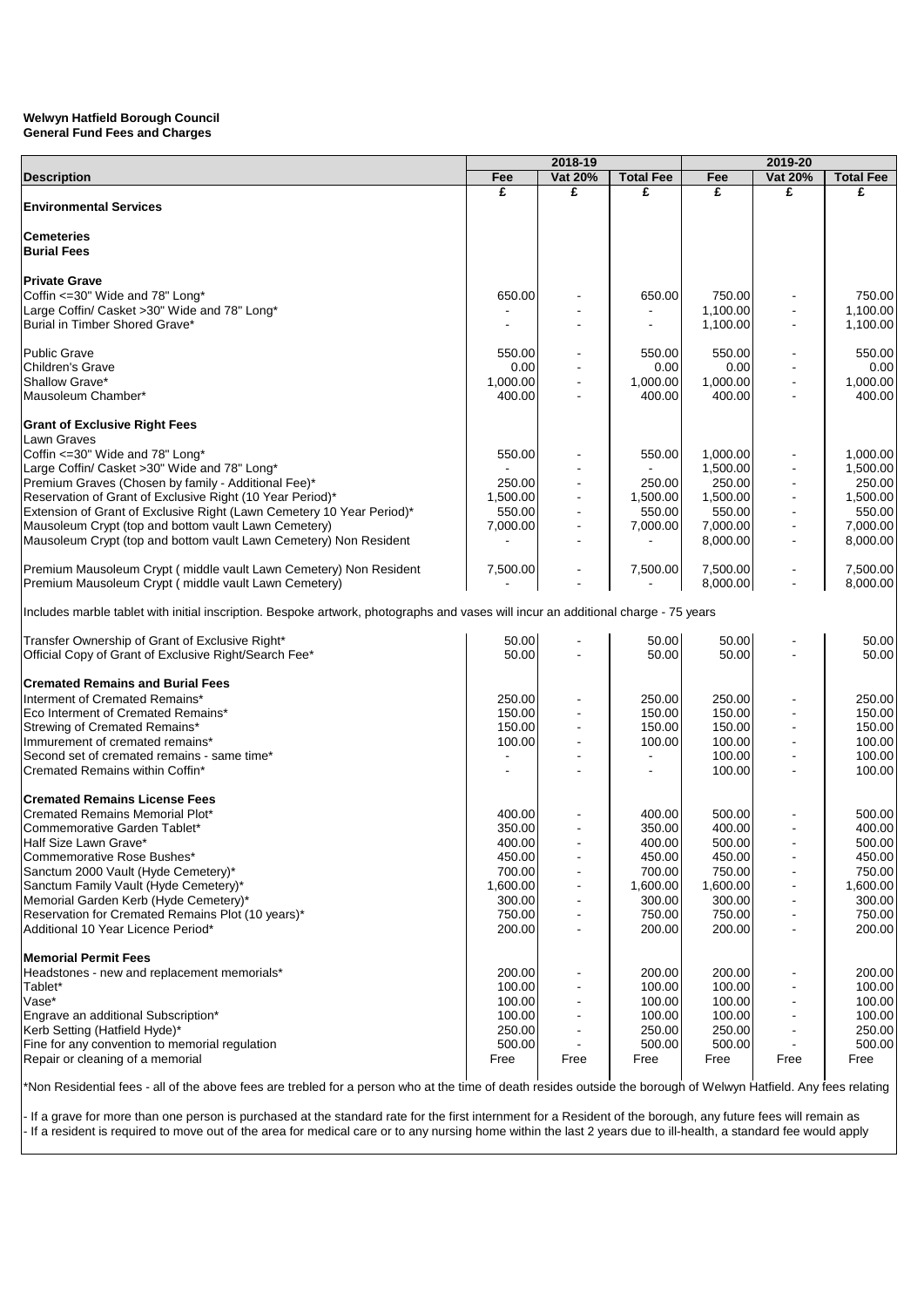|                                                      | 2018-19    |         |                  | 2019-20    |         |                  |
|------------------------------------------------------|------------|---------|------------------|------------|---------|------------------|
| <b>Description</b>                                   | <b>Fee</b> | Vat 20% | <b>Total Fee</b> | <b>Fee</b> | Vat 20% | <b>Total Fee</b> |
| <b>Miscellaneous Fees</b>                            |            |         |                  |            |         |                  |
| Memorial Plaque                                      | 300.00     |         | 350.00           | 350.00     |         | 350.00           |
| Inclusion of small photo/bespoke artwork             | 90.00      |         | 90.00            | 90.00      |         | 90.00            |
| Inclusion of large photo/bespoke artwork             | 120.00     |         | 120.00           | 120.00     |         | 120.00           |
| New plaque for Memorial Garden Kerb (Hyde Only)      |            |         |                  | 200.00     |         | 200.00           |
| New tablet for Commemorative Garden Plot (Lawn Only) |            |         |                  | 350.00     |         | 350.00           |
| Plaque on Wooden Memorial Bench                      | 900.00     |         | 900.00           | 1,000.00   |         | 1,000.00         |
| Second Plaque on Existing Wooden Bench               | 300.00     |         | 300.00           | 300.00     |         | 300.00           |
| Plaque on Granite Memorial Bench                     | 750.00     |         | 750.00           | 850.00     |         | 850.00           |
| Second Plaque on Existing Granite Bench              |            |         |                  | 300.00     |         | 300.00           |
| Permission to vault a grave space*                   | 500.00     |         | 500.00           | 500.00     |         | 500.00           |
|                                                      |            |         |                  |            |         |                  |
| The Lodge Chapel*                                    | 100.00     |         | 100.00           | 100.00     |         | 100.00           |
| Hourly rate for exhumations                          | 200.00     |         | 200.00           | 200.00     |         | 200.00           |
| Late fee - per half hour                             | 150.00     |         | 150.00           | 150.00     |         | 150.00           |
| <b>Turf Grave</b>                                    | 60.00      |         | 60.00            | 60.00      |         | 60.00            |

\*Non Residential fees - all of the above fees are trebled for a person who at the time of death resides outside the borough of Welwyn Hatfield. Any fees relating

- If a grave for more than one person is purchased at the standard rate for the first internment for a Resident of the borough, any future fees will remain as - If a resident is required to move out of the area for medical care or to any nursing home within the last 2 years due to ill-health, a standard fee would apply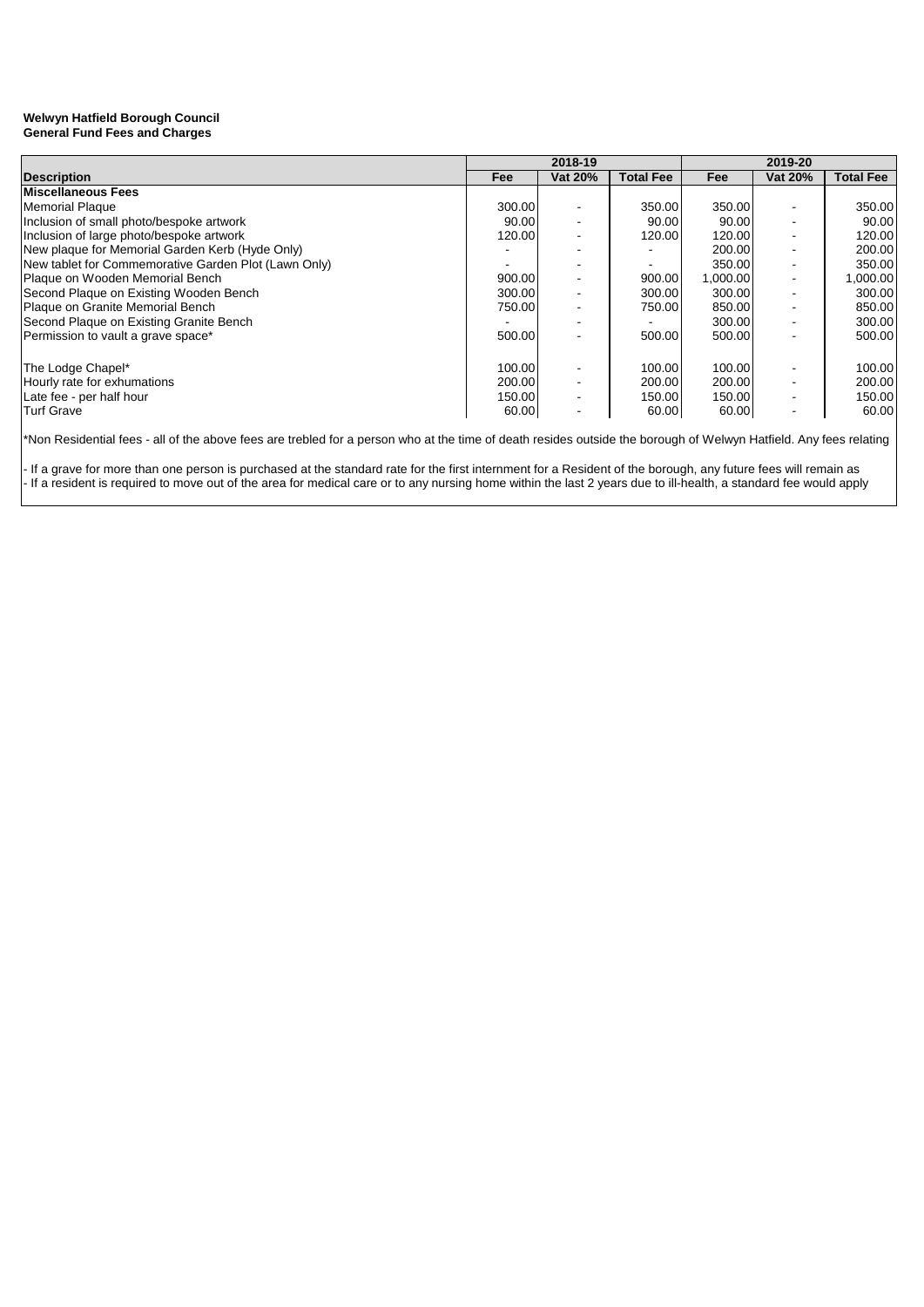|                                                           | 2018-19 |                |                  |        |                |                  |
|-----------------------------------------------------------|---------|----------------|------------------|--------|----------------|------------------|
| <b>Description</b>                                        | Fee     | Vat 20%        | <b>Total Fee</b> | Fee    | <b>Vat 20%</b> | <b>Total Fee</b> |
|                                                           | £       | £              | £                | £      | £              | £                |
| <b>Environmental Services</b>                             |         |                |                  |        |                |                  |
| <b>Abandoned Vehicles</b>                                 |         |                |                  |        |                |                  |
| Abandoned Vehicles - off private property                 | 41.67   | 8.33           | 50.00            | 42.71  | 8.54           | 51.25            |
| Abandoned Vehicles - Return of vehicle                    | 104.17  | 20.83          | 125.00           | 106.77 | 21.35          | 128.13           |
| Abandoned Vehicles - Storage rate per day                 | 10.83   | 2.17           | 13.00            | 11.10  | 2.22           | 13.32            |
| General                                                   |         |                |                  |        |                |                  |
| Benches (refurbished)                                     | 300.00  | 60.00          | 360.00           | 307.50 | 61.50          | 369.00           |
| Benches (new)                                             | 600.00  | 120.00         | 720.00           | 615.00 | 123.00         | 738.00           |
| <b>Waste Collection Services</b>                          |         |                |                  |        |                |                  |
| <b>Bulky Household Collections</b>                        | 35.00   | $\blacksquare$ | 35.00            | 35.70  |                | 35.70            |
| Bulky Household Collections - OAP's                       | 17.75   |                | 17.75            | 18.19  |                | 18.19            |
| <b>Bulky Household Collections - Benefits</b>             | 17.75   |                | 17.75            | 18.19  |                | 18.19            |
| Insurance charge for collections within homes             | 15.14   | 3.03           | 18.17            | 15.44  | 3.09           | 18.53            |
| Collection of Hazardous Electrical items                  | 31.98   |                | 31.98            | 32.62  |                | 32.62            |
| Clinical Waste collections (5 sacks/resident)             | 5.00    | 1.00           | 6.00             | 5.10   | 1.02           | 6.12             |
| Kitchen Caddie delivery charge                            | 4.60    | 0.92           | 5.52             | 4.72   | 0.94           | 5.66             |
| Emptying of a contaminated wheeled bin                    | 15.53   |                | 15.53            | 15.84  |                | 15.84            |
| Emptying of 2 contaminated wheeled bins (at same address) | 20.70   |                | 20.70            | 21.11  |                | 21.11            |
| Cost of a first standard replacement (180/240L) bin       | 11.75   | 2.35           | 14.10            | 12.04  | 2.41           | 14.45            |
| Cost of a subsequent standard (180/240L) bin              | 24.25   | 4.85           | 29.10            | 24.86  | 4.97           | 29.83            |
| Cost of a first standard replacement (360L) bin           | 20.75   | 4.15           | 24.90            | 21.27  | 4.25           | 25.52            |
| Cost of a subsequent standard (360L) bin                  | 34.50   | 6.90           | 41.40            | 35.36  | 7.07           | 42.44            |
| Cost of a mini-bank unit                                  | 560.00  | 112.00         | 672.00           | 574.00 | 114.80         | 688.80           |
| <b>Garden Waste Collection</b>                            |         |                |                  |        |                |                  |
| First bin per property per annum                          | 35.00   | 0.00           | 35.00            | 35.00  | 0.00           | 35.00            |
| Second bin per property per annum                         | 60.00   | 0.00           | 60.00            | 60.00  | 0.00           | 60.00            |
| <b>Dog Warden Services</b>                                |         |                |                  |        |                |                  |
| Collection / release fee for dog with collar & tag        | 25.00   |                | 25.00            | 25.00  |                | 25.00            |
| Collection / release fee for dog without collar & tag     |         |                |                  | 35.00  |                | 35.00            |
| Dog collected by Warden and Transported to Kennels        |         |                |                  | 75.00  |                | 75.00            |
| Kennel Fee per night                                      |         |                |                  | 15.00  |                | 15.00            |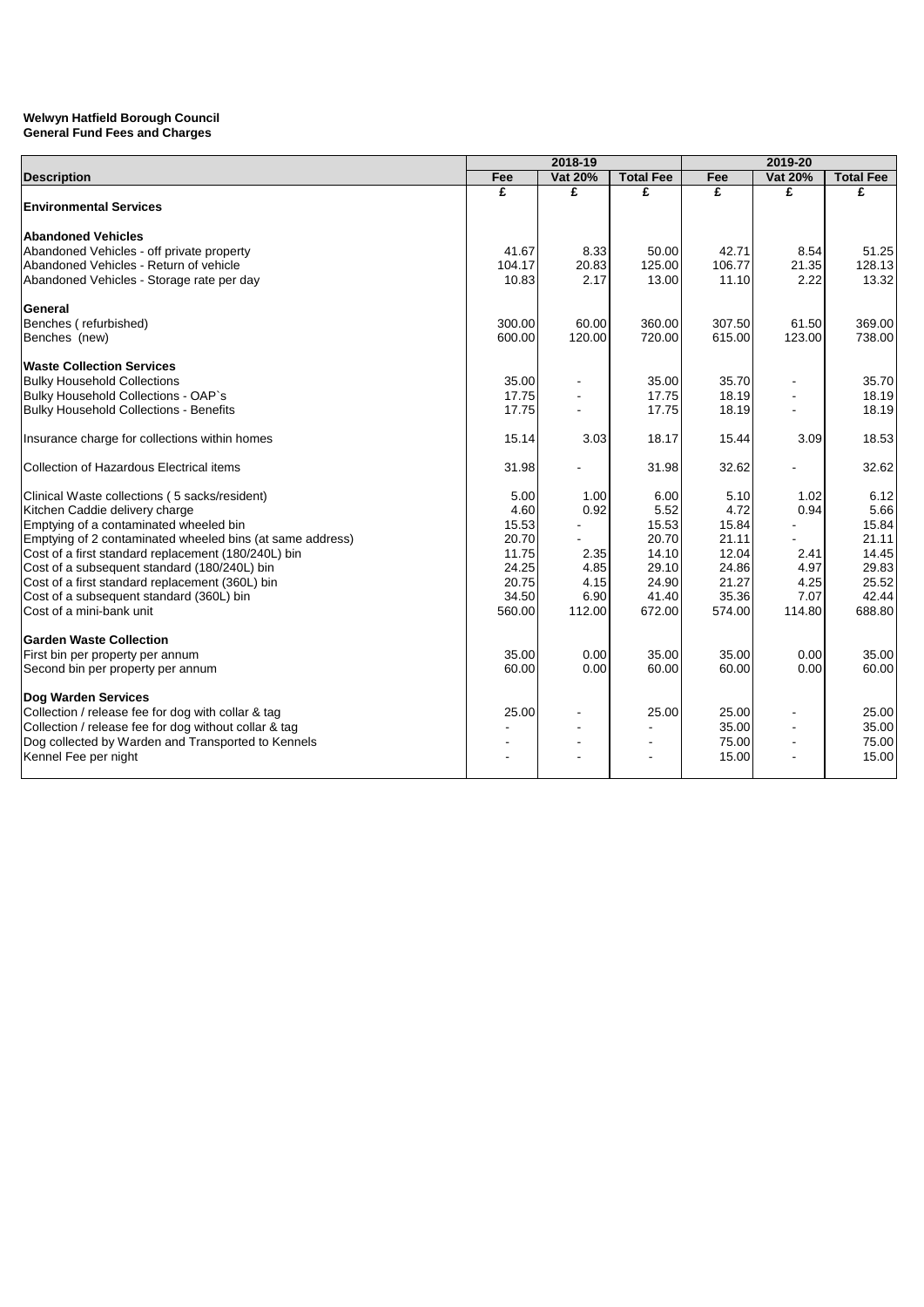|                                                  | 2018-19  |                          |                  |          |                          |                  |
|--------------------------------------------------|----------|--------------------------|------------------|----------|--------------------------|------------------|
| <b>Description</b>                               | Fee      | <b>Vat 20%</b>           | <b>Total Fee</b> | Fee      | Vat 20%                  | <b>Total Fee</b> |
|                                                  |          |                          |                  |          |                          |                  |
| <b>Schedule of Offences</b>                      |          |                          |                  |          |                          |                  |
| Nuisance Parking - paid within 10 days           | 60.00    |                          | 60.00            | 61.50    |                          | 61.50            |
| - full amount of penalty                         | 100.00   |                          | 100.00           | 102.50   |                          | 102.50           |
| Abandoning a vehicle - paid within 10 days       | 120.00   | $\overline{\phantom{a}}$ | 120.00           | 123.00   | $\overline{\phantom{a}}$ | 123.00           |
| - full amount of penalty                         | 200.00   |                          | 200.00           | 205.00   | $\overline{\phantom{a}}$ | 205.00           |
| Depositing Litter - paid within 10 days          | 50.00    | $\overline{\phantom{a}}$ | 50.00            | 51.25    | $\overline{\phantom{a}}$ | 51.25            |
| - full amount of penalty                         | 75.00    |                          | 75.00            | 76.88    |                          | 76.88            |
| Failure to comply with a street litter control   |          |                          |                  |          |                          |                  |
| notice - paid within 10 days                     | 60.00    |                          | 60.00            | 61.50    |                          | 61.50            |
| - full amount of penalty                         | 100.00   |                          | 100.00           | 102.50   |                          | 102.50           |
| Failure to comply with a litter clearing notice  |          |                          |                  |          |                          |                  |
| - paid within 10 days                            | 60.00    |                          | 60.00            | 61.50    |                          | 61.50            |
| - full amount of penalty                         | 100.00   |                          | 100.00           | 102.50   |                          | 102.50           |
| Unauthorised distribution of free printed matter |          |                          |                  |          |                          |                  |
| - paid within 10 days                            | 50.00    |                          | 50.00            | 51.25    |                          | 51.25            |
| - full amount of penalty                         | 75.00    |                          | 75.00            | 76.88    |                          | 76.88            |
| Defacement by graffiti and flyposting            |          |                          |                  |          |                          |                  |
| - paid within 10 days                            | 50.00    |                          | 50.00            | 51.25    |                          | 51.25            |
| - full amount of penalty                         | 75.00    |                          | 75.00            | 76.88    |                          | 76.88            |
| Failure to comply with a dog control order       |          |                          |                  |          |                          |                  |
| - paid within 10 days                            | 50.00    |                          | 50.00            | 51.25    |                          | 51.25            |
| - full amount of penalty                         | 75.00    |                          | 75.00            | 76.88    |                          | 76.88            |
|                                                  |          |                          |                  |          |                          |                  |
| Failure to produce authority (waste carriers     |          |                          |                  |          |                          |                  |
| licence) - paid within 10 days                   | 180.00   |                          | 180.00           | 184.50   |                          | 184.50           |
| - full amount of penalty                         | 300.00   |                          | 300.00           | 307.50   | $\blacksquare$           | 307.50           |
| Failure to furnish documentation (waste          |          |                          |                  |          |                          |                  |
| transfer notes) - paid within 10 days            | 180.00   |                          | 180.00           | 184.50   |                          | 184.50           |
| - full amount of penalty                         | 300.00   |                          | 300.00           | 307.50   |                          | 307.50           |
| Offences relating to waste receptables (e.g.     |          |                          |                  |          |                          |                  |
| General Fund Fees and Charges                    | 40.00    |                          | 40.00            | 41.00    |                          | 41.00            |
| - full amount of penalty                         | 80.00    |                          | 80.00            | 82.00    |                          | 82.00            |
|                                                  |          |                          |                  |          |                          |                  |
|                                                  |          |                          |                  |          |                          |                  |
| <b>Roundabout Sponsorship</b>                    |          |                          |                  |          |                          |                  |
| <b>High Profile</b>                              |          |                          |                  |          |                          |                  |
| 1 year sponsorship                               | 2,500.00 | 500.00                   | 3,000.00         | 2,562.50 | 512.50                   | 3075.00          |
| 3 year sponsorship                               | 5,250.00 | 1,050.00                 | 6,300.00         | 5,381.25 | 1,076.25                 | 6457.50          |
| 5 year sponsorship                               | 7,500.00 | 1,500.00                 | 9,000.00         | 7,687.50 | 1,537.50                 | 9225.00          |
|                                                  |          |                          |                  |          |                          |                  |
| Medium Profile (main road)                       |          |                          |                  |          |                          |                  |
| 1 year sponsorship                               | 2,000.00 | 400.00                   | 2,400.00         | 2.050.00 | 410.00                   | 2460.00          |
| 3 year sponsorship                               | 4,200.00 | 840.00                   | 5,040.00         | 4,305.00 | 861.00                   | 5166.00          |
| 5 year sponsorship                               | 6,000.00 | 1,200.00                 | 7,200.00         | 6,150.00 | 1,230.00                 | 7380.00          |
| Medium Profile (residential road)                |          |                          |                  |          |                          |                  |
| 1 year sponsorship                               | 1,500.00 | 300.00                   | 1,800.00         | 1,537.50 | 307.50                   | 1845.00          |
| 3 year sponsorship                               | 3,150.00 | 630.00                   | 3,780.00         | 3,228.75 | 645.75                   | 3874.50          |
| 5 year sponsorship                               | 4,500.00 | 900.00                   | 5,400.00         | 4,612.50 | 922.50                   | 5535.00          |
|                                                  |          |                          |                  |          |                          |                  |
| <b>Low Profile</b>                               |          |                          |                  |          |                          |                  |
| 1 year sponsorship                               | 750.00   | 150.00                   | 900.00           | 768.75   | 153.75                   | 922.50           |
| 3 year sponsorship                               | 1,570.00 | 314.00                   | 1,884.00         | 1,609.25 | 321.85                   | 1931.10          |
| 5 year sponsorship                               | 2,250.00 | 450.00                   | 2,700.00         | 2,306.25 | 461.25                   | 2767.50          |
|                                                  |          |                          |                  |          |                          |                  |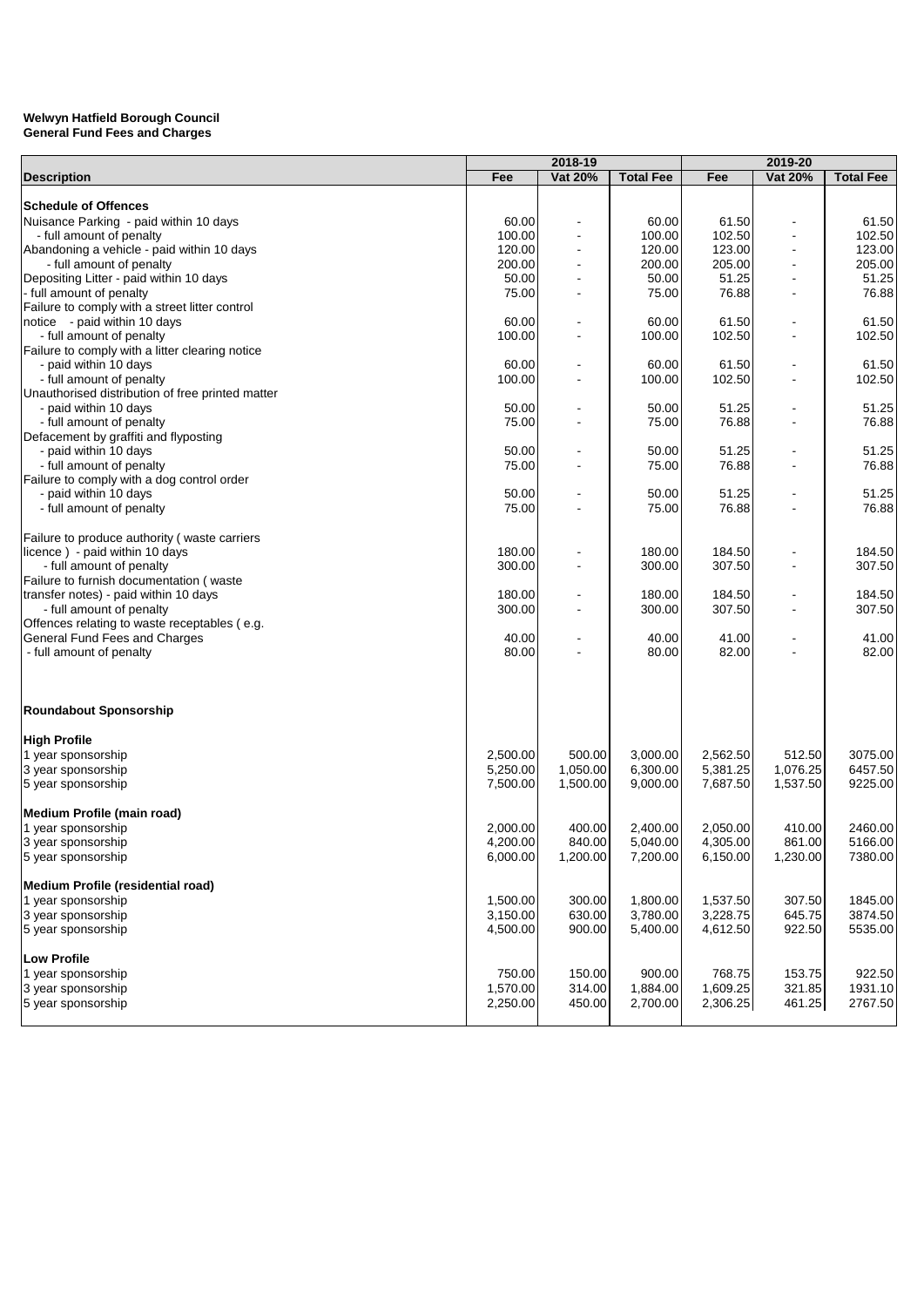|                                       |        | 2018-19        |                  |        |         |                  |
|---------------------------------------|--------|----------------|------------------|--------|---------|------------------|
| <b>Description</b>                    | Fee    | Vat 20%        | <b>Total Fee</b> | Fee    | Vat 20% | <b>Total Fee</b> |
|                                       | £      | £              | £                | £      | £       | £                |
| Northaw Great Wood                    |        |                |                  |        |         |                  |
| Annual car parking permit             | 15.00  | 3.00           | 18.00            | 15.00  | 3.00    | 18.00            |
| Visitors parking fee (honesty box)    | 1.00   |                | 1.00             | 1.00   |         | 1.00             |
| <b>Parking Permits</b>                |        |                |                  |        |         |                  |
| Resident motorcycle (per annum)       | 10.00  |                | 10.00            | 10.00  |         | 10.00            |
| Resident first vehicle (per annum)    | 25.00  |                | 25.00            | 25.00  |         | 25.00            |
| Resident second vehicle (per annum)   | 40.00  |                | 40.00            | 40.00  |         | 40.00            |
| Resident third vehicle (per annum)    | 60.00  |                | 60.00            | 60.00  |         | 60.00            |
| HTC Permit (per annum)                | 50.00  |                | 50.00            | 50.00  |         | 50.00            |
| Carers permit (per annum)             | 20.00  |                | 20.00            | 20.00  |         | 20.00            |
| Contractors permit (per month)        | 18.00  |                | 18.00            | 18.00  |         | 18.00            |
| Business Vehicle (per annum)          | 225.00 |                | 225.00           | 225.00 |         | 225.00           |
| Pack of 20 daily visitor vouchers     | 10.00  |                | 10.00            | 10.00  |         | 10.00            |
| Refund request (admin fee)            | 5.00   | $\overline{a}$ | 5.00             | 5.00   |         | 5.00             |
| Change of address/vehicle (admin fee) | 5.00   |                | 5.00             | 5.00   |         | 5.00             |
| <b>Car Parking</b>                    |        |                |                  |        |         |                  |
| Hunters Bridge (Monday - Sunday)      |        |                |                  |        |         |                  |
| 0 - 30 minutes                        | Free   | Free           | Free             | Free   | Free    | Free             |
| 30 minutes - 2 hours                  | 1.25   | 0.25           | 1.50             | 1.25   | 0.25    | 1.50             |
| $2 - 3$ hours                         | 2.08   | 0.42           | 2.50             | 2.08   | 0.42    | 2.50             |
| 3 - 4 hours                           | 2.92   | 0.58           | 3.50             | 2.92   | 0.58    | 3.50             |
| Daily tickets 4 + hrs (Mon - Sat)     | 4.17   | 0.83           | 5.00             | 4.17   | 0.83    | 5.00             |
| Sunday (daily)                        | 0.83   | 0.17           | 1.00             | 0.83   | 0.17    | 1.00             |
| Campus West (Monday - Sunday)         |        |                |                  |        |         |                  |
| 0 - 30 minutes                        | Free   | Free           | Free             | Free   | Free    | Free             |
| 30 minutes - 2 hours                  | 1.25   | 0.25           | 1.50             | 1.25   | 0.25    | 1.50             |
| 2 - 3 hours                           | 2.08   | 0.42           | 2.50             | 2.08   | 0.42    | 2.50             |
| 3 - 4 hours                           | 2.92   | 0.58           | 3.50             | 2.92   | 0.58    | 3.50             |
| Daily tickets 4 + hrs (Mon - Sat)     | 4.17   | 0.83           | 5.00             | 4.17   | 0.83    | 5.00             |
| Sunday (daily)                        | 0.83   | 0.17           | 1.00             | 0.83   | 0.17    | 1.00             |
|                                       |        |                |                  |        |         |                  |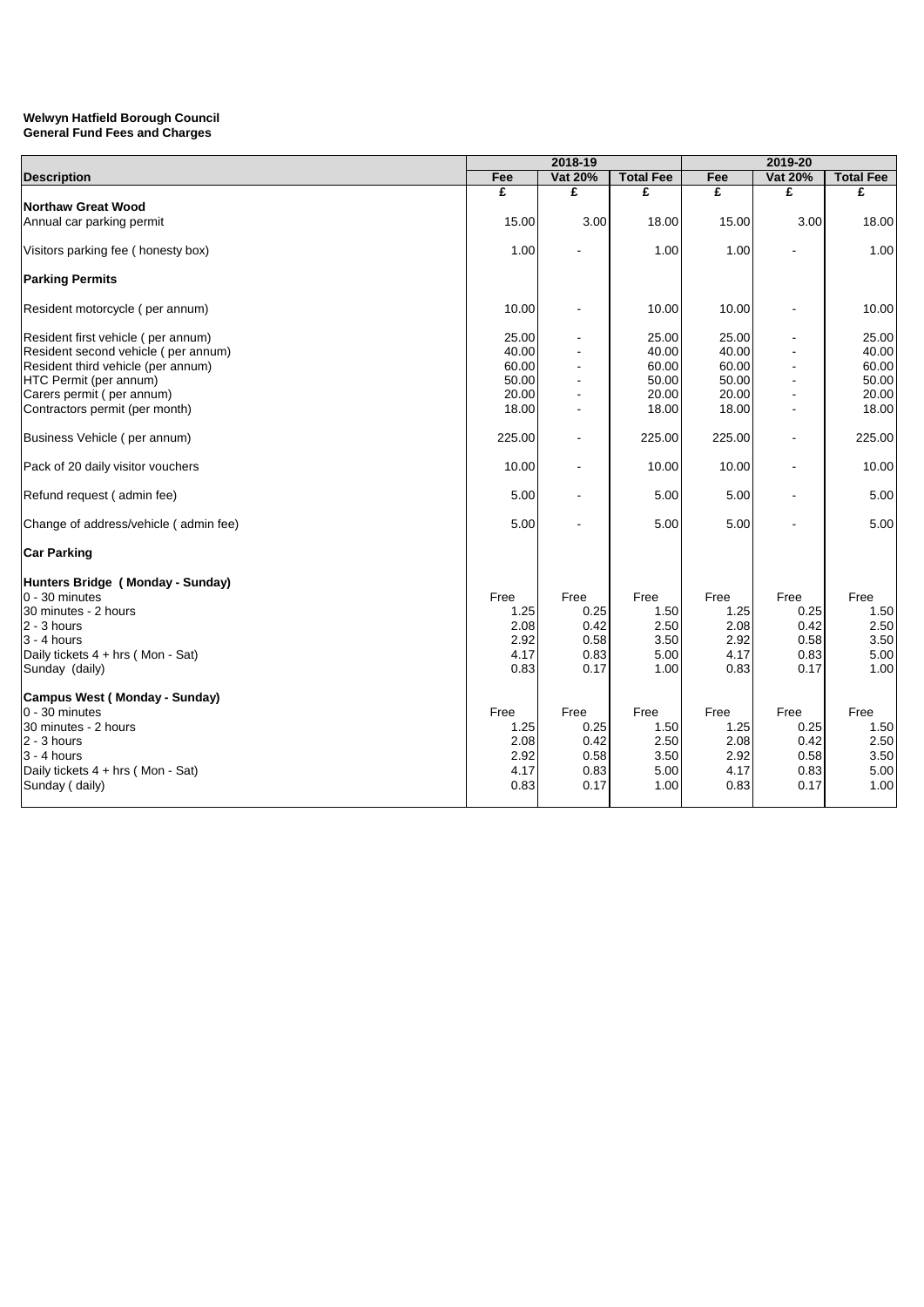|                                                               | 2018-19      |              |                  |              |                |                  |
|---------------------------------------------------------------|--------------|--------------|------------------|--------------|----------------|------------------|
| <b>Description</b>                                            | Fee          | Vat 20%      | <b>Total Fee</b> | Fee          | Vat 20%        | <b>Total Fee</b> |
| <b>Car Parking</b>                                            | £            | £            | £                | £            | £              | £                |
| <b>Cherry Tree (parking available Saturday</b><br>and Sunday) |              |              |                  |              |                |                  |
| Saturday:                                                     |              |              |                  |              |                |                  |
| $0 - 1$ hours<br>$1 - 2$ hours                                | 0.42<br>1.25 | 0.08<br>0.25 | 0.50<br>1.50     | 0.42<br>1.25 | 0.08<br>0.25   | 0.50<br>1.50     |
| $2 - 3$ hours                                                 | 2.08         | 0.42         | 2.50             | 2.08         | 0.42           | 2.50             |
| $3 - 4$ hours                                                 | 2.92         | 0.58         | 3.50             | 2.92         | 0.58           | 3.50             |
| Daily tickets $4 + hrs$                                       | 4.17         | 0.83         | 5.00             | 4.17         | 0.83           | 5.00             |
| Sunday (all day)                                              | 0.83         | 0.17         | 1.00             | 0.83         | 0.17           | 1.00             |
| Campus East (Monday - Sunday)                                 |              |              |                  |              |                |                  |
| Campus East Lower - Mon-Fri (entry before 11am)               | 4.17         | 0.83         | 5.00             | 4.17         | 0.83           | 5.00             |
| Campus East Lower - Mon-Fri (entry from 11am)                 | 2.50         | 0.50         | 3.00             | 2.50         | 0.50           | 3.00             |
| Campus East Lower - Saturday                                  | 2.50         | 0.50         | 3.00             | 2.50         | 0.50           | 3.00             |
| Campus East Lower - Sunday                                    | 0.83         | 0.17         | 1.00             | 0.83         | 0.17           | 1.00             |
| Campus East Upper - Saturday                                  | 2.50         | 0.50         | 3.00             | 2.50         | 0.50           | 3.00             |
| Campus East Upper - Sunday                                    | 0.83         | 0.17         | 1.00             | 0.83         | 0.17           | 1.00             |
| <b>Season Tickets:</b>                                        |              |              |                  |              |                |                  |
| <b>Campus West:</b>                                           |              |              |                  |              |                |                  |
| 3 month season ticket - standard                              | 211.25       | 42.25        | 253.50           | 211.25       | 42.25          | 253.50           |
| 3 month season ticket - worker / student                      | 183.33       | 36.67        | 220.00           | 183.33       | 36.67          | 220.00           |
| 3 month season ticket - bulk purchase (20+ tickets)           | 183.33       | 36.67        | 220.00           | 183.33       | 36.67          | 220.00           |
| <b>Campus East Lower</b>                                      |              |              |                  |              |                |                  |
| 3 month season ticket - standard                              | 202.50       | 40.50        | 243.00           | 202.50       | 40.50          | 243.00           |
| 3 month season ticket - worker / student                      | 175.00       | 35.00        | 210.00           | 175.00       | 35.00          | 210.00           |
| 3 month season ticket - bulk purchase (20+ tickets)           | 175.00       | 35.00        | 210.00           | 175.00       | 35.00          | 210.00           |
| <b>Hunters Bridge</b>                                         |              |              |                  |              |                |                  |
| 3 month season ticket - standard                              | 211.25       | 42.25        | 253.50           | 211.25       | 42.25          | 253.50           |
| 3 month season ticket - worker / student                      | 183.33       | 36.67        | 220.00           | 183.33       | 36.67          | 220.00           |
| 3 month season ticket - bulk purchase (20+ tickets)           | 183.33       | 36.67        | 220.00           | 183.33       | 36.67          | 220.00           |
| Cancellation Fees relating to Season Tickets given            |              |              |                  |              |                |                  |
| up before their expiry date                                   | 10.00        |              | 10.00            | 10.00        |                | 10.00            |
| Civil Parking Enforcement: Dispensations                      | 15.00        |              | 15.00            | 15.00        | $\blacksquare$ | 15.00            |
|                                                               |              |              |                  |              |                |                  |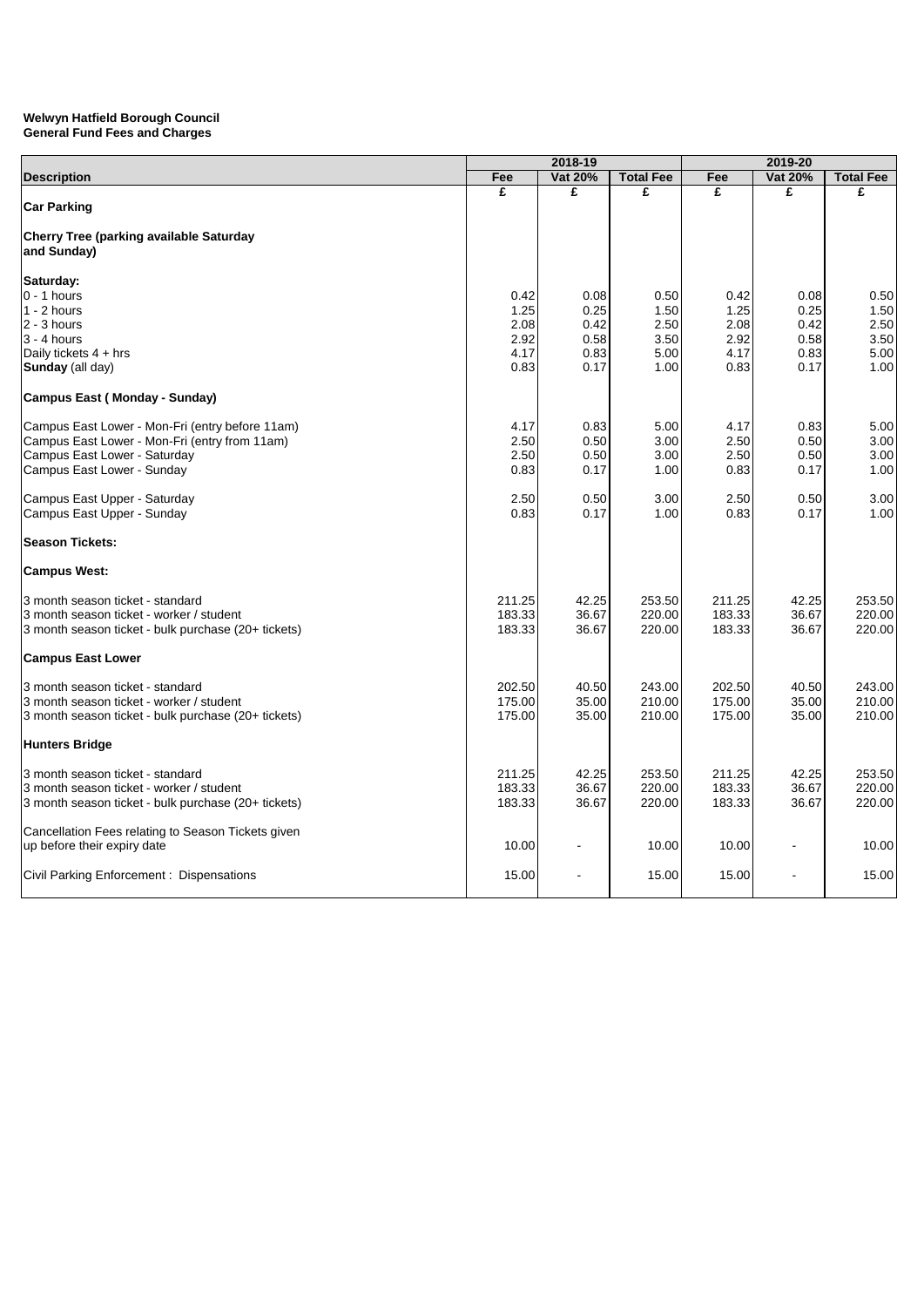|                                                            | 2018-19  |          |                  | 2019-20  |          |                  |
|------------------------------------------------------------|----------|----------|------------------|----------|----------|------------------|
| <b>Description</b>                                         | Fee      | Vat 20%  | <b>Total Fee</b> | Fee      | Vat 20%  | <b>Total Fee</b> |
| <b>Estates Management</b>                                  |          |          |                  |          |          |                  |
|                                                            |          |          |                  |          |          |                  |
| Freehold Reversions - 999 year lease                       | 425.00   | 85.00    | 510.00           | 435.00   | 87.00    | 522.00           |
| Freehold Reversions - 999 year lease - valuation           |          |          |                  | 110.00   | 22.00    | 132.00           |
| Freehold Reversions - 99 year lease                        | 425.00   | 85.00    | 510.00           | 435.00   | 87.00    | 522.00           |
| Freehold Reversions - 99 year lease - valuation            | 105.00   | 21.00    | 126.00           | 110.00   | 22.00    | 132.00           |
| Residential Long Lease Extensions - Houses                 | 425.00   | 85.00    | 510.00           | 435.00   | 87.00    | 522.00           |
| Residential Long Lease Extension Valuations - Houses       | 105.00   | 21.00    | 126.00           | 110.00   | 22.00    | 132.00           |
| Residential Long Lease Extensions - Flats                  | 850.00   | 170.00   | 1,020.00         | 870.00   | 174.00   | 1,044.00         |
| Residential Long Lease Extension Valuations - Flats        | 155.00   | 31.00    | 186.00           | 160.00   | 32.00    | 192.00           |
| Document copying - If from paper copy                      | 50.00    | 10.00    | 60.00            | 50.00    | 10.00    | 60.00            |
| Residential Leasehold Information + Ground Rent queries    | 45.00    | 9.00     | 54.00            | 45.00    | 9.00     | 54.00            |
| Local Searches - with Inspection                           | 65.00    | 13.00    | 78.00            | 67.00    | 13.40    | 80.40            |
| <b>Land Sale Request</b>                                   | 100.00   | 20.00    | 120.00           | 100.00   | 20.00    | 120.00           |
| Assignments or Change of use or deed                       | 840.00   | 168.00   | 1,008.00         | 860.00   | 172.00   | 1,032.00         |
| of Variation.                                              |          |          |                  |          |          |                  |
| Grant of licences / land sales - HRA and GF                | 840.00   | 168.00   | 1,008.00         | 860.00   | 172.00   | 1,032.00         |
| New Letting Fee                                            | 250.00   | 50.00    | 300.00           | 260.00   | 52.00    | 312.00           |
| <b>Housing Garage Valuations</b>                           | 180.00   | 36.00    | 216.00           | 185.00   | 37.00    | 222.00           |
| <b>Restrictive Covenant Releases - RTB's</b>               | 5,500.00 | 1,100.00 | 6,600.00         | 5,500.00 | 1,100.00 | 6,600.00         |
| Restrictive Covenant Releases - Non - RTB                  |          |          |                  | 860.00   | 172.00   | 1,032.00         |
| Valuation for non-Ex right to Buy covenant release         |          |          |                  | 860.00   | 172.00   | 1,032.00         |
| Former Landowners Consent - minor works                    | 60.00    | 12.00    | 72.00            | 62.50    | 12.50    | 75.00            |
| Former Landowners Consent - major works + Deed of covenant | 835.00   | 167.00   | 1,002.00         | 850.00   | 170.00   | 1,020.00         |
| <b>Event Consent Request</b>                               |          |          |                  | 50.00    | 10.00    | 60.00            |
| <b>Garage Rents</b>                                        |          |          |                  |          |          |                  |
| Owner occupier en bloc garage charges (52 week charge) -   |          |          |                  |          |          |                  |
| popular sites per week                                     | 10.36    | 2.02     | 12.13            | 10.62    | 2.12     | 12.74            |
| unpopular sites per week                                   | 8.48     | 1.65     | 9.92             | 8.69     | 1.74     | 10.43            |
| Campus East Lower Car Park Garages Rents per               | 15.58    | 3.12     | 18.70            | 15.58    | 3.12     | 18.70            |
| week                                                       |          |          |                  |          |          |                  |
|                                                            |          |          |                  |          |          |                  |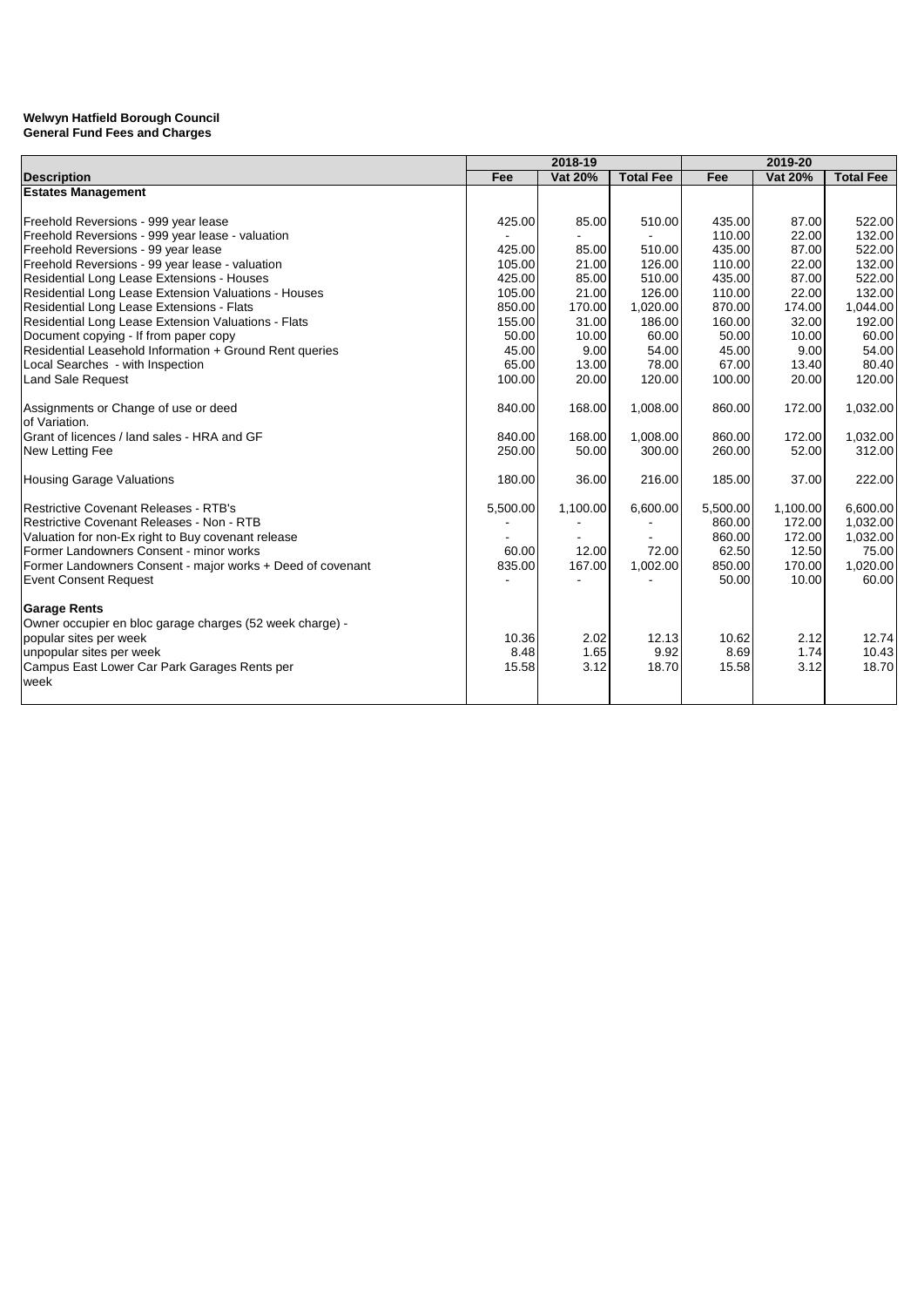|                                                                         | 2018-19      |                |                  |              | 2019-20                  |                  |
|-------------------------------------------------------------------------|--------------|----------------|------------------|--------------|--------------------------|------------------|
| <b>Description</b>                                                      | Fee          | Vat 20%        | <b>Total Fee</b> | Fee          | Vat 20%                  | <b>Total Fee</b> |
| <b>CW Entertainment</b>                                                 | £            | £              | £                | £            | £                        | £                |
|                                                                         |              |                |                  |              |                          |                  |
| Garden City Cinema - Monday to Thursday                                 |              |                |                  |              |                          |                  |
| - Full Price                                                            | 6.67         | 1.33           | 8.00             | 6.67         | 1.33                     | 8.00             |
| - U16 / Seniors / Student                                               | 5.83         | 1.17           | 7.00             | 5.83         | 1.17                     | 7.00             |
| - Full Price 3D Films                                                   | 8.33         | 1.67           | 10.00            | 8.33         | 1.67                     | 10.00            |
| - U16 / Seniors / Student                                               | 7.50         | 1.50           | 9.00             | 7.50         | 1.50                     | 9.00             |
| - Friday to Sunday                                                      |              |                |                  |              |                          |                  |
| - Full Price                                                            | 7.50         | 1.50           | 9.00             | 7.50         | 1.50                     | 9.00             |
| - U16 / Seniors / Student                                               | 6.67         | 1.33           | 8.00             | 6.67         | 1.33                     | 8.00             |
| - Full Price 3D Films                                                   | 9.17         | 1.83           | 11.00            | 9.17         | 1.83                     | 11.00            |
| - U16 / Seniors / Student                                               | 8.33         | 1.67           | 10.00            | 8.33         | 1.67                     | 10.00            |
|                                                                         |              |                |                  |              |                          |                  |
| Family Films - Monday to Thursday                                       |              |                |                  |              |                          |                  |
| - All Tickets                                                           | 3.33         | 0.67           | 4.00             | 3.33         | 0.67                     | 4.00             |
| - All Tickets 3D Films                                                  | 3.33         | 0.67           | 4.00             | 3.33         | 0.67                     | 4.00             |
|                                                                         |              |                |                  |              |                          |                  |
| <b>Family Films - Friday to Sunday</b>                                  |              |                |                  |              |                          |                  |
| - All Tickets                                                           | 4.17         | 0.83           | 5.00             | 4.17         | 0.83                     | 5.00             |
| - All Tickets 3D Films                                                  | 4.17         | 0.83           | 5.00             | 4.17         | 0.83                     | 5.00             |
|                                                                         |              |                |                  |              |                          |                  |
| <b>Hawthorne Theatre - Theatrical Hire Fee</b>                          |              |                |                  |              |                          |                  |
| Monday to Wednesday<br>8am to 4pm                                       | 880.00       | 176.00         | 1,056.00         | 968.00       | 193.60                   | 1,161.60         |
| 4pm to midnight                                                         | 990.00       | 198.00         | 1,188.00         | 1,089.00     | 217.80                   | 1,306.80         |
| Thursday to Sunday                                                      |              |                |                  |              |                          |                  |
| 8am to 4pm                                                              | 1,100.00     | 220.00         | 1,320.00         | 1,210.00     | 242.00                   | 1,452.00         |
| 4pm to midnight                                                         | 1,320.00     | 264.00         | 1,584.00         | 1,452.00     | 290.40                   | 1,742.40         |
|                                                                         |              |                |                  |              |                          |                  |
| <b>Screen Hire</b>                                                      |              |                |                  |              |                          |                  |
| Screen 1<br>8am to 1pm                                                  | 360.00       | 72.00          | 432.00           | 380.00       | 76.00                    | 456.00           |
| $1pm - 4pm$                                                             | 360.00       | 72.00          | 432.00           | 380.00       | 76.00                    | 456.00           |
| $4pm - 11pm$                                                            | 360.00       | 72.00          | 432.00           | 380.00       | 76.00                    | 456.00           |
|                                                                         |              |                |                  |              |                          |                  |
| Screen 2<br>8am to 1pm                                                  | 550.00       | 110.00         | 660.00           | 580.00       | 116.00                   | 696.00           |
| $1pm - 4pm$                                                             | 550.00       | 110.00         | 660.00           | 580.00       | 116.00                   | 696.00           |
| 4pm - 11pm                                                              | 550.00       | 110.00         | 660.00           | 580.00       | 116.00                   | 696.00           |
| <b>Roller City</b>                                                      |              |                |                  |              |                          |                  |
| - Skate Admission Only                                                  | 5.00         | 1.00           | 6.00             | 5.21         | 1.04                     | 6.25             |
| - Skate Hire                                                            | 2.00         | 0.40           | 2.40             | 2.00         | 0.40                     | 2.40             |
| - Spectator Charge                                                      | 2.92         | 0.58           | 3.50             | 2.92         | 0.58                     | 3.50             |
| - Upgrade from Spectator with Zebra Card                                | 4.49         | 0.90           | 5.39             | 4.68         | 0.94                     | 5.62             |
| - Upgrade from Spectator without Zebra Card                             | 4.08         | 0.82           | 4.90             | 4.26         | 0.85                     | 5.11             |
|                                                                         |              |                |                  |              |                          |                  |
| Softplay City                                                           |              |                |                  |              |                          |                  |
| Children 12 month or under                                              | Free         | Free           | Free             | Free         | Free                     | Free             |
| Children 1 Year to 3 years                                              | 2.92         | 0.58           | 3.50             | 3.13         | 0.63                     | 3.75             |
| Children 4 to 9 years                                                   | 4.17         | 0.83           | 5.00             | 4.46         | 0.89                     | 5.35             |
| <b>Accompanying Adults</b><br>Registered Child Minder (Mon to Fri only) | 2.92<br>Free | 0.58<br>Free   | 3.50<br>Free     | 2.92<br>Free | 0.58<br>Free             | 3.50<br>Free     |
|                                                                         |              |                |                  |              |                          |                  |
| Campus West / Vineyard Barn / Hazel Grove / Panshanger                  |              |                |                  |              |                          |                  |
| - Carpet Bowls (per session)                                            | 4.17         | 0.83           | 5.00             | 4.58         | 0.92                     | 5.50             |
| - Table Tennis (per session)                                            | 4.17         | 0.83           | 5.00             | 4.58         | 0.92                     | 5.50             |
| - Keep Fit (per session)                                                | 4.17         | 0.83           | 5.00             | 4.58         | 0.92                     | 5.50             |
| - Medau (per session)                                                   | 4.17         | 0.83           | 5.00             | 4.58         | 0.92                     | 5.50             |
| - Bridge & scrabble (per session)                                       | 4.17         | 0.83           | 5.00             | 4.58         | 0.92                     | 5.50             |
| - Art Basics & Beyond (per class)                                       | 10.00        | 2.00           | 12.00            | 10.00        | 2.00                     | 12.00            |
| - Line Dancing (1 hour)                                                 | 4.17         | 0.83           | 5.00             | 4.58         | 0.92                     | 5.50             |
| - Line Dancing (1.5 hours)                                              | 5.67         | 1.13           | 6.80             | 6.00         | 1.50                     | 7.50             |
| - Children's Parties                                                    | 90.00        | 18.00          | 108.00           | 95.00        | 19.00                    | 114.00           |
|                                                                         |              |                |                  |              |                          |                  |
| <b>Community Centres - Room Hires</b>                                   |              |                |                  |              |                          |                  |
| Large Rooms (per hour)                                                  | 15.00        | $\overline{a}$ | 15.00            | 16.00        | $\overline{\phantom{a}}$ | 16.00            |
| Small Rooms (per hour)                                                  | 13.00        | L,             | 13.00            | 14.00        | $\overline{\phantom{a}}$ | 14.00            |
| Sheridan Studio At Campus West (per hour)                               | 15.00        | 3.00           | 18.00            | 16.00        | 3.20                     | 19.20            |
|                                                                         |              |                |                  |              |                          |                  |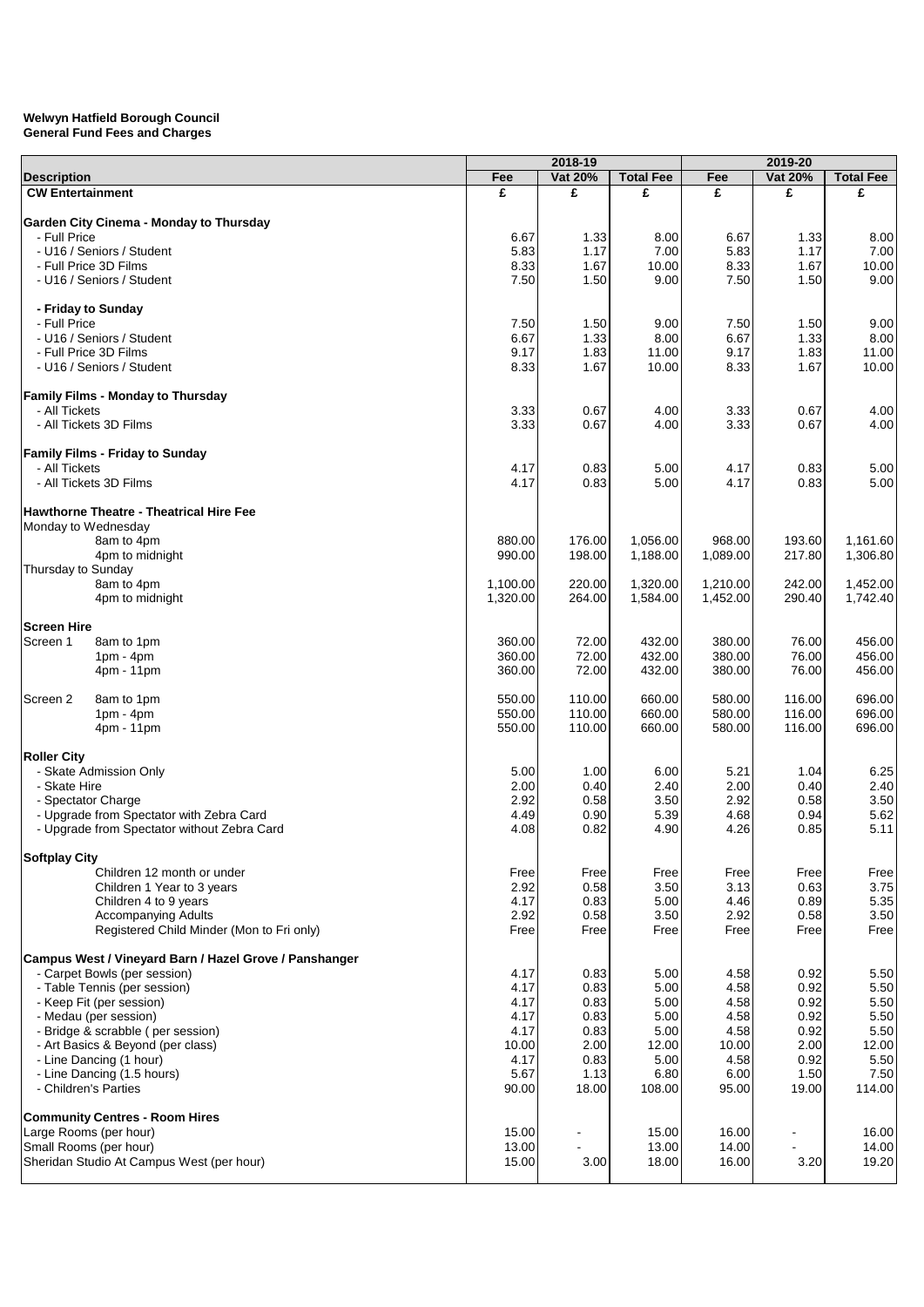|                                                         |            | 2018-19    |                  |            | 2019-20        |                  |
|---------------------------------------------------------|------------|------------|------------------|------------|----------------|------------------|
| <b>Description</b>                                      | Fee        | Vat 20%    | <b>Total Fee</b> | Fee        | Vat 20%        | <b>Total Fee</b> |
|                                                         | £          | £          | £                | £          | £              | £                |
| <b>Mill Green Museum</b>                                |            |            |                  |            |                |                  |
|                                                         |            |            |                  |            |                |                  |
| - Adult entry fee - single                              | 3.50       |            | 3.50             | 3.50       |                | 3.50             |
| Child entry fee - single                                | N/A        |            | N/A              | 0.50       |                | 0.50             |
| - Special Events for Children (max. charge)             | 5.00       |            | 5.00             | 5.00       |                | 5.00             |
| - Children's drop-in activity (min. charge)             | 3.50       |            | 3.50             | 3.50       |                | 3.50             |
| - General School visit (informal session)               | 2.00       |            | 2.00             | 2.00       |                | 2.00             |
|                                                         |            |            |                  |            |                |                  |
| - Extra Charge for Miller (on non milling days)         | 50.00      |            | 50.00            | 50.00      |                | 50.00            |
| - Adult Group visit - out of opening hours - both sites | 50.00      |            | 50.00            | 50.00      |                | 50.00            |
| Plus Adult admission fee (min. 20 adults)               |            |            |                  |            |                |                  |
| Children's Groups - out of opening hours                | 50.00      |            | 50.00            | 50.00      |                | 50.00            |
| Plus £2 per child Plus £3.50 each Adult (2 Free)        |            |            |                  |            |                |                  |
| Children's Groups - out of opening hours                | 50.00      |            | 50.00            | 50.00      |                | 50.00            |
| Plus Taught Session (standard rates apply)              |            |            |                  |            |                |                  |
| Illustrated talk by Curator (off site)                  | 60.00      |            | 60.00            | 60.00      |                | 60.00            |
| - Taught lesson (standard) per child                    | 4.00       |            | 4.00             | 4.00       |                | 4.00             |
| minimum charge (up to 28 children)                      | 112.00     |            | 112.00           | 112.00     |                | 112.00           |
| - Additional children added to standard                 |            |            |                  |            |                |                  |
| lesson                                                  | 4.00       |            | 4.00             | 4.00       |                | 4.00             |
| - Combined visit to Museum and                          |            |            |                  |            |                |                  |
| Roman Bath House - per child                            | 7.00       |            | 7.00             | 7.00       |                | 7.00             |
| - Combined visit to Museum and                          |            |            |                  |            |                |                  |
| Roman Bath House - minimum charge                       |            |            |                  |            |                |                  |
| up to 28 children                                       | 196.00     |            | 196.00           | 196.00     |                | 196.00           |
| - Additional children added to combined                 |            |            |                  |            |                |                  |
| visit                                                   | 7.00       |            | 7.00             | 7.00       |                | 7.00             |
| - STEM workshops at MGM                                 | N/A        |            | N/A              | 8.00       |                | 8.00             |
| - Immersive Outdoor Learning at                         | N/A        |            | N/A              | tbc        |                | tbc              |
| Private Hire of Study Area (1/2 day)                    | 90.00      |            | 90.00            | 90.00      |                | 90.00            |
|                                                         |            |            |                  |            |                |                  |
| Private Hire of Study Area (full day)                   | 175.00     |            | 175.00           | 175.00     |                | 175.00           |
| With free delegate access to Mill and Museum            |            |            |                  |            |                |                  |
| - loan boxes per 2 week period                          | 20.00      |            | 20.00            | 20.00      |                | 20.00            |
| discounted if combined with visits                      | 5.00       |            | 5.00             | 5.00       |                | 5.00             |
|                                                         |            |            |                  |            |                |                  |
| Photocopying - single sheet                             | 0.42       | 0.08       | 0.50             | 0.42       | 0.08           | 0.50             |
| Photocopying - double sided                             | 0.83       | 0.17       | 1.00             | 0.83       | 0.17           | 1.00             |
| Digital Capture (by Staff) up to 5 images               | 20.00      | 4.00       | 24.00            | 20.00      | 4.00           | 24.00            |
|                                                         |            |            |                  |            |                |                  |
| <b>Reproduction Rights</b>                              |            |            |                  |            |                |                  |
| Works by national / non-Herts Museums - one country     |            |            |                  | 33.33      | 6.67           | 40.00            |
| Works by national / non-Herts Museums - worldwide       |            |            |                  | 66.67      | 13.33          | 80.00            |
| Self publishing: local history (print run <10)          |            |            |                  | 4.17       | 0.83           | 5.00             |
| Self publishing: local history (print run >10 <500)     |            |            |                  | 8.33       | 1.67           | 10.00            |
| Academic / local history (print run < 2,000)*           |            |            |                  | 25.00      | 5.00           | 30.00            |
| Academic / local history (print run > 2,000)*           |            |            |                  | 41.67      | 8.33           | 50.00            |
| Commercial / non-academic (print run < 500)*            |            |            |                  | 25.00      | 5.00           | 30.00            |
| Commercial / non-academic (print run $>$ 500 < 2,000)*  |            |            |                  | 41.67      | 8.33           | 50.00            |
| Commercial / non-academic (print run > 2,000)*          |            |            |                  | 62.50      | 12.50          | 75.00            |
| Newspapers / magazines - National*                      |            |            |                  | 125.00     | 25.00          | 150.00           |
| Newspapers / magazines - Local*                         |            |            |                  | 62.50      | 12.50          | 75.00            |
| Internet / Website - commercial / individual*           |            |            |                  | 16.67      | 3.33           | 20.00            |
| Internet / Website - academic*                          |            |            |                  | 4.17       | 0.83           | 5.00             |
| External exhibition loans - national / commercial       |            |            |                  |            |                |                  |
|                                                         |            |            |                  | 66.67      | 13.33          | 80.00            |
| Public / educational talks - national / commercial      |            |            |                  | 33.33      | 6.67           | 40.00            |
| Email of each Digital Image                             | 2.00       | 0.40       | 2.40             | 2.00       | 0.40           | 2.40             |
| Commercial Requests upon application                    |            |            |                  |            |                |                  |
| Archaeology Deposits (single item / box)                | <b>POA</b> | <b>POA</b> | <b>POA</b>       | <b>POA</b> | <b>POA</b>     | <b>POA</b>       |
| *Fees doubled for worldwide usage                       |            |            |                  |            |                |                  |
|                                                         |            |            |                  |            |                |                  |
| Welwyn Roman Baths                                      |            |            |                  |            |                |                  |
| Entry fee - adults                                      | 3.50       |            | 3.50             | 3.50       |                | 3.50             |
| Child entry fee - single                                | N/A        |            | N/A              | 0.50       |                | 0.50             |
| Adult Group visits (minimum of 14)                      |            |            |                  |            |                |                  |
| both inside or outside the borough                      | 49.00      |            | 49.00            | 49.00      |                | 49.00            |
|                                                         |            |            |                  |            |                |                  |
| School Visits per child                                 | 4.00       |            | 4.00             | 4.00       |                | 4.00             |
| (minimum of 14 children                                 | 56.00      |            | 56.00            | 56.00      | $\blacksquare$ | 56.00            |
| both inside / outside borough)                          |            |            |                  |            |                |                  |
|                                                         |            |            |                  |            |                |                  |
|                                                         |            |            |                  |            |                |                  |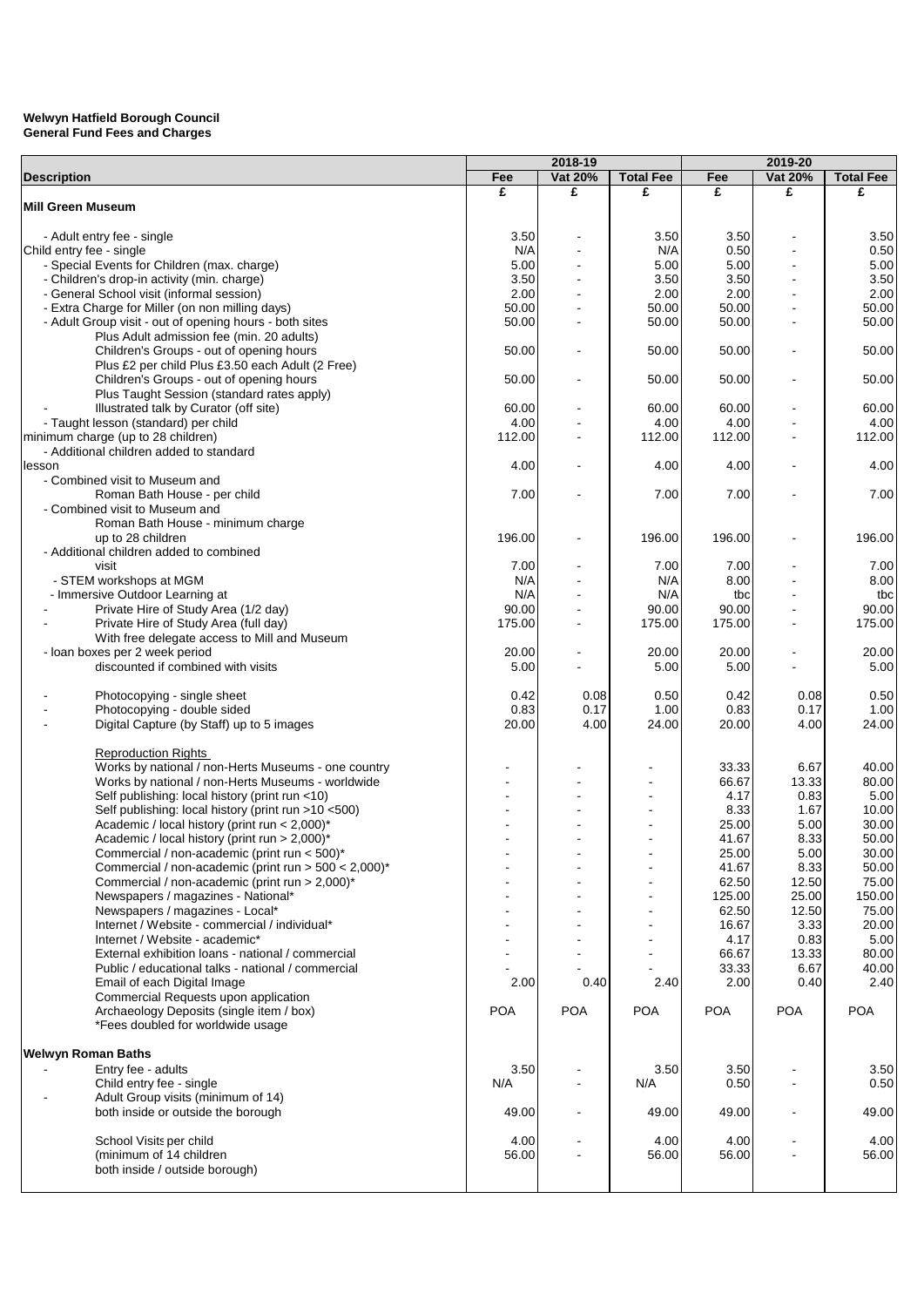#### **General Fund Fees and Charges Welwyn Hatfield Borough Council**

|                                                                                                                                                                   | 2018-19  |                |                  |          | 2019-20 |                  |  |
|-------------------------------------------------------------------------------------------------------------------------------------------------------------------|----------|----------------|------------------|----------|---------|------------------|--|
| <b>Description</b>                                                                                                                                                | Fee      | Vat 20%        | <b>Total Fee</b> | Fee      | Vat 20% | <b>Total Fee</b> |  |
| <b>Housing and Community Services</b>                                                                                                                             | £        | £              | £                | £        | £       | £                |  |
|                                                                                                                                                                   |          |                |                  |          |         |                  |  |
| Immigration Inspection                                                                                                                                            | 270.00   |                | 270.00           | 277.00   |         | 277.00           |  |
| Housing Act Notice*                                                                                                                                               | 310.00   |                | 310.00           | 318.00   |         | 318.00           |  |
|                                                                                                                                                                   |          |                |                  |          |         |                  |  |
| *A fixed charge of £318 will applied for any single notice served. In addition an hourly rate of £45 will be added where multiple notices are served, and for the |          |                |                  |          |         |                  |  |
| total amount of time taken to produce the single notice when it exceeds £333(7.4 hours).                                                                          |          |                |                  |          |         |                  |  |
| Application for basic 5 person HMO*                                                                                                                               | 930.00   |                | 930.00           | 954.00   |         | 954.00           |  |
| Application for an HMO between 6 - 10 persons*                                                                                                                    | 1.040.00 |                | 1.040.00         | 1,066.00 |         | 1,066.00         |  |
| Application for an HMO with 11 or more persons*                                                                                                                   | 1,145.00 | $\overline{a}$ | 1,145.00         | 1,174.00 |         | 1,174.00         |  |
|                                                                                                                                                                   |          |                |                  |          |         |                  |  |
| a discount of £200 will be applied for those                                                                                                                      |          |                |                  |          |         |                  |  |
| applications which are valid for licenses that are                                                                                                                |          |                |                  |          |         |                  |  |
| received without a request from the Local Authority.                                                                                                              |          |                |                  |          |         |                  |  |
| This will also apply for licence renewals received                                                                                                                |          |                |                  |          |         |                  |  |
| within a specified time given by the Local                                                                                                                        |          |                |                  |          |         |                  |  |
| Authority.                                                                                                                                                        |          |                |                  |          |         |                  |  |
| Also, a discount of 10% will apply to accredited landlords. This will be applied following any other discount that is agreed.                                     |          |                |                  |          |         |                  |  |
| Officer time for work in default - Head of Service                                                                                                                | 68.34    | 13.67          | 82.01            | 70.05    | 14.01   | 84.06            |  |
| Officer time for work in default - Private Sector Housing Manager                                                                                                 | 47.90    | 9.58           | 57.48            | 49.10    | 9.82    | 58.92            |  |
| Officer time for work in default - Senior Housing Technician                                                                                                      | 43.85    | 8.77           | 52.62            | 44.95    | 8.99    | 53.94            |  |
| Officer time for work in default - Housing Technician                                                                                                             | 30.71    | 6.14           | 36.85            | 31.48    | 6.30    | 37.78            |  |
| Officer time for work in default - Support Officer                                                                                                                | 21.18    | 4.24           | 25.42            | 21.71    | 4.34    | 26.05            |  |
|                                                                                                                                                                   |          |                |                  |          |         |                  |  |
| charges for works carried out during the                                                                                                                          |          |                |                  |          |         |                  |  |
| following times                                                                                                                                                   |          |                |                  |          |         |                  |  |
| Monday - Friday 7pm - 8am time and a half                                                                                                                         |          |                |                  |          |         |                  |  |
| Saturday - time and a half                                                                                                                                        |          |                |                  |          |         |                  |  |
| Sunday & Bank Holidays - double time                                                                                                                              |          |                |                  |          |         |                  |  |
| <b>Allotments</b>                                                                                                                                                 |          |                |                  |          |         |                  |  |
| Plot with water per 25 sqm                                                                                                                                        | 11.37    |                | 11.37            | 11.37    |         | 11.37            |  |
| Plot without water per 25sqm                                                                                                                                      | 6.92     |                | 6.92             | 6.92     |         | 6.92             |  |
| Plot with water per 25 sqm - OAP`s                                                                                                                                | 5.69     |                | 5.69             | 5.69     |         | 5.69             |  |
| Plot without water per 25sqm - OAP`s                                                                                                                              | 3.46     |                | 3.46             | 3.46     |         | 3.46             |  |
| <b>Landscape &amp; Ecology</b>                                                                                                                                    |          |                |                  |          |         |                  |  |
|                                                                                                                                                                   |          |                |                  |          |         |                  |  |
| High Hedge Enforcement Fee                                                                                                                                        | 525.00   |                | 525.00           | 525.00   |         | 525.00           |  |
| *Allotment fees for 2020/2021 will be increased by inflation with a years notice provided                                                                         |          |                |                  |          |         |                  |  |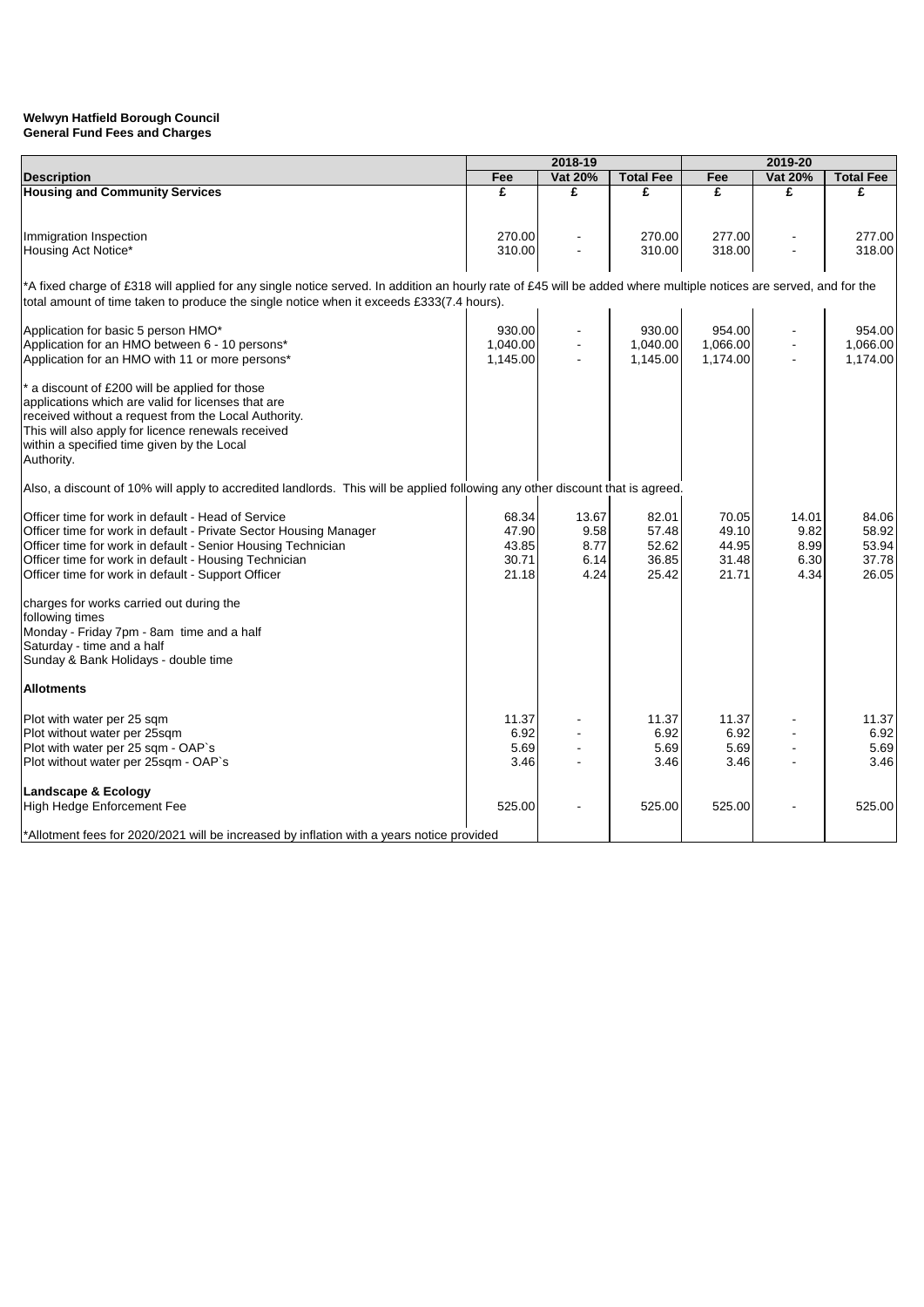|                                                                                                                                                                                                                                                                                                                                                                        | 2017-18                              |                                    |                                      | 2018-19                              |                                    |                                      |  |
|------------------------------------------------------------------------------------------------------------------------------------------------------------------------------------------------------------------------------------------------------------------------------------------------------------------------------------------------------------------------|--------------------------------------|------------------------------------|--------------------------------------|--------------------------------------|------------------------------------|--------------------------------------|--|
| <b>Description</b>                                                                                                                                                                                                                                                                                                                                                     | Fee                                  | Vat 20%                            | <b>Total Fee</b>                     | Fee                                  | Vat 20%                            | <b>Total Fee</b>                     |  |
| <b>Community Services</b>                                                                                                                                                                                                                                                                                                                                              |                                      |                                    |                                      |                                      |                                    |                                      |  |
| CCTV charge                                                                                                                                                                                                                                                                                                                                                            | 100.00                               |                                    | 100.00                               | 100.00                               |                                    | 100.00                               |  |
| Filming charge                                                                                                                                                                                                                                                                                                                                                         | <b>POA</b>                           | <b>POA</b>                         | <b>POA</b>                           | <b>POA</b>                           | <b>POA</b>                         | <b>POA</b>                           |  |
| Hatfield Stage Hire Fees*<br>Charities, voluntary and community organisations/events -Organisations that are<br>Charities or voluntary organisations/events - Organisations hosting events<br>Commercial (with the aim of the organisation or event to make a profit for private<br>Commercial (with the aim of the organisation or event to make a profit for private | 225.00<br>375.00<br>525.00<br>750.00 | 45.00<br>75.00<br>105.00<br>150.00 | 270.00<br>450.00<br>630.00<br>900.00 | 225.00<br>375.00<br>525.00<br>750.00 | 45.00<br>75.00<br>105.00<br>150.00 | 270.00<br>450.00<br>630.00<br>900.00 |  |
| * Please note there is a full report given to exec board with regards to the charging proposals that were agreed by the Hatfield Town Centre Forum,                                                                                                                                                                                                                    |                                      |                                    |                                      |                                      |                                    |                                      |  |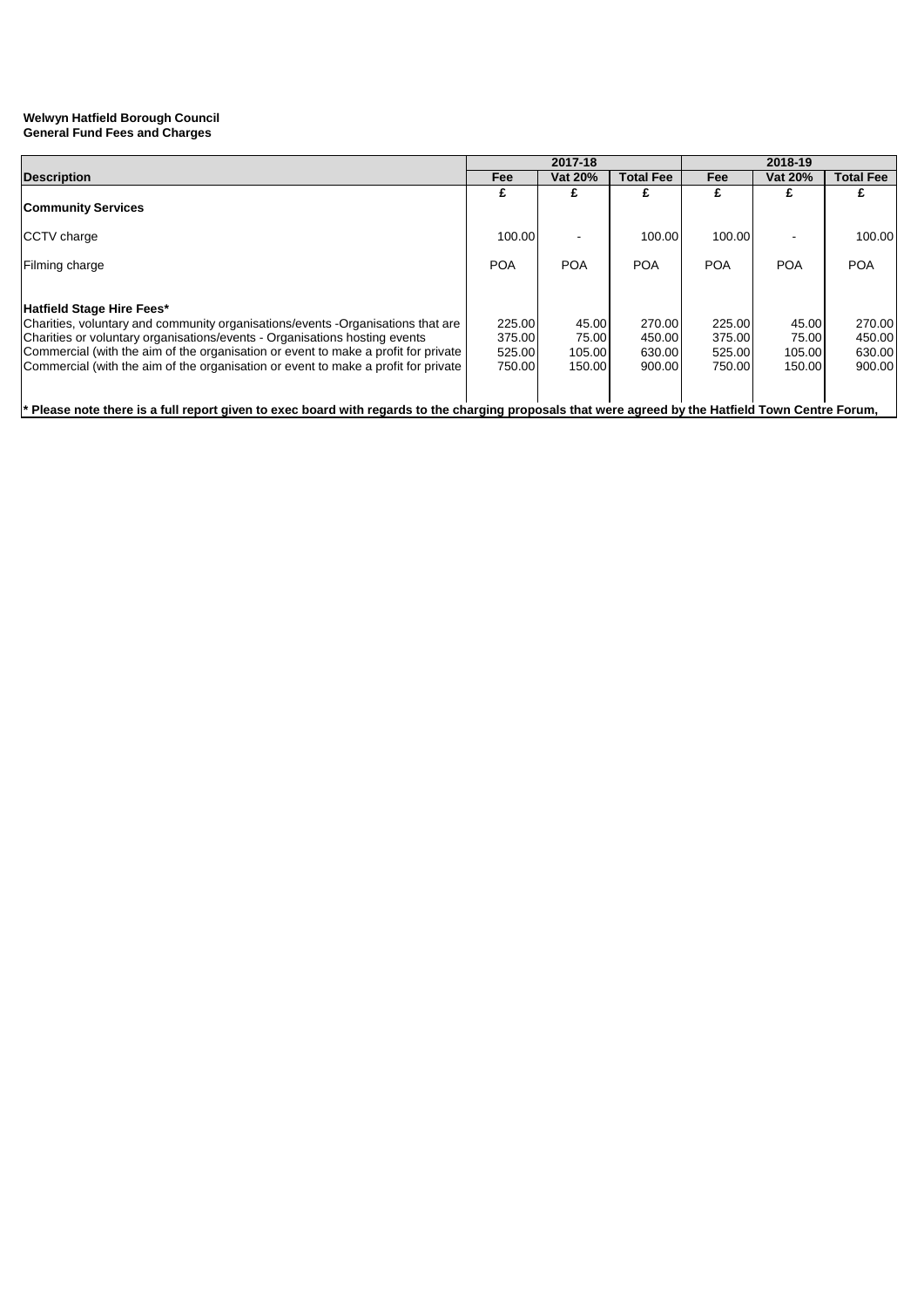|                                                | 2018-19 |         |                  | 2019-20 |                |                  |  |
|------------------------------------------------|---------|---------|------------------|---------|----------------|------------------|--|
| <b>Description</b>                             | Fee     | Vat 20% | <b>Total Fee</b> | Fee     | <b>Vat 20%</b> | <b>Total Fee</b> |  |
| Local land searches *                          |         |         |                  |         |                |                  |  |
|                                                |         |         |                  |         |                |                  |  |
| LLC1 & Con29                                   |         |         |                  |         |                |                  |  |
| (residential, commercial & land) *part VATable | 75.00   | 11.60   | 86.60            | 75.00   | 11.60          | 86.60            |  |
| Con29R only                                    | 58.00   | 11.60   | 69.60            | 58.00   | 11.60          | 69.60            |  |
| Con 29O questions                              | 8.00    | 1.60    | 9.60             | 8.00    | 1.60           | 9.60             |  |
| <b>Extra Parcels of Land</b>                   | 8.00    | 1.60    | 9.60             | 8.00    | 1.60           | 9.60             |  |
| Con 29O question 22                            | 15.00   | 3.00    | 18.00            | 15.00   | 3.00           | 18.00            |  |
| LLC1 search only                               | 17.00   |         | 17.00            | 17.00   | 0.00           | 17.00            |  |
| Legal                                          |         |         |                  |         |                |                  |  |
| Certificate of Compliance                      | 75.00   |         | 75.00            | 80.00   | 0.00           | 80.00            |  |
| DS1 or DS2 Land Registry Forms                 | 75.00   |         | 75.00            | 80.00   | 0.00           | 80.00            |  |
| Postponement of Discount                       | 75.00   |         | 75.00            | 80.00   | 0.00           | 80.00            |  |
| Legal Photocopying Charges                     | 42.50   |         | 42.50            | 45.00   | 0.00           | 45.00            |  |
| Reports on Title                               | 125.00  | 25.00   | 150.00           | 130.00  | 26.00          | 156.00           |  |
| Boundary enquires                              | 75.00   |         | 75.00            | 80.00   | 0.00           | 80.00            |  |
| <b>Electoral Services</b>                      |         |         |                  |         |                |                  |  |
| Sale of electoral registers (data)             | 20.00   |         | 20.00            | 20.00   |                | 20.00            |  |
| plus per 1000 entries                          | 1.50    |         | 1.50             | 1.50    |                | 1.50             |  |
| Sale of electoral registers (printed)          | 10.00   |         | 10.00            | 10.00   |                | 10.00            |  |
| plus per 1000 entries                          | 5.00    |         | 5.00             | 5.00    |                | 5.00             |  |
| <b>Democratic Services</b>                     |         |         |                  |         |                |                  |  |
| <b>Freedom of Information requests</b>         |         |         |                  |         |                |                  |  |
| Photocopying of information per A4 sheet       | 0.10    | 0.02    | 0.12             | 0.10    | 0.02           | 0.12             |  |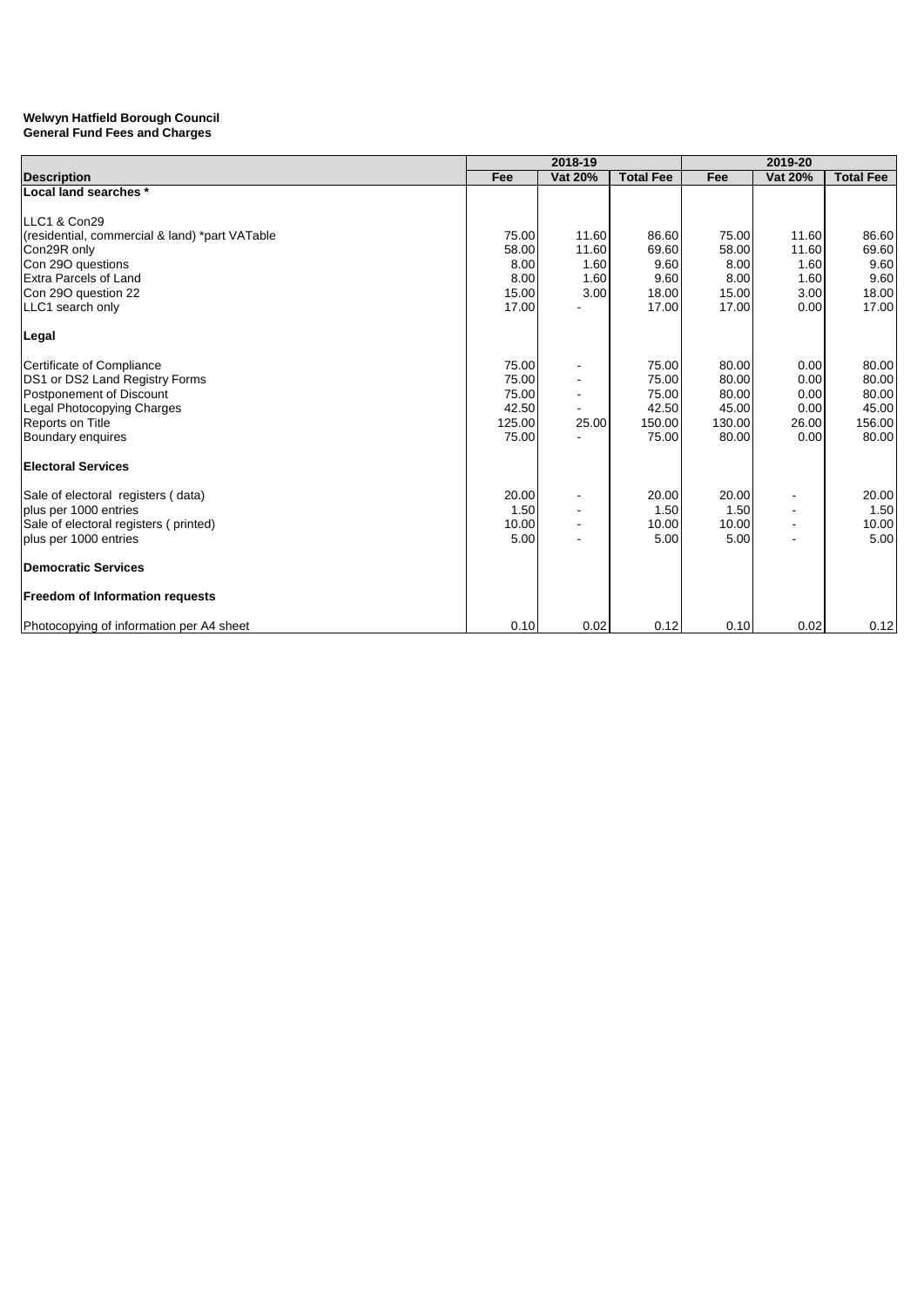|                                                 |           | 2018-19                      |                  |                     | 2019-20                      |                  |  |
|-------------------------------------------------|-----------|------------------------------|------------------|---------------------|------------------------------|------------------|--|
| <b>Description</b>                              | Fee       | Vat 20%                      | <b>Total Fee</b> | <b>Proposed Fee</b> | Vat 20%                      | <b>Total Fee</b> |  |
|                                                 | £         | £                            | £                | £                   | £                            | £                |  |
| Licensing                                       |           |                              |                  |                     |                              |                  |  |
| Animal Boarding Establishments                  | 217.00    |                              | 217.00           | 222.43              |                              | 222.43           |  |
| Home Animal Boarding Establishments             | 170.00    |                              | 170.00           | 174.25              |                              | 174.25           |  |
|                                                 |           |                              |                  |                     |                              |                  |  |
| <b>Ear Piercing</b>                             | 206.00    | $\blacksquare$               | 206.00           | 211.15              |                              | 211.15           |  |
| Tattooing/Other                                 | 258.00    | $\blacksquare$               | 258.00           | 264.45              | $\blacksquare$               | 264.45           |  |
| Change of details on registration certificate   | 26.00     |                              | 26.00            | 26.65               |                              | 26.65            |  |
| Dangerous Wild Animals                          | 299.00    |                              | 299.00           | 306.48              |                              | 306.48           |  |
| Zoos                                            | 479.00    |                              | 479.00           | 490.98              |                              | 490.98           |  |
| Dog Breeding Establishments                     | 181.00    |                              | 181.00           | 185.53              |                              | 185.53           |  |
|                                                 |           |                              |                  |                     |                              |                  |  |
| <b>Gaming Machine Permits</b>                   |           |                              |                  |                     |                              |                  |  |
| Two machines on licensed premises               | 50.00     |                              | 50.00            | 50.00               |                              | 50.00            |  |
| Grant                                           | 150.00    |                              | 150.00           | 150.00              |                              | 150.00           |  |
| More than two machines existing                 | 100.00    |                              | 100.00           | 100.00              |                              | 100.00           |  |
| More than two machines other cases              | 150.00    | $\blacksquare$               | 150.00           | 150.00              | $\blacksquare$               | 150.00           |  |
| More than two machines variation                | 100.00    | $\blacksquare$               | 100.00           | 100.00              | $\blacksquare$               | 100.00           |  |
| More than two machines transferred              | 25.00     |                              | 25.00            | 25.00               |                              | 25.00            |  |
| <b>Annual Fees</b>                              | 50.00     |                              | 50.00            | 50.00               |                              | 50.00            |  |
| <b>Substitute Name</b>                          | 25.00     |                              | 25.00            | 25.00               |                              | 25.00            |  |
| Copy of Permit                                  | 15.00     |                              | 15.00            | 15.00               |                              | 15.00            |  |
|                                                 |           |                              |                  |                     |                              |                  |  |
| Club Gaming Permits Club machine permits        |           |                              |                  |                     |                              |                  |  |
| Two machines on licensed premises               | 50.00     |                              | 50.00            | 50.00               |                              | 50.00            |  |
| Grant                                           | 200.00    |                              | 200.00           | 200.00              |                              | 200.00           |  |
| Grant (Club premises certificate holder)        | 100.00    |                              | 100.00           | 100.00              |                              | 100.00           |  |
| More than two machines variation                | 100.00    | $\blacksquare$               | 100.00           | 100.00              | $\overline{\phantom{a}}$     | 100.00           |  |
| Renewal                                         | 200.00    |                              | 200.00           | 200.00              |                              | 200.00           |  |
| Renewal (Club premises certificate holder)      | 100.00    | $\overline{\phantom{a}}$     | 100.00           | 100.00              | $\blacksquare$               | 100.00           |  |
| <b>Annual Fees</b>                              | 50.00     | $\blacksquare$               | 50.00            | 50.00               | $\blacksquare$               | 50.00            |  |
| <b>Substitute Name</b>                          | 25.00     | $\blacksquare$               | 25.00            | 25.00               |                              | 25.00            |  |
| Copy of Permit                                  | 15.00     |                              | 15.00            | 15.00               |                              | 15.00            |  |
| Gambling Premises new application               |           |                              |                  |                     |                              |                  |  |
| <b>New Small Casino</b>                         | 8,240.00  | $\blacksquare$               | 8,240.00         | 8,000.00            |                              | 8,000.00         |  |
| New Large Casino                                | 10,300.00 | $\qquad \qquad \blacksquare$ | 10,300.00        | 10,000.00           | $\overline{\phantom{a}}$     | 10,000.00        |  |
| Regional Casino                                 | 15,450.00 | $\blacksquare$               | 15,450.00        | 15,000.00           |                              | 15,000.00        |  |
| <b>Bingo Club</b>                               | 1,648.00  | $\overline{a}$               | 1,648.00         | 1,689.20            | $\blacksquare$               | 1,689.20         |  |
| Betting premises (excluding tracks)             | 1,545.00  | $\overline{a}$               | 1,545.00         | 1,583.63            |                              | 1,583.63         |  |
| <b>Tracks</b>                                   | 2,575.00  | $\blacksquare$               | 2,575.00         | 2,500.00            | $\blacksquare$               | 2,500.00         |  |
| <b>Family Entertainment Centre</b>              | 1,236.00  | $\blacksquare$               | 1,236.00         | 1,266.90            | $\blacksquare$               | 1,266.90         |  |
| <b>Adult Gaming Centre</b>                      | 1,236.00  | $\blacksquare$               | 1,236.00         | 1,266.90            | $\blacksquare$               | 1.266.90         |  |
|                                                 |           |                              |                  |                     |                              |                  |  |
| Gambling Premises annual fee                    |           |                              |                  |                     |                              |                  |  |
| New Small Casino                                | 5,150.00  |                              | 5,150.00         | 5,000.00            |                              | 5,000.00         |  |
| New Large Casino                                | 10,300.00 |                              | 10,300.00        | 10,000.00           |                              | 10,000.00        |  |
| Regional Casino                                 | 15.450.00 |                              | 15,450.00        | 15,000.00           |                              | 15,000.00        |  |
| <b>Bingo Club</b>                               | 515.00    | $\blacksquare$               | 515.00           | 527.88              |                              | 527.88           |  |
| Betting premises (excluding tracks)             | 309.00    |                              | 309.00           | 316.73              |                              | 316.73           |  |
| Tracks                                          | 1,030.00  |                              | 1,030.00         | 1,000.00            |                              | 1,000.00         |  |
| <b>Family Entertainment Centre</b>              | 309.00    |                              | 309.00           | 316.73              | $\blacksquare$               | 316.73           |  |
| <b>Adult Gaming Centre</b>                      | 515.00    |                              | 515.00           | 527.88              |                              | 527.88           |  |
| Gambling Premises application for a provisional |           |                              |                  |                     |                              |                  |  |
| statement                                       |           |                              |                  |                     |                              |                  |  |
| New Small Casino                                | 8,240.00  |                              | 8,240.00         | 8,000.00            |                              | 8,000.00         |  |
| New Large Casino                                | 10,300.00 |                              | 10,300.00        | 10,000.00           |                              | 10,000.00        |  |
| Regional Casino                                 | 15,450.00 |                              | 15,450.00        | 15,000.00           |                              | 15,000.00        |  |
| <b>Bingo Club</b>                               | 1,648.00  |                              | 1,648.00         | 1,689.20            |                              | 1,689.20         |  |
| Betting premises (excluding tracks)             | 1,339.00  |                              | 1,339.00         | 1,372.48            | $\qquad \qquad \blacksquare$ | 1,372.48         |  |
| Tracks                                          | 2,575.00  |                              | 2,575.00         | 2,500.00            |                              | 2,500.00         |  |
| <b>Family Entertainment Centre</b>              | 1,339.00  |                              | 1,339.00         | 1,372.48            |                              | 1,372.48         |  |
| <b>Adult Gaming Centre</b>                      | 1,339.00  | $\blacksquare$               | 1,339.00         | 1,200.00            | $\overline{\phantom{a}}$     | 1,200.00         |  |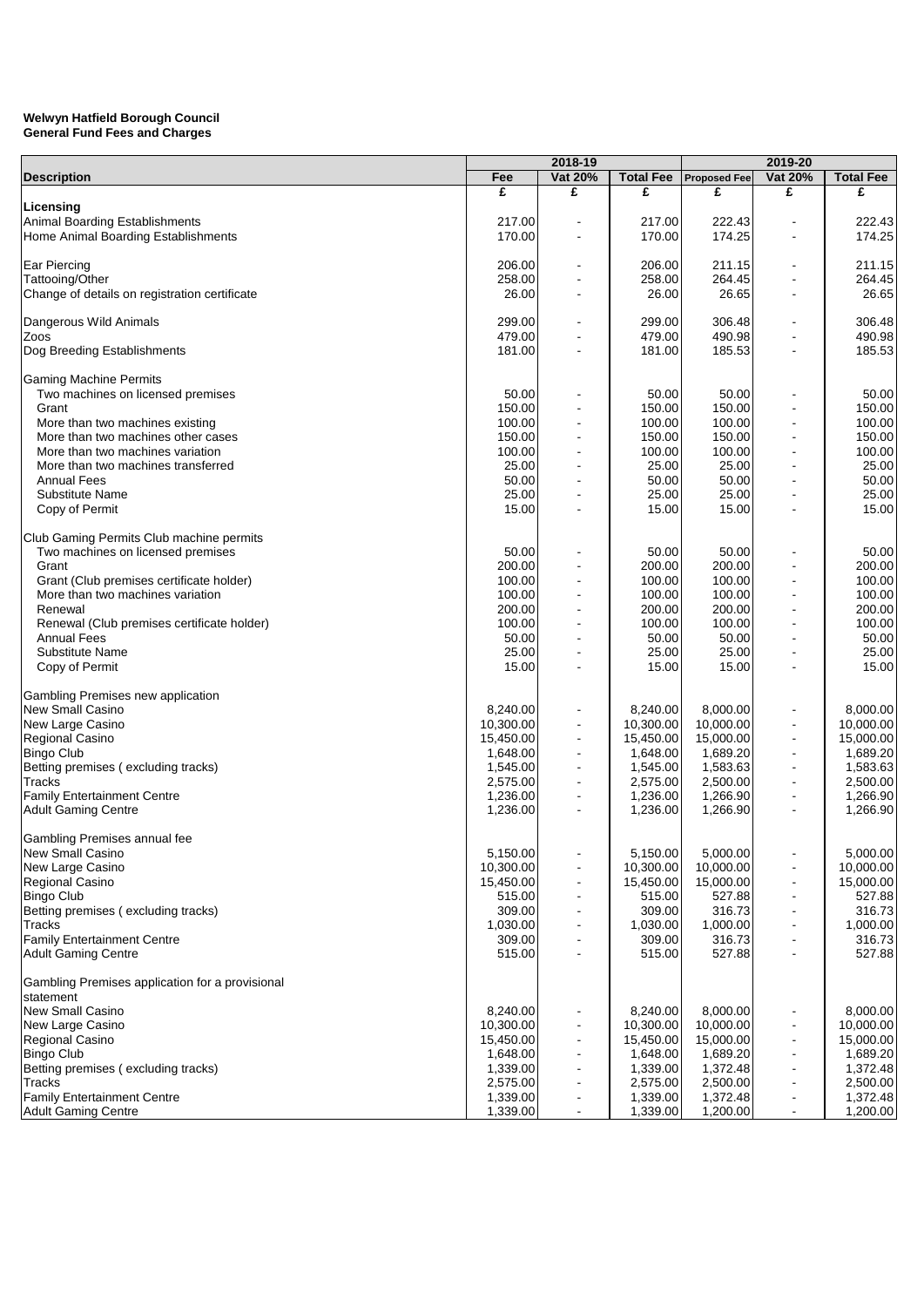|                                                 |          | 2018-19                  |                  |          | 2019-20                  |                  |
|-------------------------------------------------|----------|--------------------------|------------------|----------|--------------------------|------------------|
| <b>Description</b>                              | Fee      | <b>Vat 20%</b>           | <b>Total Fee</b> | Fee      | <b>Vat 20%</b>           | <b>Total Fee</b> |
| Licensing                                       | £        | £                        | £                | £        | £                        | £                |
|                                                 |          |                          |                  |          |                          |                  |
| Gambling Premises application for transfer      |          |                          |                  |          |                          |                  |
| New Small Casino                                | 1,854.00 |                          | 1,854.00         | 1,854.00 |                          | 1,854.00         |
| New Large Casino                                | 2,215.00 | $\overline{\phantom{a}}$ | 2,215.00         | 2,215.00 | $\blacksquare$           | 2,215.00         |
| Regional Casino                                 | 6,695.00 |                          | 6,695.00         | 6,695.00 | $\overline{\phantom{a}}$ | 6,695.00         |
| <b>Bingo Club</b>                               | 721.00   |                          | 721.00           | 721.00   | $\overline{\phantom{a}}$ | 721.00           |
| Betting premises (excluding tracks)             | 721.00   |                          | 721.00           | 721.00   |                          | 721.00           |
| Tracks                                          | 979.00   |                          | 979.00           | 950.00   | $\blacksquare$           | 950.00           |
| <b>Family Entertainment Centre</b>              | 515.00   |                          | 515.00           | 515.00   | $\blacksquare$           | 515.00           |
| <b>Adult Gaming Centre</b>                      | 618.00   |                          | 618.00           | 618.00   | $\blacksquare$           | 618.00           |
|                                                 |          |                          |                  |          |                          |                  |
| Gambling Premises application to vary           |          |                          |                  |          |                          |                  |
| <b>New Small Casino</b>                         | 4,120.00 |                          | 4,120.00         | 4,000.00 |                          | 4,000.00         |
| New Large Casino                                | 5,150.00 |                          | 5,150.00         | 5,000.00 | $\overline{\phantom{a}}$ | 5,000.00         |
| Regional Casino                                 | 7,725.00 | $\overline{\phantom{a}}$ | 7,725.00         | 7,500.00 | $\overline{\phantom{a}}$ | 7,500.00         |
| <b>Bingo Club</b>                               | 1,545.00 |                          | 1,545.00         | 1,545.00 | $\overline{\phantom{a}}$ | 1,545.00         |
|                                                 |          |                          |                  |          |                          |                  |
| Betting premises (excluding tracks)             | 1,339.00 | $\overline{\phantom{a}}$ | 1,339.00         | 1,372.48 | $\blacksquare$           | 1,372.48         |
| Tracks                                          | 1,288.00 |                          | 1,288.00         | 1,250.00 | $\overline{\phantom{a}}$ | 1,250.00         |
| <b>Family Entertainment Centre</b>              | 618.00   |                          | 618.00           | 633.45   | $\overline{\phantom{a}}$ | 633.45           |
| <b>Adult Gaming Centre</b>                      | 618.00   |                          | 618.00           | 633.45   |                          | 633.45           |
|                                                 |          |                          |                  |          |                          |                  |
| Gambling Premises application for reinstatement |          |                          |                  |          |                          |                  |
| New Small Casino                                | 1,854.00 |                          | 1,854.00         | 1,800.00 |                          | 1,800.00         |
| New Large Casino                                | 2,215.00 |                          | 2,215.00         | 2,150.00 |                          | 2,150.00         |
| Regional Casino                                 | 6,695.00 |                          | 6,695.00         | 6,500.00 | $\overline{\phantom{a}}$ | 6,500.00         |
| <b>Bingo Club</b>                               | 721.00   | $\overline{\phantom{a}}$ | 721.00           | 721.00   | $\blacksquare$           | 721.00           |
| Betting premises (excluding tracks)             | 721.00   |                          | 721.00           | 721.00   | $\overline{\phantom{a}}$ | 721.00           |
| <b>Tracks</b>                                   | 979.00   | $\blacksquare$           | 979.00           | 950.00   | $\overline{\phantom{a}}$ | 950.00           |
| <b>Family Entertainment Centre</b>              | 515.00   |                          | 515.00           | 515.00   | $\overline{\phantom{a}}$ | 515.00           |
| <b>Adult Gaming Centre</b>                      | 721.00   |                          | 721.00           | 721.00   | $\overline{\phantom{a}}$ | 721.00           |
|                                                 |          |                          |                  |          |                          |                  |
| Gambling Premises provisional statement holders |          |                          |                  |          |                          |                  |
| New Small Casino                                | 3,090.00 |                          | 3,090.00         | 3,000.00 |                          | 3,000.00         |
| New Large Casino                                | 5,150.00 |                          | 5,150.00         | 5,000.00 |                          | 5,000.00         |
| Regional Casino                                 | 8,240.00 |                          | 8,240.00         | 8,000.00 |                          | 8,000.00         |
|                                                 |          |                          |                  |          | $\overline{\phantom{a}}$ |                  |
| <b>Bingo Club</b>                               | 721.00   |                          | 721.00           | 721.00   |                          | 721.00           |
| Betting premises (excluding tracks)             | 721.00   |                          | 721.00           | 721.00   |                          | 721.00           |
| Tracks                                          | 979.00   |                          | 979.00           | 950.00   | $\overline{\phantom{a}}$ | 950.00           |
| <b>Family Entertainment Centre</b>              | 773.00   |                          | 773.00           | 773.00   | $\overline{\phantom{a}}$ | 773.00           |
| <b>Adult Gaming Centre</b>                      | 773.00   |                          | 773.00           | 773.00   | $\overline{\phantom{a}}$ | 773.00           |
| Sex Shop or Sex Cinema                          | 1,442.00 | $\overline{\phantom{a}}$ | 1,442.00         | 649.00   | $\blacksquare$           | 649.00           |
| <b>Sexual Entertainment Venue</b>               | 649.00   |                          | 649.00           | 649.00   |                          | 649.00           |
|                                                 |          |                          |                  |          |                          |                  |
| <b>Hypnotism application</b>                    | 160.00   |                          | 160.00           | 160.00   |                          | 160.00           |
|                                                 |          |                          |                  |          |                          |                  |
| Gambling Premises notification of change        | 52.00    |                          | 52.00            | 50.00    |                          | 50.00            |
|                                                 |          |                          |                  |          |                          |                  |
| Gambling Premises copy of Licence               | 26.00    |                          | 26.00            | 25.00    |                          | 25.00            |
|                                                 |          |                          |                  |          |                          |                  |
| <b>Lottery Registration</b>                     | 40.00    |                          | 40.00            | 40.00    | $\blacksquare$           | 40.00            |
| Lottery Renewal                                 | 20.00    |                          | 20.00            | 20.00    | $\blacksquare$           | 20.00            |
|                                                 |          |                          |                  |          |                          |                  |
| Pet Shops                                       | 170.00   |                          | 170.00           | 174.25   | ٠                        | 174.25           |
|                                                 |          |                          |                  |          |                          |                  |
| <b>Scrap Metal</b>                              |          |                          |                  |          |                          |                  |
| Site Licence Application                        | 752.00   |                          | 752.00           | 770.80   |                          | 770.80           |
| <b>Collectors Licence Application</b>           | 629.00   |                          | 629.00           | 644.73   |                          | 644.73           |
| Site Licence Renewal                            | 510.00   | $\blacksquare$           | 510.00           | 522.75   | $\overline{\phantom{a}}$ | 522.75           |
| <b>Collectors Licence Renewal</b>               |          | $\blacksquare$           |                  |          |                          |                  |
|                                                 | 485.00   |                          | 485.00           | 497.13   | $\blacksquare$           | 497.13           |
| Variation (site licence to collectors licence)  | 83.00    | $\blacksquare$           | 83.00            | 85.08    | $\overline{\phantom{a}}$ | 85.08            |
| Variation (collectors licence to site licence)  | 150.00   |                          | 150.00           | 153.75   | $\blacksquare$           | 153.75           |
| Change of site                                  | 83.00    |                          | 83.00            | 85.08    | $\blacksquare$           | 85.08            |
| Change of site manager                          | 67.00    | $\blacksquare$           | 67.00            | 68.68    | $\blacksquare$           | 68.68            |
| Change of name or address                       | 47.00    | $\blacksquare$           | 47.00            | 48.18    | $\blacksquare$           | 48.18            |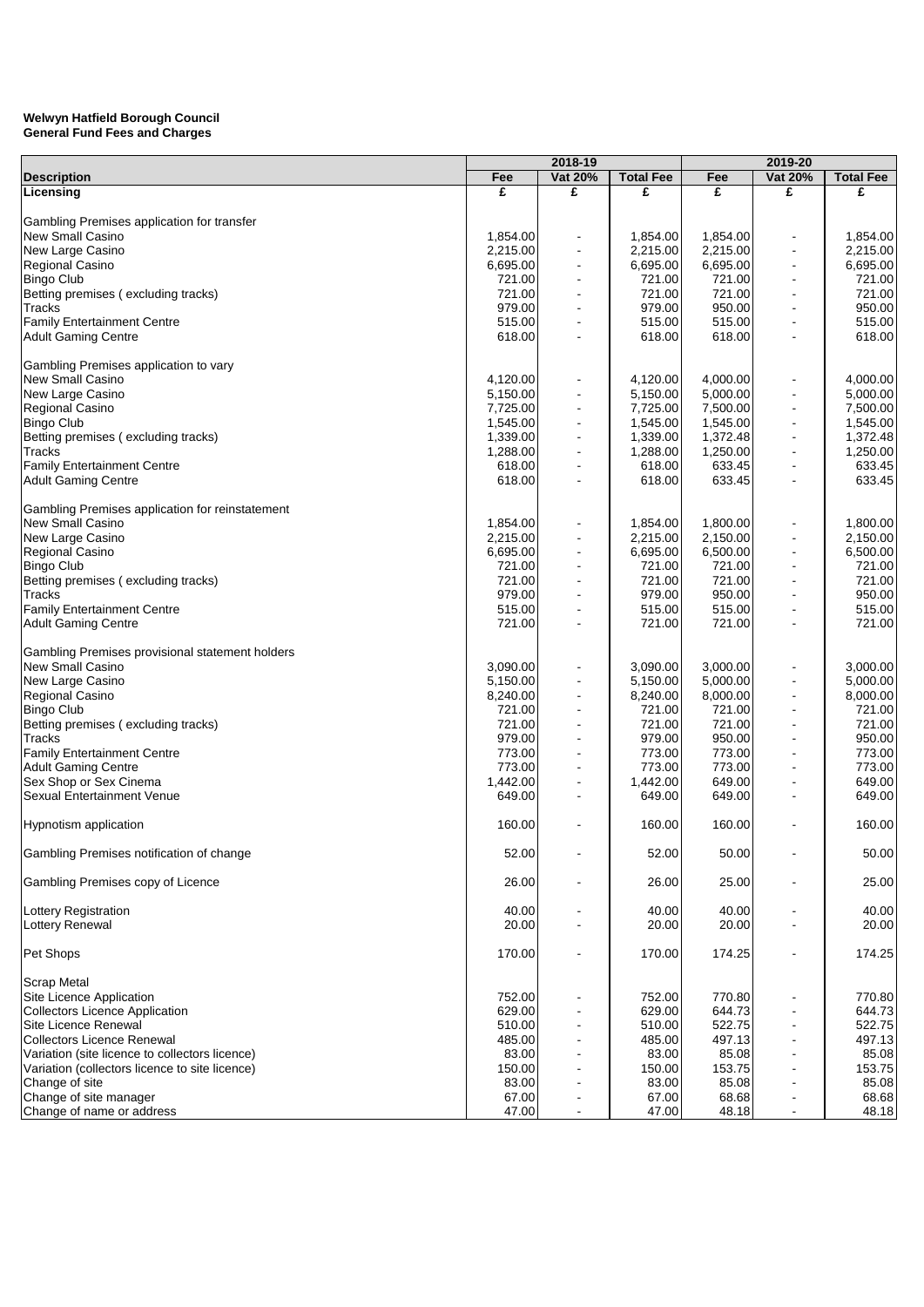|                                            | 2018-19   |                          |                  |           |                          |                  |
|--------------------------------------------|-----------|--------------------------|------------------|-----------|--------------------------|------------------|
| <b>Description</b>                         | Fee       | Vat 20%                  | <b>Total Fee</b> | Fee       | 2019-20<br>Vat 20%       | <b>Total Fee</b> |
| Licensing                                  | £         | £                        | £                | £         | £                        | £                |
|                                            |           |                          |                  |           |                          |                  |
| Premises & Clubs - new applications        |           |                          |                  |           |                          |                  |
| Rateable value :- Band A                   | 100.00    |                          | 100.00           | 100.00    |                          | 100.00           |
| $:$ - Band B                               | 190.00    | $\blacksquare$           | 190.00           | 190.00    |                          | 190.00           |
| :- Band C                                  | 315.00    |                          | 315.00           | 315.00    |                          | 315.00           |
| :- Band D                                  | 450.00    |                          | 450.00           | 450.00    |                          |                  |
|                                            |           |                          |                  |           |                          | 450.00           |
| $:$ - Band E                               | 635.00    | $\blacksquare$           | 635.00           | 635.00    | $\blacksquare$           | 635.00           |
| :- Minor variations                        | 89.00     | $\overline{a}$           | 89.00            | 89.00     | ÷                        | 89.00            |
| Additional fees for premises holding more  |           |                          |                  |           |                          |                  |
| than 5000 persons                          |           |                          |                  |           |                          |                  |
| $5,000 - 9,999$                            | 1,000.00  |                          | 1,000.00         | 1,000.00  |                          | 1,000.00         |
| 10,000 - 14,999                            | 2,000.00  | $\blacksquare$           | 2,000.00         | 2,000.00  |                          | 2,000.00         |
| 15,000 - 19,999                            | 4,000.00  | $\blacksquare$           | 4,000.00         | 4,000.00  | $\blacksquare$           | 4,000.00         |
| 20,000 - 29,999                            | 8,000.00  | $\overline{a}$           | 8,000.00         | 8,000.00  | ÷,                       | 8,000.00         |
|                                            |           |                          |                  |           |                          |                  |
| 30,000 - 39,999                            | 16,000.00 | $\blacksquare$           | 16,000.00        | 16,000.00 | $\blacksquare$           | 16,000.00        |
| 40,000 - 49,999                            | 24,000.00 | $\overline{a}$           | 24,000.00        | 24,000.00 | $\overline{a}$           | 24,000.00        |
| 50,000 - 59,999                            | 32,000.00 | $\overline{a}$           | 32,000.00        | 32,000.00 | ÷,                       | 32,000.00        |
| 60,000 - 69,999                            | 40,000.00 | $\overline{\phantom{a}}$ | 40,000.00        | 40,000.00 | $\blacksquare$           | 40,000.00        |
| 70,000 - 79,999                            | 48,000.00 | $\blacksquare$           | 48,000.00        | 48,000.00 | $\blacksquare$           | 48,000.00        |
| 80,000 - 89,999                            | 56,000.00 | $\overline{a}$           | 56,000.00        | 56,000.00 | $\overline{a}$           | 56,000.00        |
| 90,000 and over                            | 64,000.00 | $\blacksquare$           | 64,000.00        | 64,000.00 | $\blacksquare$           | 64,000.00        |
| Premises & Clubs - Annual Fee (Renewals)   |           |                          |                  |           |                          |                  |
|                                            |           |                          |                  |           |                          |                  |
| Rateable value :- Band A                   | 70.00     | $\overline{\phantom{a}}$ | 70.00            | 70.00     | ÷.                       | 70.00            |
| $:$ - Band B                               | 180.00    | $\blacksquare$           | 180.00           | 180.00    |                          | 180.00           |
| $:$ - Band C                               | 295.00    |                          | 295.00           | 295.00    |                          | 295.00           |
| :- Band D                                  | 320.00    | $\blacksquare$           | 320.00           | 320.00    | $\blacksquare$           | 320.00           |
| :- Band E                                  | 350.00    |                          | 350.00           | 350.00    | $\blacksquare$           | 350.00           |
| Additional fees for premises holding more  |           |                          |                  |           |                          |                  |
| than 5000 persons                          |           |                          |                  |           |                          |                  |
| $5,000 - 9,999$                            | 500.00    |                          | 500.00           | 500.00    |                          | 500.00           |
| 10,000 - 14,999                            | 1,000.00  |                          | 1,000.00         | 1,000.00  |                          | 1,000.00         |
| 15,000 - 19,999                            | 2,000.00  | $\overline{\phantom{a}}$ | 2,000.00         | 2,000.00  | $\overline{\phantom{a}}$ | 2,000.00         |
|                                            |           | $\overline{a}$           |                  |           | ÷,                       |                  |
| 20,000 - 29,999                            | 4,000.00  | $\blacksquare$           | 4,000.00         | 4,000.00  |                          | 4,000.00         |
| 30,000 - 39,999                            | 8,000.00  |                          | 8,000.00         | 8,000.00  | $\blacksquare$           | 8,000.00         |
| 40,000 - 49,999                            | 12,000.00 | $\overline{\phantom{a}}$ | 12,000.00        | 12,000.00 | $\overline{\phantom{a}}$ | 12,000.00        |
| 50,000 - 59,999                            | 16,000.00 | $\overline{a}$           | 16,000.00        | 16,000.00 | $\blacksquare$           | 16,000.00        |
| 60,000 - 69,999                            | 20,000.00 | $\blacksquare$           | 20,000.00        | 20,000.00 | $\blacksquare$           | 20,000.00        |
| 70,000 - 79,999                            | 24,000.00 | $\overline{a}$           | 24,000.00        | 24,000.00 | ÷,                       | 24,000.00        |
| 80,000 - 89,999                            | 28,000.00 | $\overline{a}$           | 28,000.00        | 28,000.00 | $\overline{a}$           | 28,000.00        |
| 90,000 and over                            | 32,000.00 | $\blacksquare$           | 32,000.00        | 32,000.00 | $\blacksquare$           | 32,000.00        |
| Personal Licence                           | 37.00     | $\blacksquare$           | 37.00            | 37.00     |                          | 37.00            |
| Application for the grant or renewal of a  | 37.00     |                          | 37.00            | 37.00     |                          | 37.00            |
| personal licence                           |           |                          |                  |           |                          |                  |
| <b>Temporary Event Notice</b>              | 21.00     | $\blacksquare$           | 21.00            | 21.00     |                          | 21.00            |
|                                            |           |                          |                  |           |                          |                  |
| Replacement of premises licence or summary | 10.50     |                          | 10.50            | 10.50     |                          | 10.50            |
| 80,000 - 89,999                            |           |                          |                  |           |                          |                  |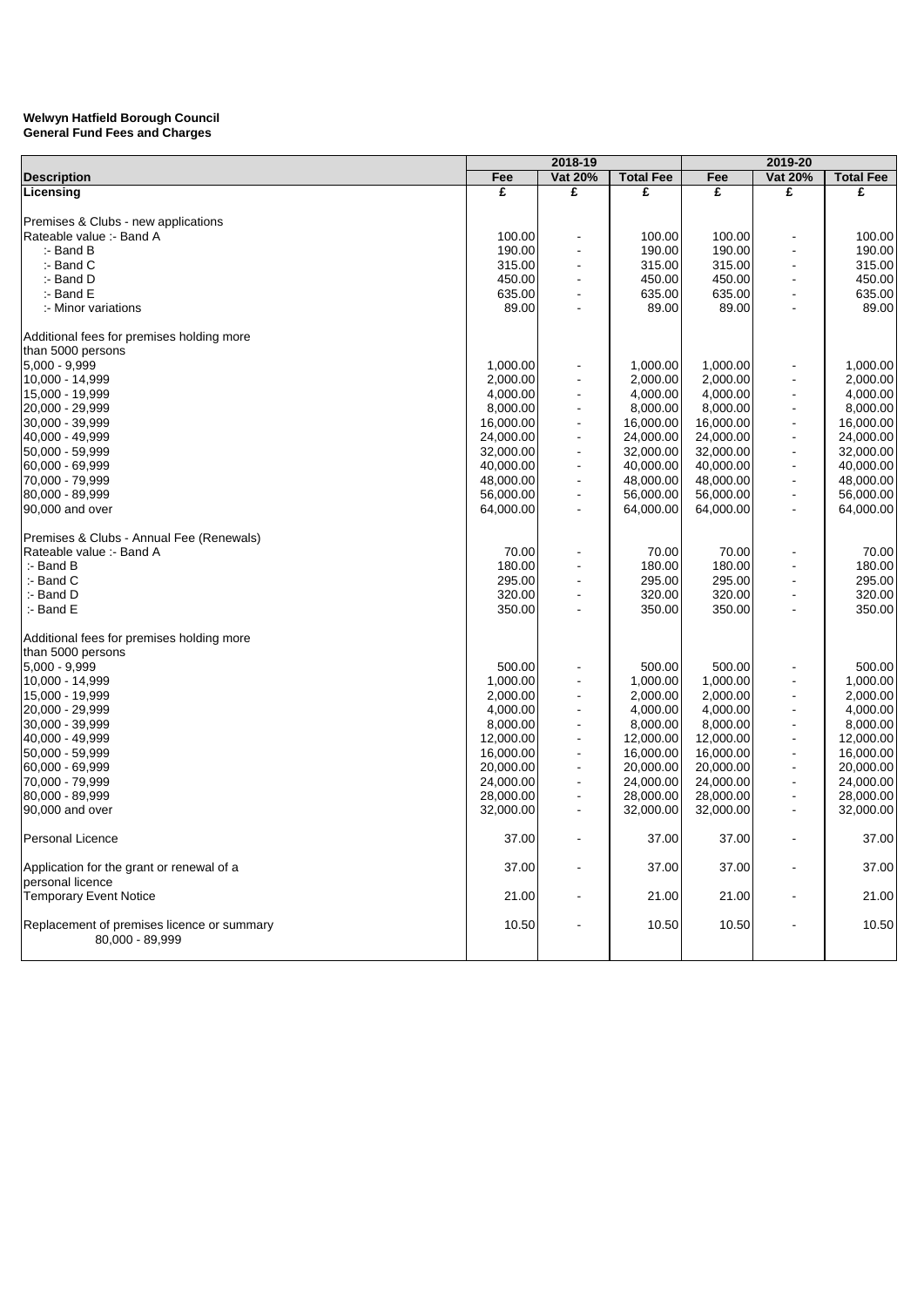## **General Fund Fees and Charges Welwyn Hatfield Borough Council**

|                                                                                                                                         |          | 2018-19                  |                  |          | 2019-20        |                  |
|-----------------------------------------------------------------------------------------------------------------------------------------|----------|--------------------------|------------------|----------|----------------|------------------|
| <b>Description</b>                                                                                                                      | Fee      | Vat 20%                  | <b>Total Fee</b> | Fee      | Vat 20%        | <b>Total Fee</b> |
| Licensing                                                                                                                               | £        | £                        | £                | £        | £              | £                |
|                                                                                                                                         |          |                          |                  |          |                |                  |
| Premises & Clubs - new applications for                                                                                                 |          |                          |                  |          |                |                  |
| primarily for selling alcohol for consumption                                                                                           |          |                          |                  |          |                |                  |
| on the premises                                                                                                                         |          |                          |                  |          |                |                  |
| Rateable value :- Band D                                                                                                                | 900.00   |                          | 900.00           | 900.00   |                | 900.00           |
| :- Band E                                                                                                                               | 1,905.00 |                          | 1,905.00         | 1,905.00 |                | 1,905.00         |
| Premises & Clubs - Annual Fee for                                                                                                       |          |                          |                  |          |                |                  |
| primarily for selling alcohol for consumption                                                                                           |          |                          |                  |          |                |                  |
| on the premises                                                                                                                         |          |                          |                  |          |                |                  |
| Rateable value :- Band D                                                                                                                | 640.00   |                          | 640.00           | 640.00   |                | 640.00           |
| $:$ - Band E                                                                                                                            | 1,050.00 |                          | 1.050.00         | 1,050.00 |                | 1,050.00         |
| Application for the mandatory condition                                                                                                 | 23.00    |                          | 23.00            | 23.00    |                | 23.00            |
| requiring DPS in respect of a premises licence                                                                                          |          |                          |                  |          |                |                  |
| to be disapplied                                                                                                                        |          |                          |                  |          |                |                  |
|                                                                                                                                         |          |                          |                  |          |                |                  |
| <b>Riding Establishments</b>                                                                                                            | 279.00   |                          | 279.00           | 285.98   |                | 285.98           |
|                                                                                                                                         |          |                          |                  |          |                |                  |
| <b>Street Trading consents</b>                                                                                                          |          |                          |                  |          |                |                  |
| Per trading per day of the week                                                                                                         | 170.00   |                          | 170.00           | 170.00   |                | 170.00           |
|                                                                                                                                         |          |                          |                  |          |                |                  |
| Application for a provisional statement where                                                                                           | 315.00   |                          | 315.00           | 315.00   |                | 315.00           |
| premises are being built etc                                                                                                            |          |                          |                  |          |                |                  |
| Notification of change of address                                                                                                       | 10.50    |                          | 10.50            | 10.50    |                | 10.50            |
| Application to vary a licence to specify an                                                                                             | 23.00    |                          | 23.00            | 23.00    |                | 23.00            |
| individual as premises supervisor                                                                                                       |          |                          |                  |          |                |                  |
| Application for transfer of premises Licence                                                                                            | 23.00    |                          | 23.00            | 23.00    |                | 23.00            |
| Interim Authority Notice following death of                                                                                             | 23.00    |                          | 23.00            | 23.00    |                | 23.00            |
|                                                                                                                                         |          |                          |                  |          |                |                  |
| Licence holder                                                                                                                          |          |                          |                  |          |                |                  |
| Replacement of certificate or summary                                                                                                   | 10.50    |                          | 10.50            | 10.50    |                | 10.50            |
| Notification of change of name or alteration of                                                                                         | 10.50    |                          | 10.50            | 10.50    |                | 10.50            |
| rules of club                                                                                                                           |          |                          |                  |          |                |                  |
| Change of relevant registered address of club                                                                                           | 10.50    |                          | 10.50            | 10.50    |                | 10.50            |
| Replacement of temporary event notice                                                                                                   | 10.50    |                          | 10.50            | 10.50    |                | 10.50            |
| Replacement of personal licence                                                                                                         | 10.50    |                          | 10.50            | 10.50    |                | 10.50            |
| Duty to notify change of name & address                                                                                                 | 10.50    |                          | 10.50            | 10.50    |                | 10.50            |
| Right of freeholder to be notified of licensing                                                                                         | 21.00    |                          | 21.00            | 21.00    |                | 21.00            |
| matters.                                                                                                                                |          |                          |                  |          |                |                  |
| Copy of document on public register                                                                                                     | 0.12     | 0.02                     | 0.14             | 0.12     | 0.02           | 0.14             |
|                                                                                                                                         |          |                          |                  |          |                |                  |
| <b>Mobile Homes Act</b>                                                                                                                 |          |                          |                  |          |                |                  |
| Initial Site Licence Fee                                                                                                                | 138.00   | 27.60                    | 165.60           | 141.45   | 28.29          | 169.74           |
| - and in addition for each pitch                                                                                                        | 14.00    | 2.80                     | 16.80            | 14.35    | 2.87           | 17.22            |
| Transfer or Standard amendment fee                                                                                                      | 178.00   | 35.60                    | 213.60           | 182.45   | 36.49          | 218.94           |
| Site expansion amendment fee                                                                                                            | 138.00   | 27.60                    | 165.60           | 141.45   | 28.29          | 169.74           |
| - and in addition for each pitch                                                                                                        | 14.00    | 2.80                     | 16.80            | 14.35    | 2.87           | 17.22            |
| Annual Fee per pitch                                                                                                                    | 11.00    | 2.20                     | 13.20            | 11.28    | 2.26           | 13.53            |
| Site Rules Regulation Deposit                                                                                                           | 35.00    | 7.00                     | 42.00            | 35.88    | 7.18           | 43.05            |
| Fit and Proper Persons Check                                                                                                            | 165.00   | 33.00                    | 198.00           | 169.13   | 33.83          | 202.95           |
| <b>Enforcement Notice</b>                                                                                                               | 284.00   |                          |                  | 291.10   | 58.22          | 349.32           |
|                                                                                                                                         |          | 56.80                    | 340.80           |          |                |                  |
|                                                                                                                                         |          |                          |                  |          |                |                  |
| Works in default - As displayed in current budget book and vary between the officer involved and the time fo day the works are executed |          |                          |                  |          |                |                  |
|                                                                                                                                         |          |                          |                  |          |                |                  |
| <b>Hackney Carriages</b>                                                                                                                |          |                          |                  |          |                |                  |
|                                                                                                                                         |          |                          |                  |          |                |                  |
| Hackney Carriage Driver/Private hire driver Licence - 3 Years                                                                           | 450.00   |                          | 450.00           | 450.00   |                | 450.00           |
| Hackney Carriage Vehicle Licence/Private Hire Vehicle - 1 Year                                                                          | 290.00   |                          | 290.00           | 290.00   |                | 290.00           |
| Private Hire Operator Licence :-                                                                                                        |          |                          |                  |          |                |                  |
| 1 Year                                                                                                                                  | 330.00   |                          | 330.00           | 330.00   |                | 330.00           |
| 3 Years                                                                                                                                 | 762.00   |                          | 762.00           | 762.00   |                | 762.00           |
| 5 Years                                                                                                                                 | 1194.00  | $\overline{\phantom{a}}$ | 1194.00          | 1194.00  | ۰              | 1,194.00         |
|                                                                                                                                         |          |                          |                  |          |                |                  |
| CRB check                                                                                                                               | 50.00    |                          | 50.00            | 50.00    |                | 50.00            |
| Knowledge test (per attempt)                                                                                                            | 60.00    |                          | 60.00            | 60.00    |                | 60.00            |
| Replacement plate                                                                                                                       | 20.00    |                          | 20.00            | 20.00    |                | 20.00            |
| Replacement bracket                                                                                                                     | 15.00    |                          | 15.00            | 15.00    | $\blacksquare$ | 15.00            |
| Replacement driver's badge                                                                                                              | 15.00    |                          | 15.00            | 15.00    |                | 15.00            |
| Extra copy/duplicate of licence                                                                                                         | 5.00     |                          | 5.00             | 5.00     |                | 5.00             |
| <b>DVLA</b>                                                                                                                             | 10.00    |                          | 10.00            | 10.00    |                | 10.00            |
| Vehicle transfers                                                                                                                       | 100.00   |                          | 100.00           | 100.00   |                | 100.00           |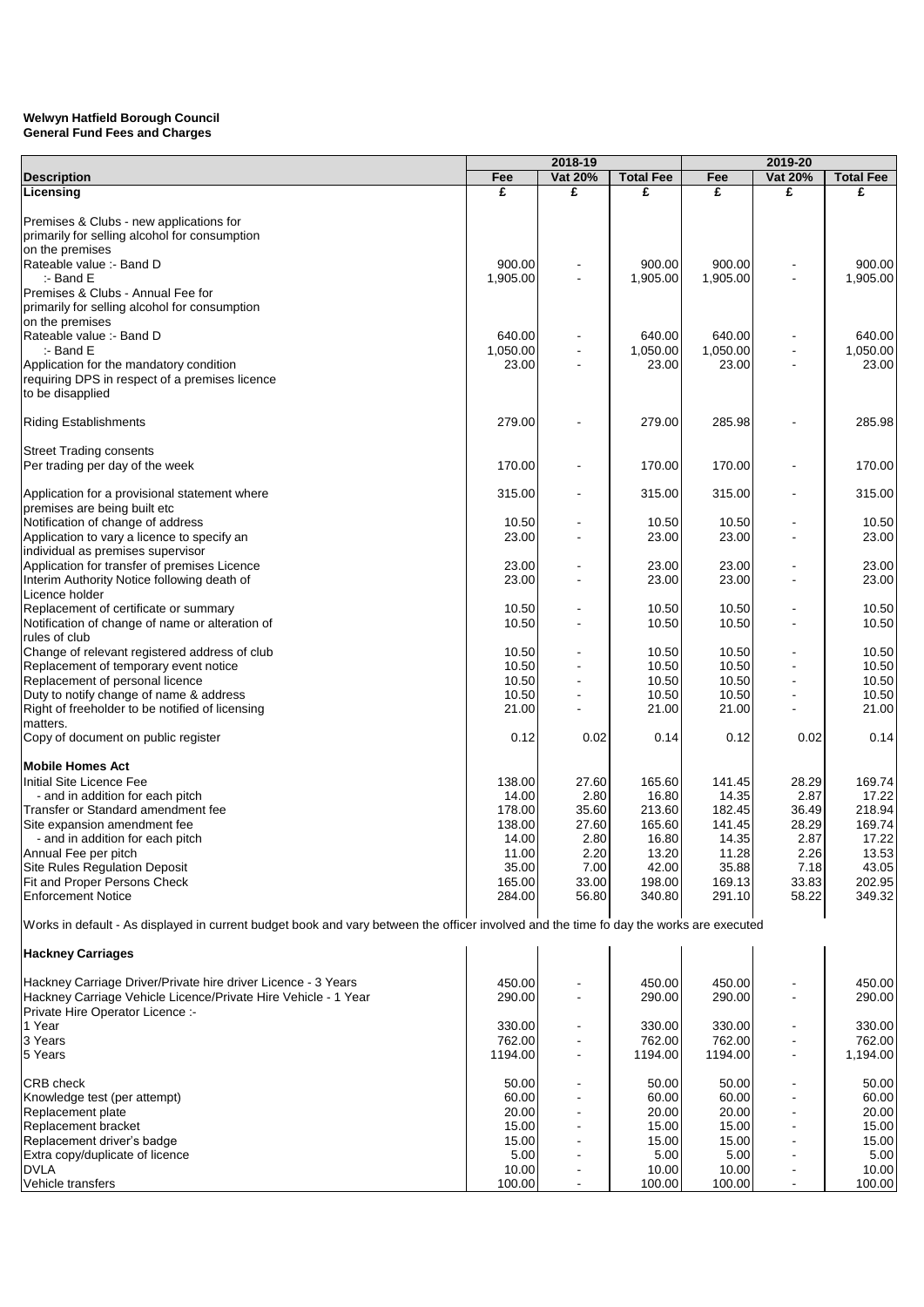|                                                                                                                                                    |                  | 2018-19        |                  |                  | 2019-20                      |                  |
|----------------------------------------------------------------------------------------------------------------------------------------------------|------------------|----------------|------------------|------------------|------------------------------|------------------|
| <b>Description</b>                                                                                                                                 | Fee              | Vat 20%        | <b>Total Fee</b> | Fee              | Vat 20%                      | <b>Total Fee</b> |
| <b>Environmental Health</b>                                                                                                                        | £                | £              | £                | £                | £                            | £                |
|                                                                                                                                                    |                  |                |                  |                  |                              |                  |
| <b>Training / Courses</b>                                                                                                                          |                  |                |                  |                  |                              |                  |
| Level 2 - Food Safety in Catering (residents or businesses of WH)                                                                                  | 65.00            |                | 65.00            | 65.00            |                              | 65.00            |
| Level 2 - . Food Hygiene in Catering (outside of WH)                                                                                               | 70.00            |                | 70.00            | 70.00            |                              | 70.00            |
| Level 2 - Nutrition course (residents or businesses of WH)                                                                                         |                  |                |                  | 65.00            |                              | 65.00            |
| Level 2 - Nutrition course (outside of WH)                                                                                                         |                  |                |                  | 70.00            |                              | 70.00            |
| Level 3 - Food safety in Catering (residents/businesses of WH)                                                                                     | 275.00           |                | 275.00           | 275.00           | ٠                            | 275.00           |
| Level 3 - Food safety in Catering (outside of WH))                                                                                                 | 285.00           |                | 285.00           | 285.00           | $\blacksquare$               | 285.00           |
| Level 3 - Refresher Course                                                                                                                         | 155.00           |                | 155.00           | 155.00           |                              | 155.00           |
| Level 3 - Refresher Course (outside WH)                                                                                                            | 165.00           |                | 165.00           | 165.00           | $\blacksquare$               | 165.00           |
| Resilience awareness training (organisation)                                                                                                       | 500.00           |                | 500.00           | 500.00           | $\overline{\phantom{a}}$     | 500.00           |
| Small Business Support course (part day)                                                                                                           | 65.00            |                | 65.00            | 65.00            | $\qquad \qquad \blacksquare$ | 65.00            |
| Small Business Support course (full day)                                                                                                           | 130.00           | $\blacksquare$ | 130.00           | 130.00           | $\blacksquare$               | 130.00           |
| Small Food Business workshops                                                                                                                      | 45.00            |                | 45.00            | 25.00            |                              | 25.00            |
| Replacement food hygiene/safety certificate                                                                                                        | 40.00            |                | 40.00            | 40.00            |                              | 40.00            |
| Cancellation of attendance at courses listed above:                                                                                                |                  |                |                  |                  |                              |                  |
|                                                                                                                                                    |                  |                |                  |                  |                              |                  |
| Cancellation within 1 month of course:                                                                                                             | 75%refund        |                |                  |                  |                              |                  |
| Cancellation within 1 week of course:                                                                                                              | No refund        |                |                  |                  |                              |                  |
| Failure to attend without notification:                                                                                                            | No refund        |                |                  |                  |                              |                  |
|                                                                                                                                                    |                  |                |                  |                  |                              |                  |
| EPA prescribed processes - application fees                                                                                                        |                  |                |                  |                  |                              |                  |
| these fees are subject to change by statute                                                                                                        |                  |                |                  |                  |                              |                  |
| <b>EPA part B installation</b>                                                                                                                     | 1,650.00         |                | 1,650.00         | 1.650.00         |                              | 1,650.00         |
| Additional fee for operating without a permit                                                                                                      | 1,188.00         |                | 1,188.00         | 1,188.00         |                              | 1,188.00         |
| <b>Reduced Fee activities</b>                                                                                                                      | 155.00           |                | 155.00           | 155.00           |                              | 155.00           |
| PVR I & II                                                                                                                                         | 257.00           |                | 257.00           | 257.00           | $\blacksquare$               | 257.00           |
| <b>Vehicle Refinishers</b>                                                                                                                         | 362.00           |                | 362.00           | 362.00           | $\sim$                       | 362.00           |
| Reduced Fee activities : Additional fee for                                                                                                        |                  |                |                  |                  |                              |                  |
| operating without a permit.                                                                                                                        | 71.00            |                | 71.00            | 71.00            |                              | 71.00            |
| Mobile screening & crushing plant                                                                                                                  | 1,650.00         |                | 1,650.00         | 1,650.00         | $\blacksquare$               | 1,650.00         |
| for the 3rd to 7th applications                                                                                                                    | 985.00<br>498.00 | $\blacksquare$ | 985.00<br>498.00 | 985.00<br>498.00 | $\blacksquare$               | 985.00<br>498.00 |
| for the 8th & subsequent applications                                                                                                              |                  |                |                  |                  |                              |                  |
| Where an application for any of the above is for a combined Part B and waste application, add an extra £104, (low risk) £156 (medium risk) or £207 |                  |                |                  |                  |                              |                  |
| (high risk) to above amounts                                                                                                                       |                  |                |                  |                  |                              |                  |
|                                                                                                                                                    |                  |                |                  |                  |                              |                  |
| <b>Annual Subsistence Charges</b>                                                                                                                  |                  |                |                  |                  |                              |                  |
| Annual Subsistence Charge - low risk *                                                                                                             | 772.00           |                | 772.00           | 772.00           |                              | 772.00           |
| Annual Subsistence Charge - medium risk *                                                                                                          | 1,161.00         |                | 1,161.00         | 1,161.00         |                              | 1,161.00         |
| Annual subsistence Charge - high risk *                                                                                                            | 1,747.00         |                | 1,747.00         | 1,747.00         | $\blacksquare$               | 1,747.00         |
| Annual Subsistence Charge - petrol stations,                                                                                                       |                  |                |                  |                  |                              |                  |
| Reduced fee activities - low                                                                                                                       | 79.00            |                | 79.00            | 79.00            |                              | 79.00            |
| Reduced fee activities - medium                                                                                                                    | 158.00           |                | 158.00           | 158.00           | $\blacksquare$               | 158.00           |
| Reduced fee activities - high                                                                                                                      | 237.00           |                | 237.00           | 237.00           |                              | 237.00           |
| PVR I & II - low                                                                                                                                   | 113.00           |                | 113.00           | 113.00           |                              | 113.00           |
| PVR   & II - medium                                                                                                                                | 226.00           |                | 226.00           | 226.00           |                              | 226.00           |
| PVR I & II - high                                                                                                                                  | 341.00           |                | 341.00           | 341.00           |                              | 341.00           |
| Vehicle Refinishers - low                                                                                                                          | 228.00           |                | 228.00           | 228.00           | $\blacksquare$               | 228.00           |
| Vehicle Refinishers - medium                                                                                                                       | 365.00           |                | 365.00           | 365.00           |                              | 365.00           |
| Vehicle Refinishers - high                                                                                                                         | 548.00           |                | 548.00           | 548.00           | ٠                            | 548.00           |
| Mobile screening & crushing plant - low                                                                                                            | 626.00           | $\blacksquare$ | 626.00           | 626.00           | $\qquad \qquad \blacksquare$ | 626.00           |
| Mobile screening & crushing plant - medium                                                                                                         | 1,034.00         |                | 1,034.00         | 1,034.00         | $\qquad \qquad \blacksquare$ | 1,034.00         |
| Mobile screening & crushing plant - high                                                                                                           | 1,551.00         |                | 1,551.00         | 1,551.00         | $\blacksquare$               | 1,551.00         |
| for the 3rd to 7th applications - low                                                                                                              | 385.00           |                | 385.00           | 385.00           | $\blacksquare$               | 385.00           |
| for the 3rd to 7th applications - medium                                                                                                           | 617.00           |                | 617.00           | 617.00           | $\blacksquare$               | 617.00           |
| for the 3rd to 7th applications - high                                                                                                             | 924.00           |                | 924.00           | 924.00           | $\overline{\phantom{a}}$     | 924.00           |
| for the 8th & subsequent applications - low                                                                                                        | 198.00           | $\blacksquare$ | 198.00           | 198.00           | $\blacksquare$               | 198.00           |
| for the 8th & subsequent applications - medium<br>for the 8th & subsequent applications - high                                                     | 314.00<br>473.00 |                | 314.00<br>473.00 | 314.00           | ٠                            | 314.00           |
|                                                                                                                                                    |                  |                |                  | 473.00           |                              | 473.00           |
|                                                                                                                                                    |                  |                |                  |                  |                              |                  |
| If subsistence charge is paid in instalments the total amount of subsistence charge payable in that financial year is increased by £38.            |                  |                |                  |                  |                              |                  |
| An extra £104 is required where the operator carries on an operation that falls within the reporting obligations of the EC Regulation              |                  |                |                  |                  |                              |                  |
|                                                                                                                                                    |                  |                |                  |                  |                              |                  |
| these additional amounts must be charged where a permit is for a combined Part B and waste installation **                                         |                  |                |                  |                  |                              |                  |
| Low Risk                                                                                                                                           | 104.00           |                | 104.00           | 104.00           |                              | 104.00           |
| Medium risk                                                                                                                                        | 156.00           |                | 156.00           | 156.00           |                              | 156.00           |
| <b>High Risk</b>                                                                                                                                   | 207.00           |                | 207.00           | 207.00           | $\blacksquare$               | 207.00           |
|                                                                                                                                                    |                  |                |                  |                  |                              |                  |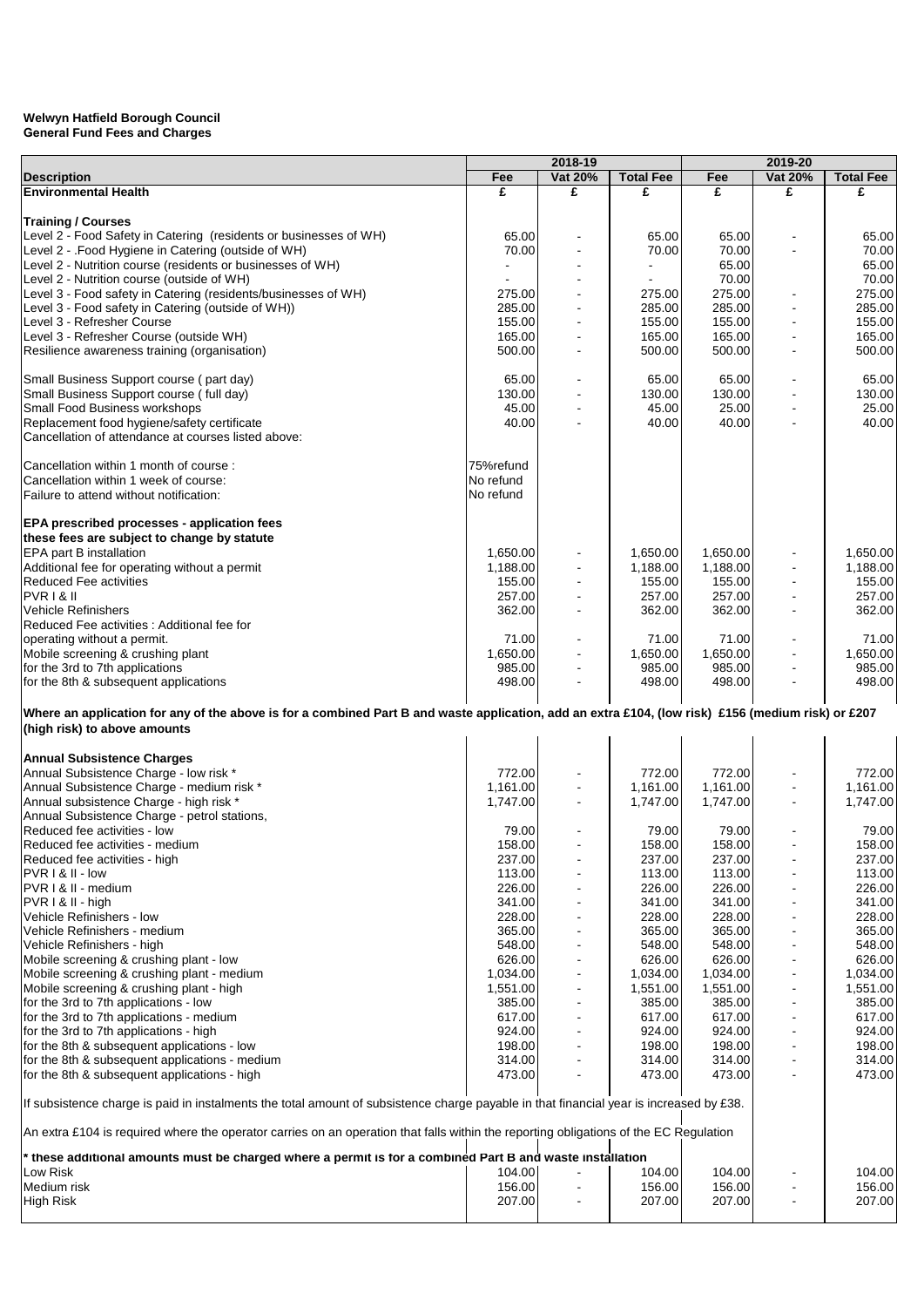|                                                                                                                                         | 2018-19  |                |                  | 2019-20  |                          |                  |
|-----------------------------------------------------------------------------------------------------------------------------------------|----------|----------------|------------------|----------|--------------------------|------------------|
| <b>Description</b>                                                                                                                      | Fee      | Vat 20%        | <b>Total Fee</b> | Fee      | Vat 20%                  | <b>Total Fee</b> |
| <b>Environmental Health</b>                                                                                                             | £        | £              | £                | £        | £                        | £                |
|                                                                                                                                         |          |                |                  |          |                          |                  |
| <b>Transfer &amp; Surrender</b>                                                                                                         |          |                |                  |          |                          |                  |
| Standard process transfer                                                                                                               | 169.00   |                | 169.00           | 169.00   |                          | 169.00           |
| Standard process partial transfer                                                                                                       | 497.00   |                | 497.00           | 497.00   |                          | 497.00           |
| Surrender : all Part B activities                                                                                                       |          |                |                  |          |                          |                  |
| Reduced fee activities: transfer                                                                                                        |          |                |                  |          |                          |                  |
| Reduced fee activities : partial transfer                                                                                               | 47.00    |                | 47.00            | 47.00    |                          | 47.00            |
|                                                                                                                                         |          |                |                  |          |                          |                  |
| Substantial change S10 & S11                                                                                                            |          |                |                  |          |                          |                  |
| Standard process                                                                                                                        | 1,050.00 |                | 1,050.00         | 1,050.00 |                          | 1,050.00         |
| Standard process where the substantial change                                                                                           |          |                |                  |          |                          |                  |
| results in a new PPC activity.                                                                                                          | 1,650.00 |                | 1,650.00         | 1,650.00 |                          | 1,650.00         |
| Change due to implementing an upgrading plan                                                                                            |          |                |                  |          |                          |                  |
| (applies to LAPC only)                                                                                                                  | 147.00   |                | 147.00           | 147.00   |                          | 147.00           |
| Reduced fee activities                                                                                                                  | 102.00   | $\blacksquare$ | 102.00           | 102.00   | $\sim$                   | 102.00           |
|                                                                                                                                         |          |                |                  |          |                          |                  |
|                                                                                                                                         | 3,363.00 |                | 3,363.00         | 3,363.00 |                          | 3,363.00         |
| Application fee for grant of A2 permit                                                                                                  |          |                |                  |          |                          |                  |
| Application fee for transfer of A2 permit full                                                                                          | 235.00   |                | 235.00           | 235.00   |                          | 235.00           |
| Partial transfer                                                                                                                        | 698.00   |                | 698.00           | 698.00   |                          | 698.00           |
| Surrender of permit                                                                                                                     | 698.00   |                | 698.00           | 698.00   |                          | 698.00           |
| Application for Variation                                                                                                               | 1,368.00 |                | 1,368.00         | 1,368.00 |                          | 1,368.00         |
| Variation for Small Waste Incineration plant                                                                                            | 3,363.00 |                | 3,363.00         | 3,363.00 |                          | 3,363.00         |
| Late Application fee for A2                                                                                                             | 1,188.00 |                | 1,188.00         | 1,188.00 |                          | 1,188.00         |
|                                                                                                                                         |          |                |                  |          |                          |                  |
| Subsistence Charges A2                                                                                                                  |          |                |                  |          |                          |                  |
| Low Risk                                                                                                                                | 1,343.00 |                | 1,343.00         | 1,343.00 |                          | 1,343.00         |
| <b>Medium Risk</b>                                                                                                                      | 1,507.00 |                | 1,507.00         | 1,507.00 |                          | 1,507.00         |
| <b>High Risk</b>                                                                                                                        | 2,230.00 | $\overline{a}$ | 2,230.00         | 2,230.00 | $\blacksquare$           | 2,230.00         |
|                                                                                                                                         |          |                |                  |          |                          |                  |
| If subsistence charge is paid in instalments the total amount of subsistence charge payable in that financial year is increased by £38. |          |                |                  |          |                          |                  |
|                                                                                                                                         |          |                |                  |          |                          |                  |
| An extra £103 is required where the operator carries on an operation that falls within the reporting obligations of the EC Regulation   |          |                |                  |          |                          |                  |
|                                                                                                                                         |          |                |                  |          |                          |                  |
| Certificate of Voluntary Surrender of Food (plus                                                                                        | 160.00   |                | 160.00           | 160.00   |                          | 160.00           |
| Officer & Disposal Costs)                                                                                                               |          |                |                  |          |                          |                  |
| Sale of Food Safety Act Register                                                                                                        | 235.00   |                | 235.00           | 235.00   |                          | 235.00           |
| Food Safety Export check                                                                                                                | 60.00    |                | 60.00            | 60.00    |                          | 60.00            |
|                                                                                                                                         |          |                |                  |          |                          |                  |
| <b>Food FHRS Revisit</b>                                                                                                                | 180.00   |                | 180.00           | 180.00   |                          | 180.00           |
| Storage of noise making equipment following                                                                                             |          |                |                  |          |                          |                  |
|                                                                                                                                         |          |                |                  |          |                          |                  |
|                                                                                                                                         |          |                |                  |          |                          |                  |
| seizure (plus officer cost)                                                                                                             | 555.00   |                | 555.00           | 555.00   |                          | 555.00           |
|                                                                                                                                         |          |                |                  |          |                          |                  |
| Fixed penalty notice for smoking in a smoke                                                                                             | 50.00    |                | 50.00            | 50.00    |                          | 50.00            |
| free place                                                                                                                              |          |                |                  |          |                          |                  |
| Discounted to if paid within 30 days                                                                                                    | 30.00    |                | 30.00            | 30.00    |                          | 30.00            |
| Failure to display smoking signs                                                                                                        | 200.00   |                | 200.00           | 200.00   |                          | 200.00           |
| Discounted to if paid within 30 days                                                                                                    | 150.00   |                | 150.00           | 150.00   |                          | 150.00           |
|                                                                                                                                         |          |                |                  |          |                          |                  |
| Private Water Supplies & Distribution Systems                                                                                           |          |                |                  |          |                          |                  |
| <b>Risk Assessment</b>                                                                                                                  | 500.00   |                | 500.00           | 500.00   |                          | 500.00           |
| Sampling - each visit (maximum fee)                                                                                                     | 100.00   | $\blacksquare$ | 100.00           | 100.00   | $\overline{\phantom{a}}$ | 100.00           |
| Investigation (each investigation)                                                                                                      | 100.00   |                | 100.00           | 100.00   | $\overline{\phantom{a}}$ | 100.00           |
| Granting an Authorisation                                                                                                               | 100.00   |                | 100.00           | 100.00   | $\blacksquare$           | 100.00           |
|                                                                                                                                         |          |                |                  |          |                          |                  |
| Analysing a sample                                                                                                                      |          |                |                  |          |                          |                  |
|                                                                                                                                         |          |                |                  |          |                          |                  |
| taken under regulation 10                                                                                                               | 25.00    |                | 25.00            | 25.00    |                          | 25.00            |
| taken during check monitoring                                                                                                           | 100.00   |                | 100.00           | 100.00   | $\blacksquare$           | 100.00           |
| taken during audit monitoring                                                                                                           | 500.00   |                | 500.00           | 500.00   | $\overline{\phantom{a}}$ | 500.00           |
|                                                                                                                                         |          |                |                  |          |                          |                  |
| Environmental Search for Contaminated Land                                                                                              | 90.00    |                | 90.00            | 90.00    | ÷,                       | 90.00            |
|                                                                                                                                         |          |                |                  |          |                          |                  |
|                                                                                                                                         |          |                |                  |          |                          |                  |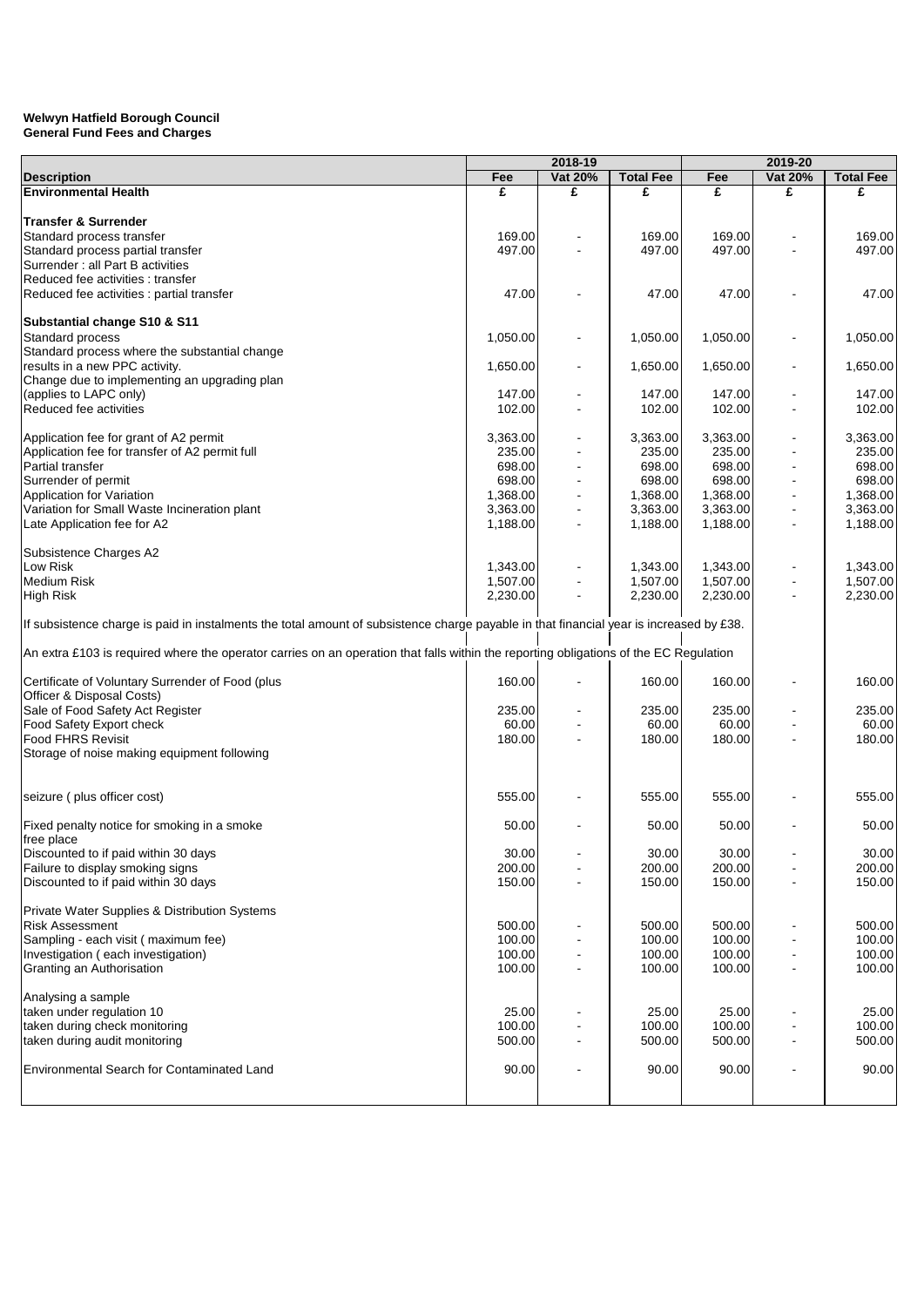|                                                                | 2018-19    |            |                  | 2019-20    |            |                  |  |
|----------------------------------------------------------------|------------|------------|------------------|------------|------------|------------------|--|
| <b>Description</b>                                             | Fee        | Vat 20%    | <b>Total Fee</b> | Fee        | Vat 20%    | <b>Total Fee</b> |  |
| <b>Environmental Health</b>                                    |            |            |                  | £          |            |                  |  |
|                                                                |            |            |                  |            |            |                  |  |
| <b>Officer time for work in default - Head of Service</b>      | 64.55      | 12.91      | 77.46            | 59.19      | 11.84      | 71.03            |  |
| IOfficer time for work in default - Team Leader                | 50.51      | 10.10      | 60.61            | 43.57      | 8.71       | 52.28            |  |
| Officer time for work in default - EHO                         | 43.63      | 8.73       | 52.36            | 36.98      | 7.40       | 44.38            |  |
| <b>IOfficer time for work in default - EHTO</b>                | 32.60      | 6.52       | 39.12            | 29.41      | 5.88       | 35.29            |  |
| <b>Officer time for work in default - EHTSO</b>                | 19.83      | 3.97       | 23.80            | 19.87      | 3.97       | 23.84            |  |
| charges for works carried out during the following times       |            |            |                  |            |            |                  |  |
| Monday - Friday 7pm - 8am time and a half                      |            |            |                  |            |            |                  |  |
| Saturday - time and a half                                     |            |            |                  |            |            |                  |  |
| Sunday & Bank Holidays - time and half                         |            |            |                  |            |            |                  |  |
| IProvision of a factual statement to the victim of an accident | <b>POA</b> | <b>POA</b> | <b>POA</b>       | <b>POA</b> | <b>POA</b> | <b>POA</b>       |  |
|                                                                |            |            |                  |            |            |                  |  |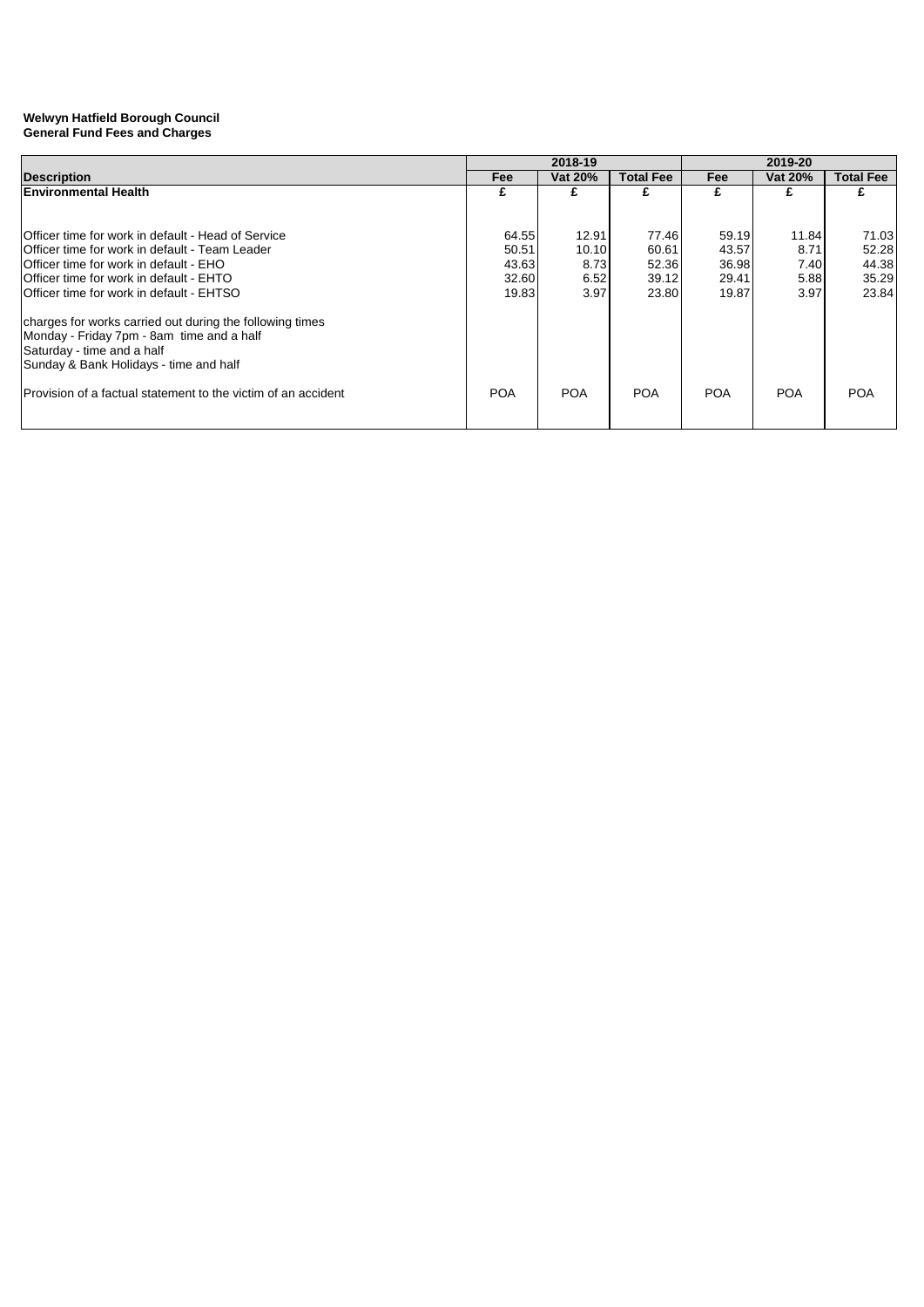|                                                                                                                                                                                                                                                       | 2018-19                      |         |                              |                               | 2019-20        |                               |
|-------------------------------------------------------------------------------------------------------------------------------------------------------------------------------------------------------------------------------------------------------|------------------------------|---------|------------------------------|-------------------------------|----------------|-------------------------------|
| <b>Description</b>                                                                                                                                                                                                                                    | Fee                          | Vat 20% | <b>Total Fee</b>             | <b>Proposed Fee</b>           | Vat 20%        | <b>Total Fee</b>              |
| Planning                                                                                                                                                                                                                                              | £                            | £       | £                            | £                             | £              | £                             |
| Residential properties enlargement,<br>improvement/alteration of dwellings for<br>domestic purposes - 1 dwelling                                                                                                                                      | 172.00                       |         | 172.00                       | 206.00                        |                | 206.00                        |
| Residential properties enlargement,<br>improvement/alteration of dwellings for<br>domestic purposes - 2 or more dwellings                                                                                                                             | 339.00                       |         | 339.00                       | 407.00                        |                | 407.00                        |
| Operations with residential curtilage for<br>domestic purposes (including buildings,<br>gates & fences etc.)                                                                                                                                          | 172.00                       |         | 172.00                       | 206.00                        |                | 206.00                        |
| Car park, road & access to serve single<br>undertaking where associated with existing<br>use.                                                                                                                                                         | 195.00                       |         | 195.00                       | 234.00                        |                | 234.00                        |
| New dwellings outline permission :-<br>Site less than 2.5ha - price per 0.1ha<br>Site greater than 2.5ha -<br>plus price per 0.1ha above 2.5ha<br>(maximum £125,000)                                                                                  | 385.00<br>9,527.00<br>115.00 |         | 385.00<br>9,527.00<br>115.00 | 462.00<br>11,432.00<br>138.00 |                | 462.00<br>11,432.00<br>138.00 |
| Up to 50 new dwellings - price per dwelling                                                                                                                                                                                                           | 385.00                       |         | 385.00                       | 462.00                        |                | 462.00                        |
| 51 or more new dwellings -<br>plus fee per additional dwelling above 50<br>(maximum £250,000)                                                                                                                                                         | 19,049.00<br>115.00          |         | 19,049.00<br>115.00          | 22,859.00<br>138.00           |                | 22,859.00<br>138.00           |
| Buildings outline permission (other<br>dwellings, agricultural buildings or plant &<br>glass houses etc) :-<br>Site less than 2.5ha - price per 0.1ha<br>Site greater than 2.5ha -<br>plus fee per additional 0.1ha above 2.5ha<br>(maximum £125,000) | 385.00<br>9,527.00<br>115.00 |         | 385.00<br>9,527.00<br>115.00 | 462.00<br>11,432.00<br>138.00 | $\blacksquare$ | 462.00<br>11,432.00<br>138.00 |
| Commercial Planning fees - other cases :-<br>No floor space created                                                                                                                                                                                   | 195.00                       |         | 195.00                       | 234.00                        |                | 234.00                        |
| If less than 40sqm                                                                                                                                                                                                                                    | 195.00                       |         | 195.00                       | 234.00                        |                | 234.00                        |
| If between 40sqm - 75sqm gross floor space                                                                                                                                                                                                            | 385.00                       |         | 385.00                       | 462.00                        |                | 462.00                        |
| If between 75sqm - 3750sqm, price per each 75sqm<br>of gross floor space created                                                                                                                                                                      | 385.00                       |         | 385.00                       | 462.00                        |                | 462.00                        |
| If greater than 3750sqm gross floor space<br>plus additional fee per each 75sqm over 3750sqm<br>(maximum £50,000)                                                                                                                                     | 19,049.00<br>115.00          |         | 19,049.00<br>115.00          | 22,859.00<br>138.00           |                | 22,859.00<br>138.00           |
| Prior approval applications comprising of a material<br>change of use of any buildings or other land                                                                                                                                                  | 80.00                        |         | 80.00                        | 96.00                         |                | 96.00                         |
| Prior approval applications comprising of associated<br>operational development                                                                                                                                                                       | 172.00                       |         | 172.00                       | 206.00                        |                | 206.00                        |
| Commercial outline planning fees - Agricultural<br>buildings on agricultural land (other than<br>glasshouses) :-<br>Site less than 2.5ha - price per 0.1ha                                                                                            | 385.00                       |         | 385.00                       | 462.00                        |                | 462.00                        |
|                                                                                                                                                                                                                                                       |                              |         |                              |                               |                |                               |
| Site greater than 2.5ha -<br>plus fee per additional 0.1ha<br>(maximum £25,000)                                                                                                                                                                       | 9,527.00<br>115.00           |         | 9,527.00<br>115.00           | 11,432.00<br>138.00           |                | 11,432.00<br>138.00           |
|                                                                                                                                                                                                                                                       |                              |         |                              |                               |                |                               |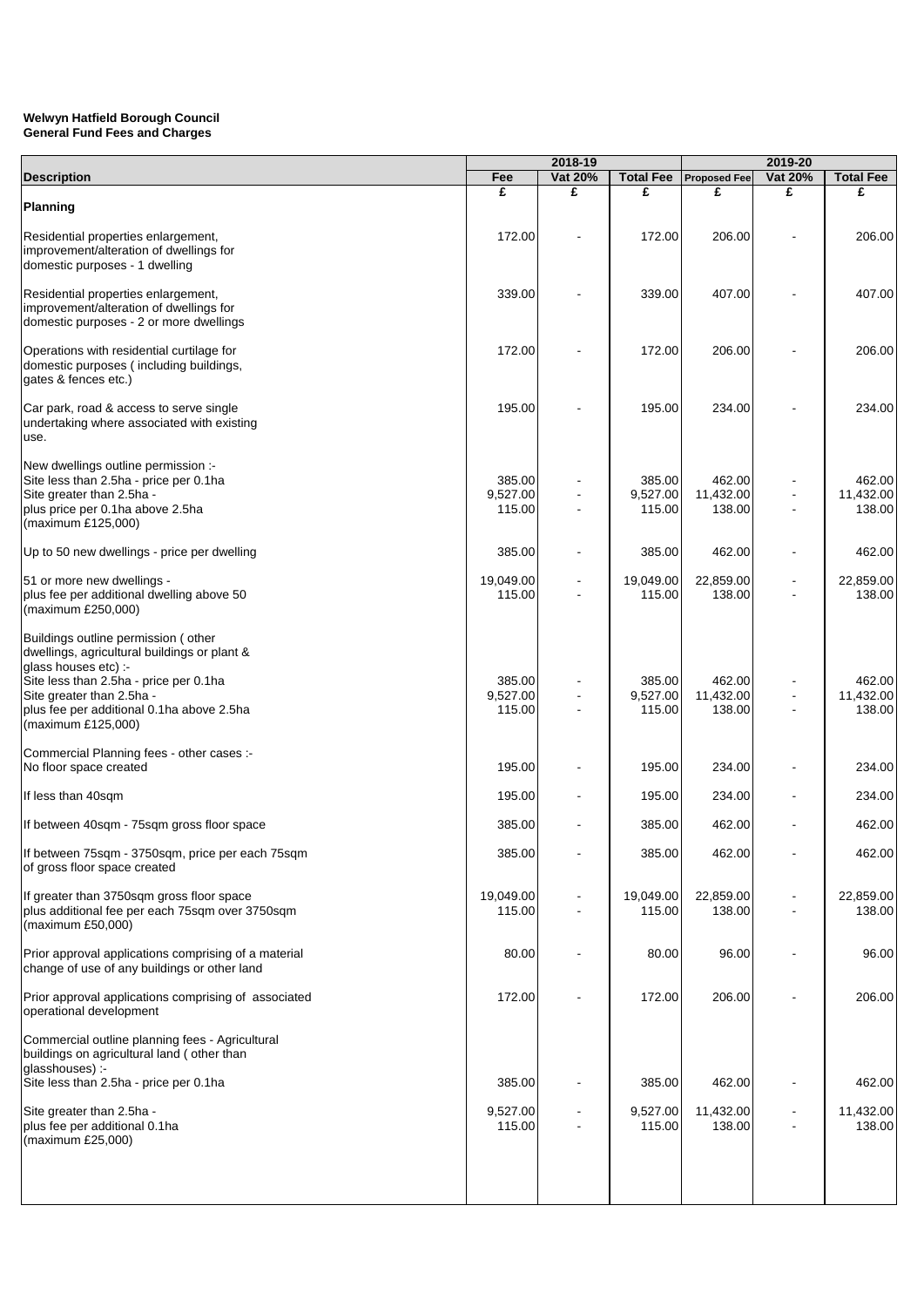|                                                                                                                                                                                                                                                                               | 2018-19                       |                |                               |                               |                |                              |
|-------------------------------------------------------------------------------------------------------------------------------------------------------------------------------------------------------------------------------------------------------------------------------|-------------------------------|----------------|-------------------------------|-------------------------------|----------------|------------------------------|
| <b>Description</b>                                                                                                                                                                                                                                                            | Fee                           | Vat 20%        | <b>Total Fee</b>              | Fee                           | Vat 20%        | <b>Total Fee</b>             |
| <b>Planning</b>                                                                                                                                                                                                                                                               | £                             | £              | £                             | £                             | £              | £                            |
| Commercial planning fees - Other Agricultural<br>Cases :-                                                                                                                                                                                                                     |                               |                |                               |                               |                |                              |
| If less than 465sqm gross floor space created                                                                                                                                                                                                                                 | 80.00                         |                | 80.00                         | 96.00                         |                | 96.00                        |
| If between 465sqm - 540sqm gross floor<br>space created                                                                                                                                                                                                                       | 385.00                        |                | 385.00                        | 462.00                        |                | 462.00                       |
| If between 540sqm - 4215sqm gross floor<br>space created                                                                                                                                                                                                                      | 385.00                        |                | 385.00                        | 462.00                        |                | 462.00                       |
| plus fee per additional 75sqm above 540sqm                                                                                                                                                                                                                                    | 385.00                        |                | 385.00                        | 462.00                        |                | 462.00                       |
| If over 4215sqm floor space created<br>plus fee per additional 75sqm above 4215sqm<br>(maximum £250,000)                                                                                                                                                                      | 19,049.00<br>115.00           |                | 19,049.00<br>115.00           | 22,859.00<br>138.00           |                | 22859.00<br>138.00           |
| Commercial planning fees - Glasshouses &<br>poly tunnels agricultural land :-<br>up to 465sqm<br>exceeding 465sqm                                                                                                                                                             | 80.00<br>2,150.00             |                | 80.00<br>2,150.00             | 96.00<br>2,580.00             |                | 96.00<br>2580.00             |
| Commercial planning fees - Erection,<br>alteration or replacement of plant & machinery<br>where site area does not exceed 5ha - fee per<br>0.1 <sub>ha</sub><br>where site area exceeds 5ha -<br>plus fee per additional 0.1 ha<br>(maximum £250,000)                         | 385.00<br>19,049.00<br>115.00 |                | 385.00<br>19,049.00<br>115.00 | 462.00<br>22,859.00<br>138.00 |                | 462.00<br>22859.00<br>138.00 |
| Commercial planning fees - Operations<br>connected with exploratory drilling for oil<br>and gas :-<br>Where site area does not exceed 7.5ha - fee<br>for each 0.1 ha<br>Where site area exceeds 7.5ha<br>plus additional fee for each 0.1ha above 7.5ha<br>(maximum £250,000) | 385.00<br>28,750.00<br>115.00 |                | 385.00<br>28,750.00<br>115.00 | 508.00<br>38,070.00<br>151.00 |                | 508.00<br>38070.00<br>151.00 |
| Commercial planning fees - operations not<br>within the above categories :-<br>Where site area does not exceed 15ha - fee<br>per 0.1ha<br>Where site area exceeds 15ha -<br>plus additional fee per 0.1ha above 15ha<br>(maximum £250,000)                                    | 195.00<br>29,112.00<br>115.00 | $\blacksquare$ | 195.00<br>29,112.00<br>115.00 | 234.00<br>29,112.00<br>115.00 | $\blacksquare$ | 234.00<br>29112.00<br>115.00 |
| Change of use of a building to one or more<br>dwellings :-<br>Where change is from a single dwelling<br>to 50 or fewer dwellings - fee per dwelling<br>51 or more dwellings -                                                                                                 | 385.00<br>19,049.00           |                | 385.00<br>19,049.00           | 385.00<br>19,049.00           |                | 385.00<br>19049.00           |
| plus additional fee per dwelling over 50                                                                                                                                                                                                                                      | 115.00                        |                | 115.00                        | 115.00                        |                | 115.00                       |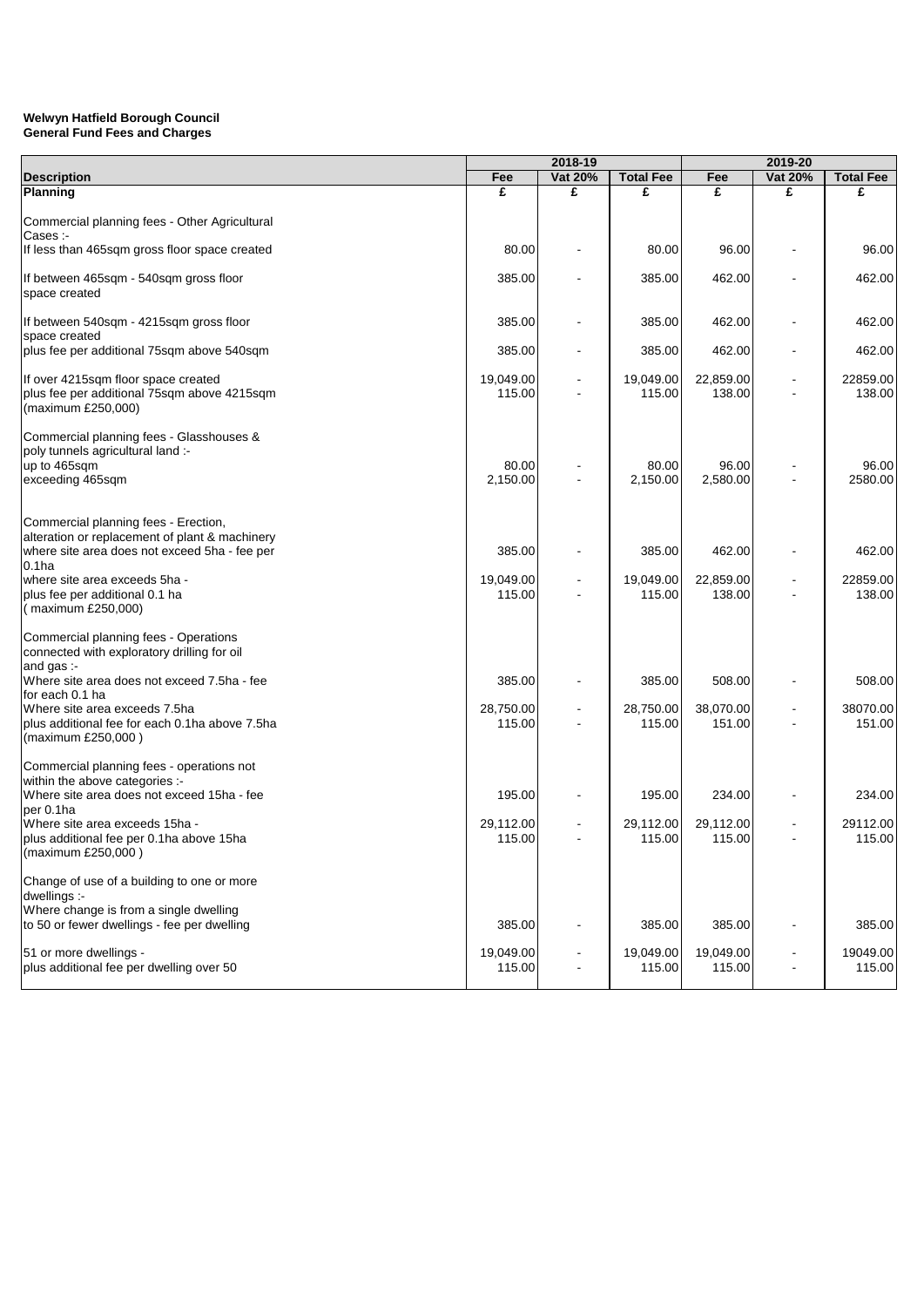|                                                                                                    | 2018-19             |         |                     |                     | 2019-20 |                     |
|----------------------------------------------------------------------------------------------------|---------------------|---------|---------------------|---------------------|---------|---------------------|
| <b>Description</b>                                                                                 | Fee                 | Vat 20% | <b>Total Fee</b>    | Fee                 | Vat 20% | <b>Total Fee</b>    |
|                                                                                                    | £                   | £       | £                   | £                   | £       | £                   |
| <b>Planning</b>                                                                                    |                     |         |                     |                     |         |                     |
| Other cases :-                                                                                     |                     |         |                     |                     |         |                     |
| To 50 or fewer dwellings - fee per dwelling                                                        | 385.00              |         | 385.00              | 462.00              |         | 462.00              |
|                                                                                                    |                     |         |                     |                     |         |                     |
| 51 or more dwellings -<br>plus additional fee per dwelling over 50                                 | 19,049.00<br>115.00 |         | 19,049.00<br>115.00 | 22,859.00<br>138.00 |         | 22,859.00<br>138.00 |
| (maximum £250,000)                                                                                 |                     |         |                     |                     |         |                     |
|                                                                                                    |                     |         |                     |                     |         |                     |
| Use of disposal of refuse or waste materials                                                       |                     |         |                     |                     |         |                     |
| and open mineral storage :-<br>Where site area does not exceed 15ha - fee                          | 195.00              |         | 195.00              | 234.00              |         | 234.00              |
| for each 0.1ha                                                                                     |                     |         |                     |                     |         |                     |
| Where site area exceeds 15ha -                                                                     | 29,112.00           |         | 29,112.00           | 34,934.00           |         | 34,934.00           |
| plus additional fee per 0.1ha above 15ha<br>(maximum £78,000)                                      | 115.00              |         | 115.00              | 138.00              |         | 138.00              |
|                                                                                                    |                     |         |                     |                     |         |                     |
| Other operations (not coming within any of the                                                     |                     |         |                     |                     |         |                     |
| above categories) any site area each 0.1 hectare<br>(or part there of) up to a maximum of £1,690.  | 195.00              |         | 195.00              | 234.00              |         | 234.00              |
|                                                                                                    |                     |         |                     |                     |         |                     |
| Material change of use in land or buildings                                                        | 385.00              |         | 385.00              | 462.00              |         | 462.00              |
| other than above<br>Advertisements :-                                                              |                     |         |                     |                     |         |                     |
| A1 - Business premises or other land within                                                        | 110.00              |         | 110.00              | 132.00              |         | 132.00              |
| business curtilage relating to nature of                                                           |                     |         |                     |                     |         |                     |
| business goods sold, services provided or                                                          |                     |         |                     |                     |         |                     |
| name of persons undertaking business.<br>A2 - Sign relating to business in the same locality       | 110.00              |         | 110.00              | 132.00              |         | 132.00              |
| as the site but not visible from that site                                                         |                     |         |                     |                     |         |                     |
| A3 - All other advertisements                                                                      | 385.00              |         | 385.00              | 462.00              |         | 462.00              |
| Variation of a Condition                                                                           | 195.00              |         | 195.00              | 234.00              |         | 234.00              |
|                                                                                                    |                     |         |                     |                     |         |                     |
| Discharge of a Condition (for each request)                                                        |                     |         |                     |                     |         |                     |
| Householder<br>Other                                                                               | 28.00<br>97.00      |         | 28.00<br>97.00      | 34.00<br>116.00     |         | 34.00<br>116.00     |
|                                                                                                    |                     |         |                     |                     |         |                     |
| Non-material changes to Planning Permission                                                        |                     |         |                     |                     |         |                     |
| Householder<br>Other                                                                               | 28.00<br>195.00     |         | 28.00<br>195.00     | 34.00<br>234.00     |         | 34.00<br>234.00     |
| Retrospective Estate Management Consent                                                            | 242.00              |         | 242.00              | 242.00              |         | 242.00              |
|                                                                                                    |                     |         |                     |                     |         |                     |
| S106/legal agreements / obligations (excludes<br>any legal costs incurred by the Council which are |                     |         |                     |                     |         |                     |
| paid by the applicant).                                                                            |                     |         |                     |                     |         |                     |
|                                                                                                    |                     |         |                     |                     |         |                     |
| Confirmation of compliance with clause(s)<br>Discharge or modification of obligation to            | 257.14              | 51.43   | 308.57              | 257.14              | 51.43   | 308.57              |
| householder                                                                                        | 0.00                | 0.00    | 0.00                | 0.00                | 0.00    | 0.00                |
| Discharge or modification of obligation (all                                                       |                     |         |                     |                     |         |                     |
| except householder)                                                                                | 482.32              | 96.46   | 578.78              | 482.32              | 96.46   | 578.78              |
| New householder related with associated<br>planning application                                    | 172.00              | 34.40   | 206.40              | 172.00              | 34.40   | 206.40              |
| New for housing developments between 10 - 24                                                       |                     |         |                     |                     |         |                     |
| houses                                                                                             | 618.46              | 123.69  | 742.15              | 618.46              | 123.69  | 742.15              |
| New for housing developments between 25 - 100<br>houses                                            | 699.46              | 139.89  | 839.35              | 699.46              | 139.89  | 839.35              |
| New for housing developments between                                                               |                     |         |                     |                     |         |                     |
| 101 - 300 houses                                                                                   | 957.56              | 191.51  | 1,149.07            | 957.56              | 191.51  | 1,149.07            |
|                                                                                                    |                     |         |                     |                     |         |                     |

Monitoring and Administration of s106 planning obligations - 5% of the total value of the contributions up to a maximum of £5000

All legal costs for Section 106 Agreements and Unilateral Undertakings will be paid for by the Applicant. The Applicant will be provided with an hourly rate and an estimate of the total legal costs when Legal is first instructed. The Applicant is responsible for paying any abortive legal costs even if the matter is not proceeded with or if planning permission is ultimately refused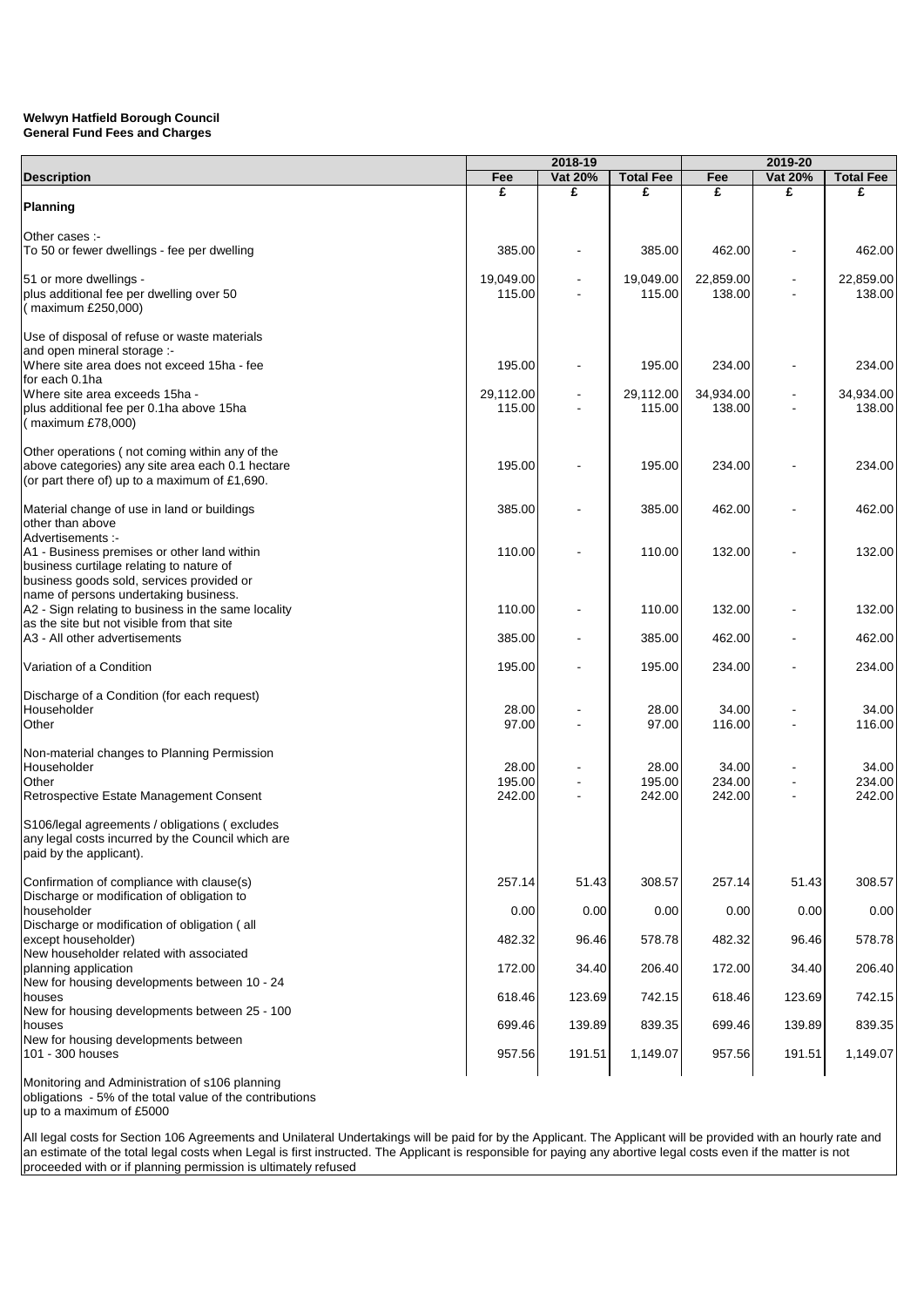|                                                                           |            | 2018-19        |                  |          | 2019-20        |                  |  |
|---------------------------------------------------------------------------|------------|----------------|------------------|----------|----------------|------------------|--|
| <b>Description</b>                                                        | Fee        | <b>Vat 20%</b> | <b>Total Fee</b> | Fee      | <b>Vat 20%</b> | <b>Total Fee</b> |  |
| <b>Planning</b>                                                           | £          | £              | £                | £        | £              | £                |  |
|                                                                           |            |                |                  |          |                |                  |  |
| <b>Pre-application advice</b>                                             |            |                |                  |          |                |                  |  |
| Householder                                                               |            |                |                  |          |                |                  |  |
| Level 1 advice                                                            | 41.67      | 8.33           | 50.00            | 42.71    | 8.54           | 51.25            |  |
| Level 2 advice                                                            | 62.50      | 12.50          | 75.00            | 64.06    | 12.81          | 76.88            |  |
| Level 2 follow-up advice                                                  | 41.67      | 8.33           | 50.00            | 42.71    | 8.54           | 51.25            |  |
| Level 3 advice                                                            | 83.33      | 16.67          | 100.00           | 85.42    | 17.08          | 102.50           |  |
| Level 3 follow-up advice                                                  | 62.50      | 12.50          | 75.00            | 64.06    | 12.81          | 76.88            |  |
| Single dwelling                                                           |            |                |                  |          |                |                  |  |
| Level 1 advice                                                            | 83.33      | 16.67          | 100.00           | 85.42    | 17.08          | 102.50           |  |
| Level 2 advice                                                            | 125.00     | 25.00          | 150.00           | 128.13   | 25.63          | 153.75           |  |
| Level 2 follow-up advice                                                  | 83.33      | 16.67          | 100.00           | 85.42    | 17.08          | 102.50           |  |
| Level 3 advice                                                            | 250.00     | 50.00          | 300.00           | 256.25   | 51.25          | 307.50           |  |
| Level 3 follow-up advice                                                  | 145.83     | 29.17          | 175.00           | 149.48   | 29.90          | 179.38           |  |
| 2-5 dwellings                                                             |            |                |                  |          |                |                  |  |
| Level 1 advice                                                            | 229.17     | 45.83          | 275.00           | 234.90   | 46.98          | 281.88           |  |
| Level 2 advice                                                            | 416.67     | 83.33          | 500.00           | 427.08   | 85.42          | 512.50           |  |
| Level 2 follow-up advice                                                  | 208.33     | 41.67          | 250.00           | 213.54   | 42.71          | 256.25           |  |
|                                                                           | 583.33     |                | 700.00           | 597.92   | 119.58         | 717.50           |  |
| Level 3 advice                                                            | 333.33     | 116.67         |                  |          |                |                  |  |
| Level 3 follow-up advice                                                  |            | 66.67          | 400.00           | 341.67   | 68.33          | 410.00           |  |
| 6-9 dwellings                                                             |            |                |                  |          |                |                  |  |
| Level 1 advice                                                            | 333.33     | 66.67          | 400.00           | 341.67   | 68.33          | 410.00           |  |
| Level 2 advice                                                            | 541.67     | 108.33         | 650.00           | 555.21   | 111.04         | 666.25           |  |
| Level 2 follow-up advice                                                  | 250.00     | 50.00          | 300.00           | 256.25   | 51.25          | 307.50           |  |
| Level 3 advice                                                            | 708.33     | 141.67         | 850.00           | 726.04   | 145.21         | 871.25           |  |
| Level 3 follow-up advice                                                  | 500.00     | 100.00         | 600.00           | 512.50   | 102.50         | 615.00           |  |
| $10 - 24$ dwellings                                                       |            |                |                  |          |                |                  |  |
| Level 1 advice                                                            | 458.33     | 91.67          | 550.00           | 469.79   | 93.96          | 563.75           |  |
| Level 2 advice                                                            | 750.00     | 150.00         | 900.00           | 768.75   | 153.75         | 922.50           |  |
| Level 2 follow-up advice                                                  | 333.33     | 66.67          | 400.00           | 341.67   | 68.33          | 410.00           |  |
| Level 3 advice                                                            | 1,000.00   | 200.00         | 1,200.00         | 1,025.00 | 205.00         | 1,230.00         |  |
| Level 3 follow-up advice                                                  | 583.33     | 116.67         | 700.00           | 597.92   | 119.58         | 717.50           |  |
| $25 - 50$ dwellings                                                       |            |                |                  |          |                |                  |  |
| Level 1 advice                                                            | 708.33     | 141.67         | 850.00           | 726.04   | 145.21         | 871.25           |  |
| Level 2 advice for 25 dwellings                                           | 833.33     | 166.67         | 1,000.00         | 854.17   | 170.83         | 1,025.00         |  |
| + for each additional 5 dwellings or part thereof                         | 83.33      | 16.67          | 100.00           | 85.42    | 17.08          | 102.50           |  |
| Level 2 follow-up advice                                                  | 666.67     | 133.33         | 800.00           | 683.33   | 136.67         | 820.00           |  |
| Level 3 advice for 25 dwellings                                           | 1,250.00   | 250.00         | 1,500.00         | 1,281.25 | 256.25         | 1,537.50         |  |
| + for each additional 5 dwellings or part thereof                         | 83.33      | 16.67          | 100.00           | 85.42    | 17.08          | 102.50           |  |
| Level 3 follow-up advice                                                  | 833.33     | 166.67         | 1,000.00         | 854.16   | 170.83         | 1,025.00         |  |
| 51 + dwellings                                                            | <b>POA</b> | POA            | POA              |          | <b>POA</b>     | POA              |  |
| Walls, fences (boundaries) (not householder)                              |            |                |                  |          |                |                  |  |
| Level 1 advice                                                            | 83.33      | 16.67          | 100.00           | 85.42    | 17.08          | 102.50           |  |
| Level 2 advice                                                            | 125.00     | 25.00          | 150.00           | 128.13   | 25.63          | 153.75           |  |
| Level 2 follow-up advice                                                  | 62.50      | 12.50          | 75.00            | 64.06    | 12.81          | 76.88            |  |
| Level 3 advice                                                            | 208.33     | 41.67          | 250.00           | 213.54   | 42.71          | 256.25           |  |
| Level 3 follow-up advice                                                  | 125.00     | 25.00          | 150.00           | 128.13   | 25.63          | 153.75           |  |
| Listed buildings (householders) where planning permission is not required |            |                |                  |          |                |                  |  |
| Level 2 advice                                                            | 83.33      | 16.67          | 100.00           | 85.42    | 17.08          | 102.50           |  |
| Level 2 follow-up advice                                                  | 41.67      | 8.33           | 50.00            | 42.71    | 8.54           | 51.25            |  |
| Level 3 advice                                                            | 125.00     | 25.00          | 150.00           | 128.13   | 25.63          | 153.75           |  |
|                                                                           |            |                |                  |          |                |                  |  |
| Level 3 follow-up advice                                                  | 83.33      | 16.67          | 100.00           | 85.42    | 17.08          | 102.50           |  |
| Listed buildings (commercial) where planning permission is not required   |            |                |                  |          |                |                  |  |
| Level 2 advice                                                            | 208.33     | 41.67          | 250.00           | 213.54   | 42.71          | 256.25           |  |
| Level 2 follow-up advice                                                  | 125.00     | 25.00          | 150.00           | 128.13   | 25.63          | 153.75           |  |
| Level 3 advice                                                            | 250.00     | 50.00          | 300.00           | 256.25   | 51.25          | 307.50           |  |
| Level 3 follow-up advice                                                  | 166.67     | 33.33          | 200.00           | 170.83   | 34.17          | 205.00           |  |
|                                                                           |            |                |                  |          |                |                  |  |
|                                                                           |            |                |                  |          |                |                  |  |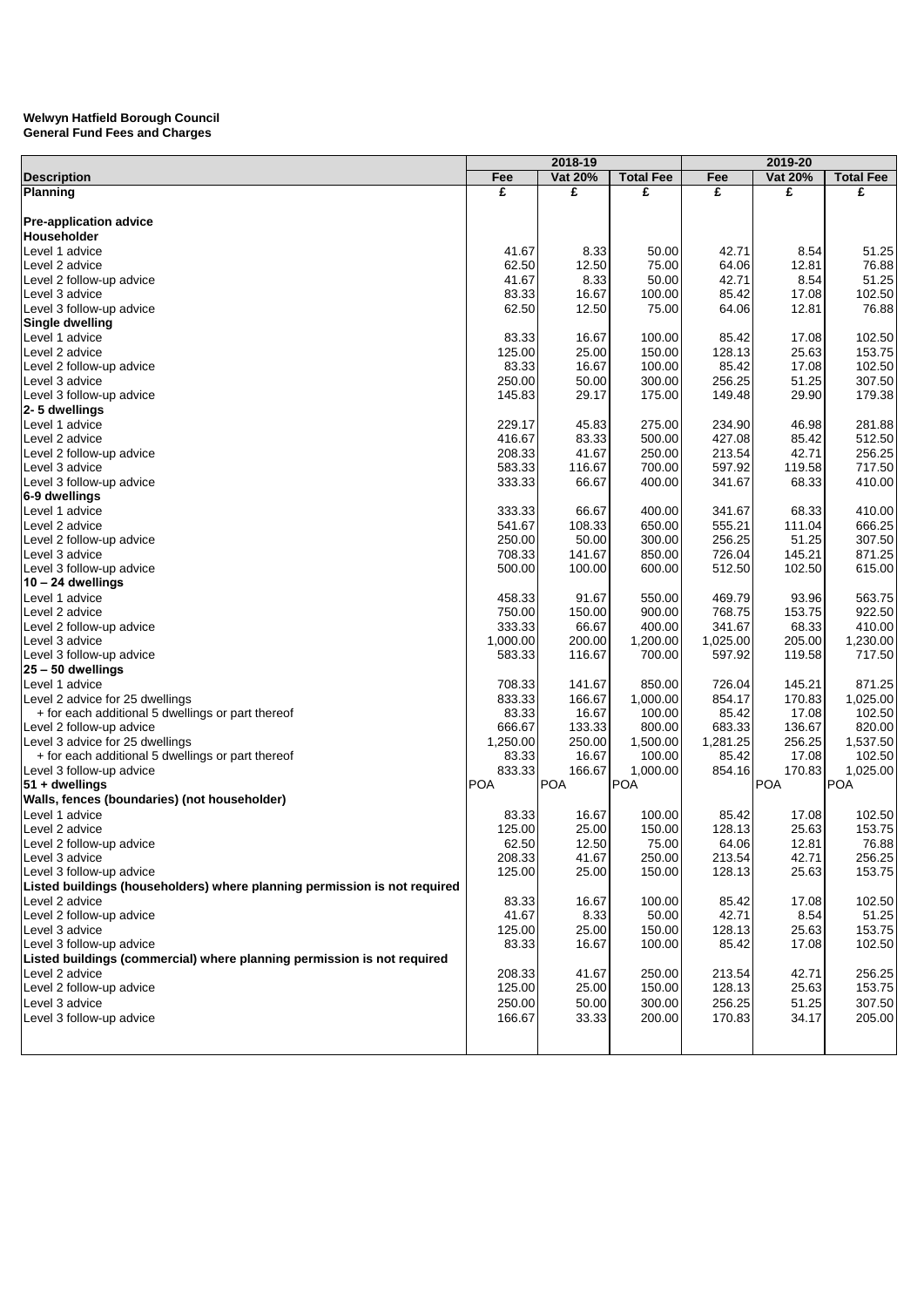|                                                         |            | 2018-19    |                  |          | 2019-20        |                  |  |
|---------------------------------------------------------|------------|------------|------------------|----------|----------------|------------------|--|
| <b>Description</b>                                      | Fee        | Vat 20%    | <b>Total Fee</b> | Fee      | <b>Vat 20%</b> | <b>Total Fee</b> |  |
| Planning                                                | £          | £          | £                | £        | £              | £                |  |
| Proposed Floor Areas (m <sup>2</sup> )                  |            |            |                  |          |                |                  |  |
| <b>Up to 100</b>                                        |            |            |                  |          |                |                  |  |
| Level 1 advice                                          | 83.33      | 16.67      | 100.00           | 85.42    | 17.08          | 102.50           |  |
| Level 2 advice                                          | 125.00     | 25.00      | 150.00           | 128.13   | 25.63          | 153.75           |  |
| Level 2 follow-up advice                                | 83.33      | 16.67      | 100.00           | 85.42    | 17.08          | 102.50           |  |
| Level 3 advice                                          | 250.00     | 50.00      | 300.00           | 256.25   | 51.25          | 307.50           |  |
| Level 3 follow-up advice                                | 166.67     | 33.33      | 200.00           | 170.83   | 34.17          | 205.00           |  |
| 101-500                                                 |            |            |                  |          |                |                  |  |
| Level 1 advice                                          | 166.67     | 33.33      | 200.00           | 170.83   |                |                  |  |
| Level 2 advice                                          | 416.67     | 83.33      | 500.00           | 427.08   | 85.42          | 512.50           |  |
| Level 2 follow-up advice                                | 208.33     | 41.67      | 250.00           | 213.54   | 42.71          | 256.25           |  |
| Level 3 advice                                          | 583.33     | 116.67     | 700.00           | 597.92   | 119.58         | 717.50           |  |
| Level 3 follow-up advice                                | 291.67     | 58.33      | 350.00           | 298.96   | 59.79          | 358.75           |  |
| 501-1000                                                |            |            |                  |          |                |                  |  |
| Level 1 advice                                          | 250.00     | 50.00      | 300.00           | 256.25   | 51.25          | 307.50           |  |
| Level 2 advice                                          | 666.67     | 133.33     | 800.00           | 683.33   | 136.67         | 820.00           |  |
| Level 2 follow-up advice                                | 291.67     | 58.33      | 350.00           | 298.96   | 59.79          | 358.75           |  |
| Level 3 advice                                          | 916.67     | 183.33     | 1,100.00         | 939.58   | 187.92         | 1,127.50         |  |
| Level 3 follow-up advice                                | 416.67     | 83.33      | 500.00           | 427.08   | 85.42          | 512.50           |  |
| $1001 - 5000$                                           |            |            |                  |          |                |                  |  |
| Level 1 advice                                          | 416.67     | 83.33      | 500.00           | 427.08   | 85.42          | 512.50           |  |
| Level 2 advice                                          | 1,250.00   | 250.00     | 1,500.00         | 1,281.25 | 256.25         | 1,537.50         |  |
| Level 2 follow-up advice                                | 333.33     | 66.67      | 400.00           | 341.67   | 68.33          | 410.00           |  |
| Level 3 advice                                          | 2,083.33   | 416.67     | 2,500.00         | 2,135.42 | 427.08         | 2,562.50         |  |
| Level 3 follow-up advice                                | 625.00     | 125.00     | 750.00           | 640.63   | 128.13         | 768.75           |  |
| 5000+ individually calculated based on the proposal     | <b>POA</b> | <b>POA</b> | POA              |          |                |                  |  |
| Change of Use (not for the creation of dwelling houses) |            |            |                  |          |                |                  |  |
| Level 1 advice                                          | 125.00     | 25.00      | 150.00           | 128.13   | 25.63          | 153.75           |  |
| Level 2 advice                                          | 250.00     | 50.00      | 300.00           | 256.25   | 51.25          | 307.50           |  |
| Level 2 follow-up advice                                | 333.33     | 66.67      | 400.00           | 341.67   | 68.33          | 410.00           |  |
| Level 3 advice                                          | 375.00     | 75.00      | 450.00           | 384.38   | 76.88          | 461.25           |  |
|                                                         |            |            |                  |          |                |                  |  |

The following would be in addition to the cost for drawing up and agreeing the Planning Performance Agreements. The list is indicative and some developments may require an assessment which is not listed below. This will not prevent the local planning authority from seeking to recover its costs in these areas.

The Local Planning Authority will, for each development, keep a record of the costs and/or hours worked for each issue and will either refund to the developer any amount overpaid, or will require further funds should the sum paid not cover the costs.

The following charges are given for a development of 100 houses and is indicative of the level and type of charges that could be incurred.

# **Officer Time**

| Principal Development Management Officer* | .166.67    | 833.33   | 5.000.00  | 4.270.83  | 854.17   | 5.125.00  |
|-------------------------------------------|------------|----------|-----------|-----------|----------|-----------|
| Senior Development Management Officer *   | 12.500.001 | 2.500.00 | 15.000.00 | 12.812.50 | 2.562.50 | 15.375.00 |
|                                           |            |          |           |           |          |           |

\*These charges are on the basis of a Senior Planning Officer leading the discussions for WHBC and upon four meetings. Different officers / number of meetings might result in a different charge. The appropriate officer to deal with a scheme will be determined by the Development Management Department.

| lAssessments                   |           |          |           |           |          |           |
|--------------------------------|-----------|----------|-----------|-----------|----------|-----------|
| Viability assessment           | 16.666.67 | 3.333.33 | 20.000.00 | 17.083.34 | 3.416.67 | 20.500.00 |
| Legal – re obligations/ advice | 4.166.67  | 833.33   | 5.000.00  | 4.270.84  | 854.17   | 5.125.00  |
| Marketing assessment           | 8.333.33  | 1.666.67 | 10.000.00 | 8.541.66  | 1.708.33 | 10.250.00 |
| Daylight/Sunlight assessment   | 6.250.00  | 1.250.00 | 7.500.00  | 6.406.25  | 1.281.25 | 7.687.50  |
| Economic/Employment Statement  | 8.333.33  | 1.666.67 | 10.000.00 | 8.541.66  | 1.708.33 | 10,250.00 |